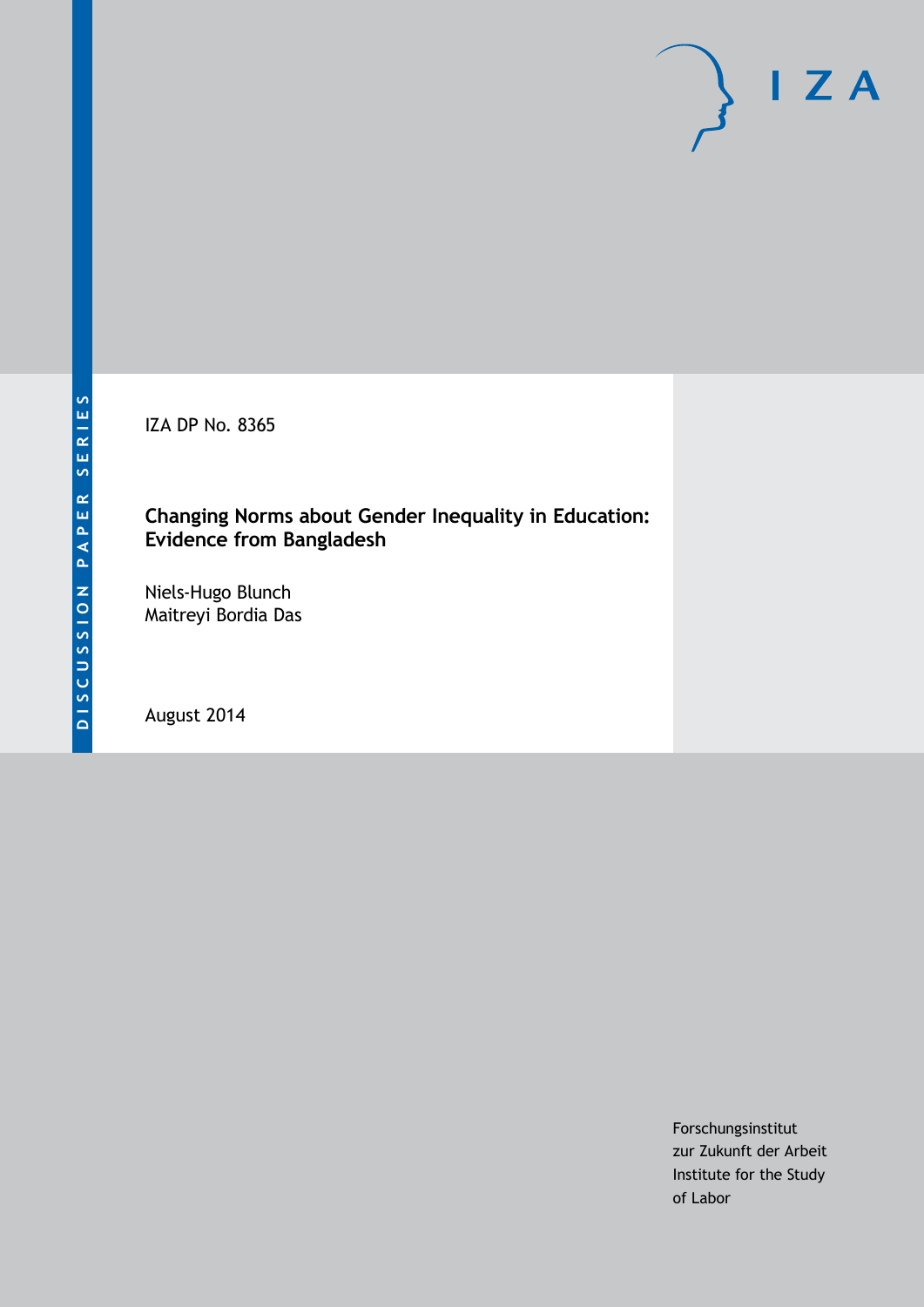# **Changing Norms about Gender Inequality in Education: Evidence from Bangladesh**

**Niels-Hugo Blunch**

*Washington and Lee University and IZA*

### **Maitreyi Bordia Das**

*World Bank*

Discussion Paper No. 8365 August 2014

IZA

P.O. Box 7240 53072 Bonn **Germany** 

Phone: +49-228-3894-0 Fax: +49-228-3894-180 E-mail: [iza@iza.org](mailto:iza@iza.org)

Any opinions expressed here are those of the author(s) and not those of IZA. Research published in this series may include views on policy, but the institute itself takes no institutional policy positions. The IZA research network is committed to the IZA Guiding Principles of Research Integrity.

The Institute for the Study of Labor (IZA) in Bonn is a local and virtual international research center and a place of communication between science, politics and business. IZA is an independent nonprofit organization supported by Deutsche Post Foundation. The center is associated with the University of Bonn and offers a stimulating research environment through its international network, workshops and conferences, data service, project support, research visits and doctoral program. IZA engages in (i) original and internationally competitive research in all fields of labor economics, (ii) development of policy concepts, and (iii) dissemination of research results and concepts to the interested public.

<span id="page-1-0"></span>IZA Discussion Papers often represent preliminary work and are circulated to encourage discussion. Citation of such a paper should account for its provisional character. A revised version may be available directly from the author.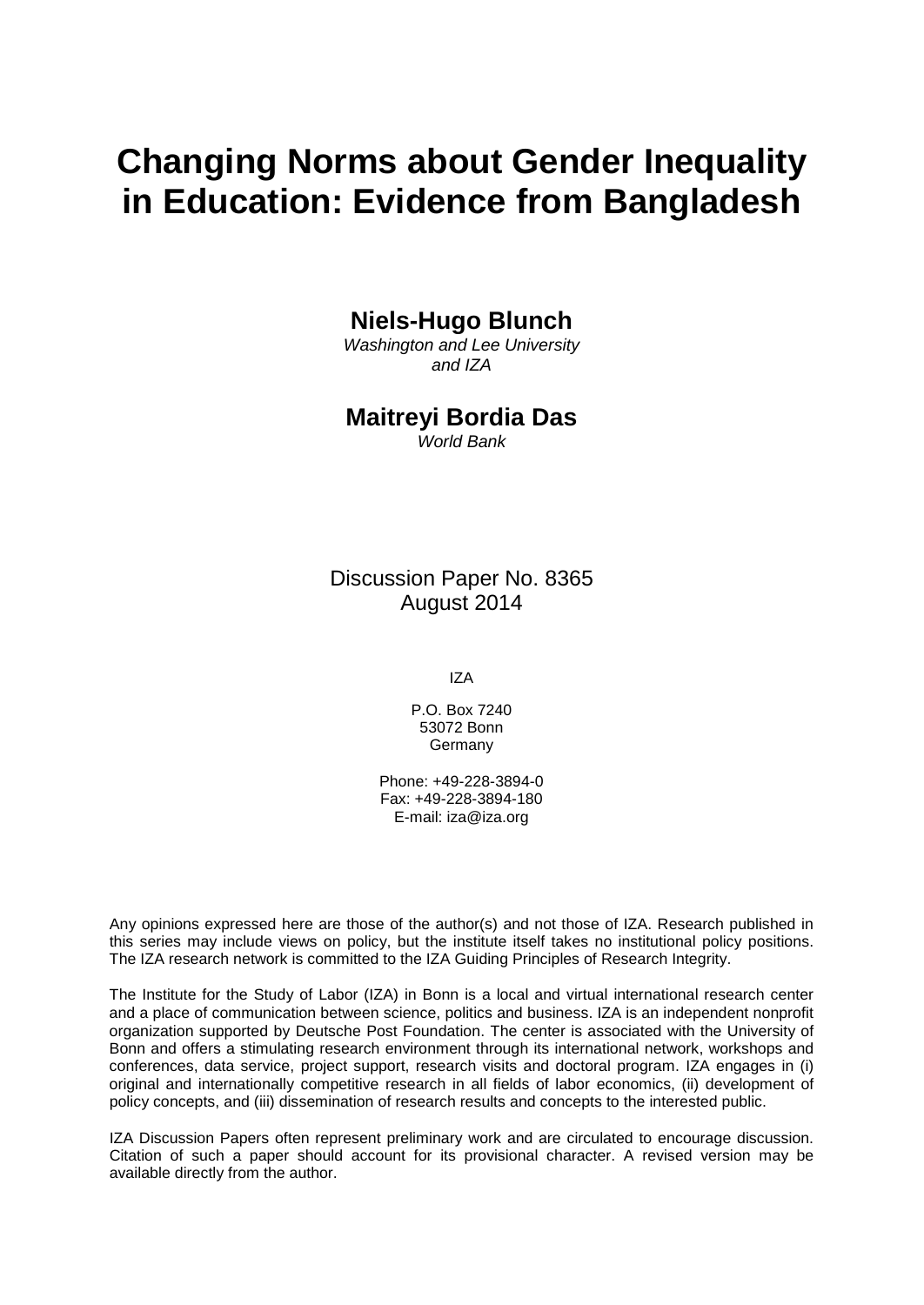IZA Discussion Paper No. 8365 August 2014

# **ABSTRACT**

# **Changing Norms about Gender Inequality in Education: Evidence from Bangladesh[\\*](#page-1-0)**

This paper examines norms about gender equality of the education of children and adults in Bangladesh using a recent household survey for two cohorts of married women. Education norms are found to differ substantially across cohorts, with women from the younger cohort being far more positive about female vs. male education of both children and adults. The effect of education in determining norms spans own and spousal education, as well as that of older educated females in the household, thus indicating sharing of education norms both within marriage and across generations. Detailed decompositions reveal that more than anything else it is the improvement in education across cohorts that has been driving the narrowing of the generational education norms gap in Bangladesh in recent years.

JEL Classification: D190, I290, J120, J160, J240

Keywords: gender education inequality norms, human capital, decomposition analysis, Bangladesh

Corresponding author:

Niels-Hugo Blunch Washington and Lee University Lexington, VA 24450 USA E-mail: [blunchn@wlu.edu](mailto:blunchn@wlu.edu)

We thank David Ribar and participants at the Annual Meetings of the Population Association of America for helpful comments and suggestions. The findings and interpretations are those of the authors and should not be attributed to the World Bank or any of its member countries or affiliated institutions.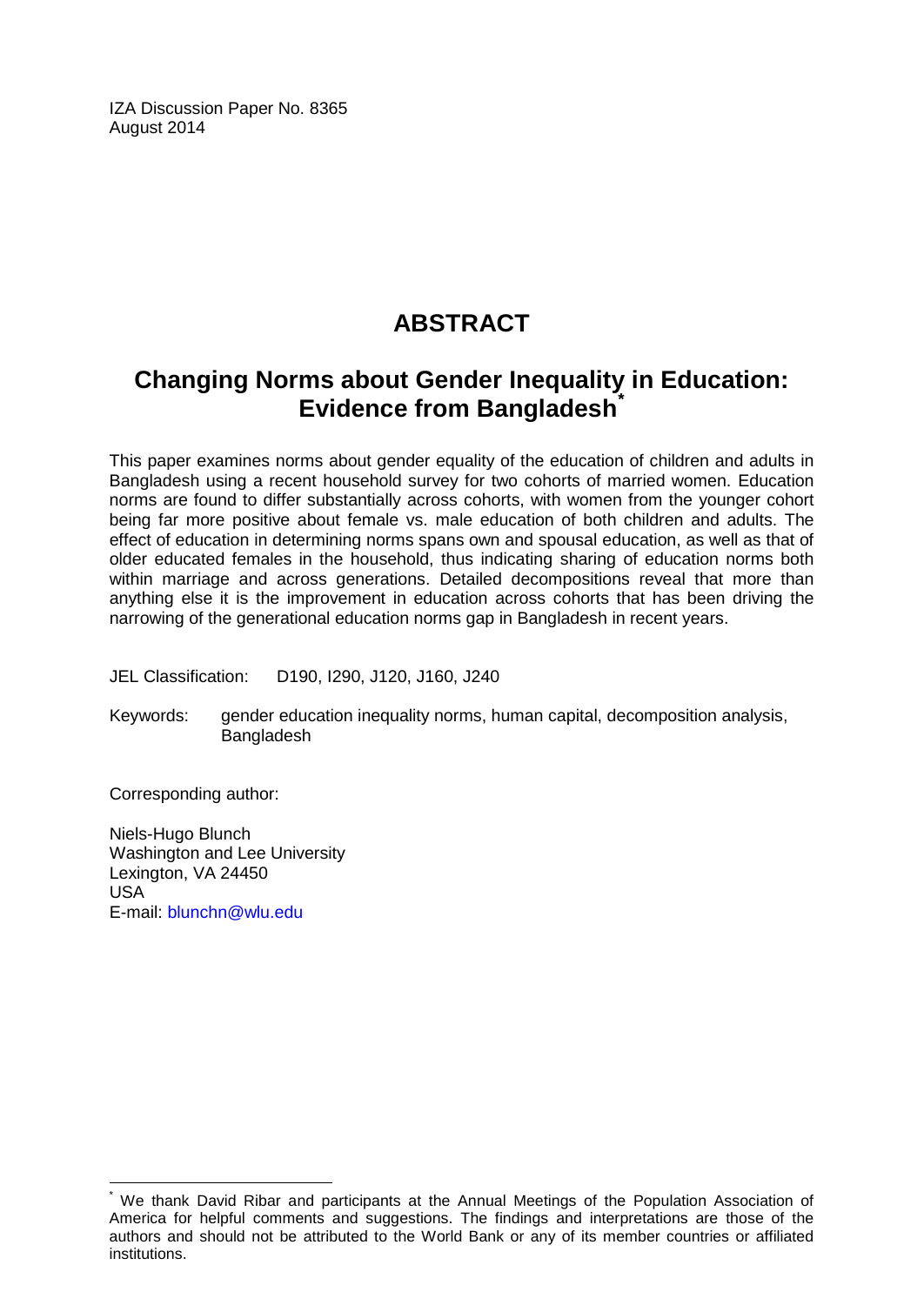*"Earlier fathers used to say 'what is the use of educating girls….they will go to another house'. But now, fathers send both daughters and sons to school and college." School going adolescent girl, Mymensingh*

*" Mothers of the earlier generation used to advise their daughters to learn house-work and get education up to primary; now mothers are telling their daughters to get at least secondary school certificate". School going adolescent boy, Satkhira*

*Source:* World Bank (2008)

Social norms and attitudes are often an indicator of social trends and the demand for various goods and services. They are also often pointers to the trajectory of social change. It is therefore not surprising that norms and attitudes have been studied by scholars for now several decades. The literature on norms and their transformation is rich in the US in particular. During the 1970s Mason et al (1976) looked at changing attitudes to women's work and their domestic roles at a time when the women's movement in the US was gaining strength and women were also entering the labor market in large numbers. This was followed by other scholars trying to assess the importance of education in changing "sex role attitudes." Still others asked how norms and values change, whether behaviors precede norms-change or vice versa.

We aim to add to this body of work by looking at change in attitudes to some aspects of gender equality in Bangladesh during a period of rapid social transformation. This work is of particular significance because, while data sets in developed countries have allowed for analysis of norms and attitudes to emerge, those from developing countries have been few or restricted to small samples and to attitudes to reproductive decision-making, sex preferences for children and to violence against women. Also, for the most part the work on developing countries has focused on using attitudes as explanatory variables for a number of outcomes, rather than outcome variables in their own right.

Drawing on the literature on change in "sex-role attitudes" from the US that documents changes in attitudes to gender equality (Mason, et al, 1976; Mason and Lu 1988; Brewster and Padavic, 2000) and a body of literature that assesses the importance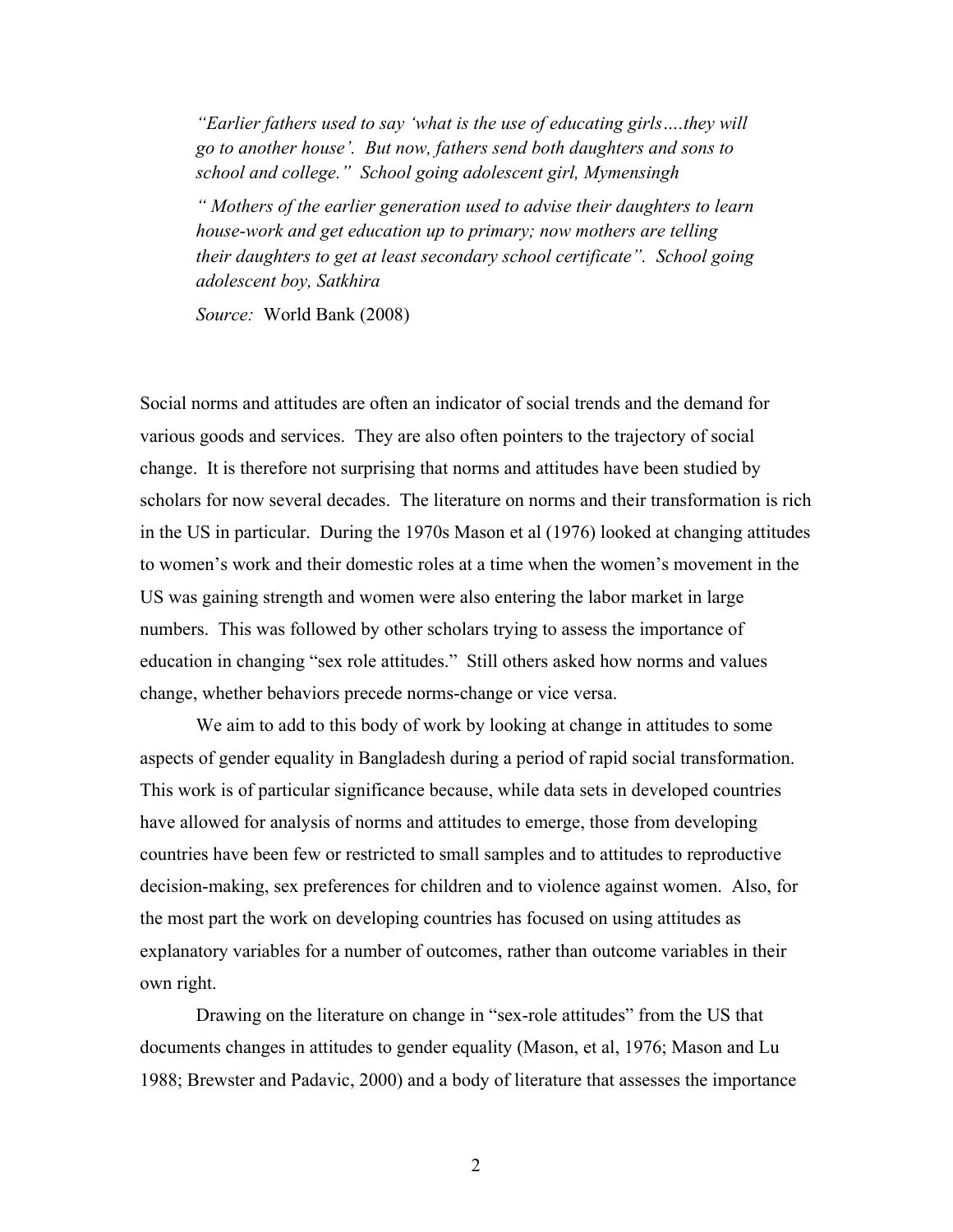of education in changing attitudes to gender inequality (Kane and Kyyro, 2001), we ask how norms to gender equality in education have changed in Bangladesh and also what are the individual level determinants of these attitudes. While we cannot delineate clear causal pathways of change, we try to separate out the correlates of attitudes to gender equality in education. Additionally, we decompose the intergenerational gaps in the norms in gender equality in education into changes in the observable characteristics and to changes in the responses to those characteristics – and, in so doing, carefully incorporate recent methodological advances that address potential issues pertaining to previous such decompositions.

We believe the area of norms to gender inequality in education to be an important area to explore since the major part of South Asia suffers from entrenched son preference and low parental investments in girls' education. Parents do not see the value of educating girls for a number of demand and supply side reasons. This translates into poor educational outcomes for girls in absolute terms but also in relation to boys. We believe that this paper will enrich the empirical understanding on norm transformation and on some critical areas of gender inequality.

The work on education and gender norms has been addressed primarily to see if education is a liberalizing influence or a constraint on attitudes to gender equality. The results of this research are equivocal to say the least (Kane, 1995). We situate the analysis on changing attitudes on girls' education within the overall context of educational expansion in Bangladesh and the definitions of sex roles and expectations in the culture. By providing quantitative evidence on the determinants of gender education norms in Bangladesh our work therefore also complement the related earlier work by Schuler and colleagues using in-depth interviews and group discussions (see, e.g., Schuler et al 2006 (and the references therein)).

In the context of the coexistence of conservative gender norms and the farreaching changes in the Bangladesh social landscape, including expansion in education we ask the question – what has this meant for social norms and attitudes with regard to the education of girls and women? In particular – what has this meant for attitudes towards equal education between girls and boys and husbands and wives? There are several reasons why this is important. "For although attitudes may fail to influence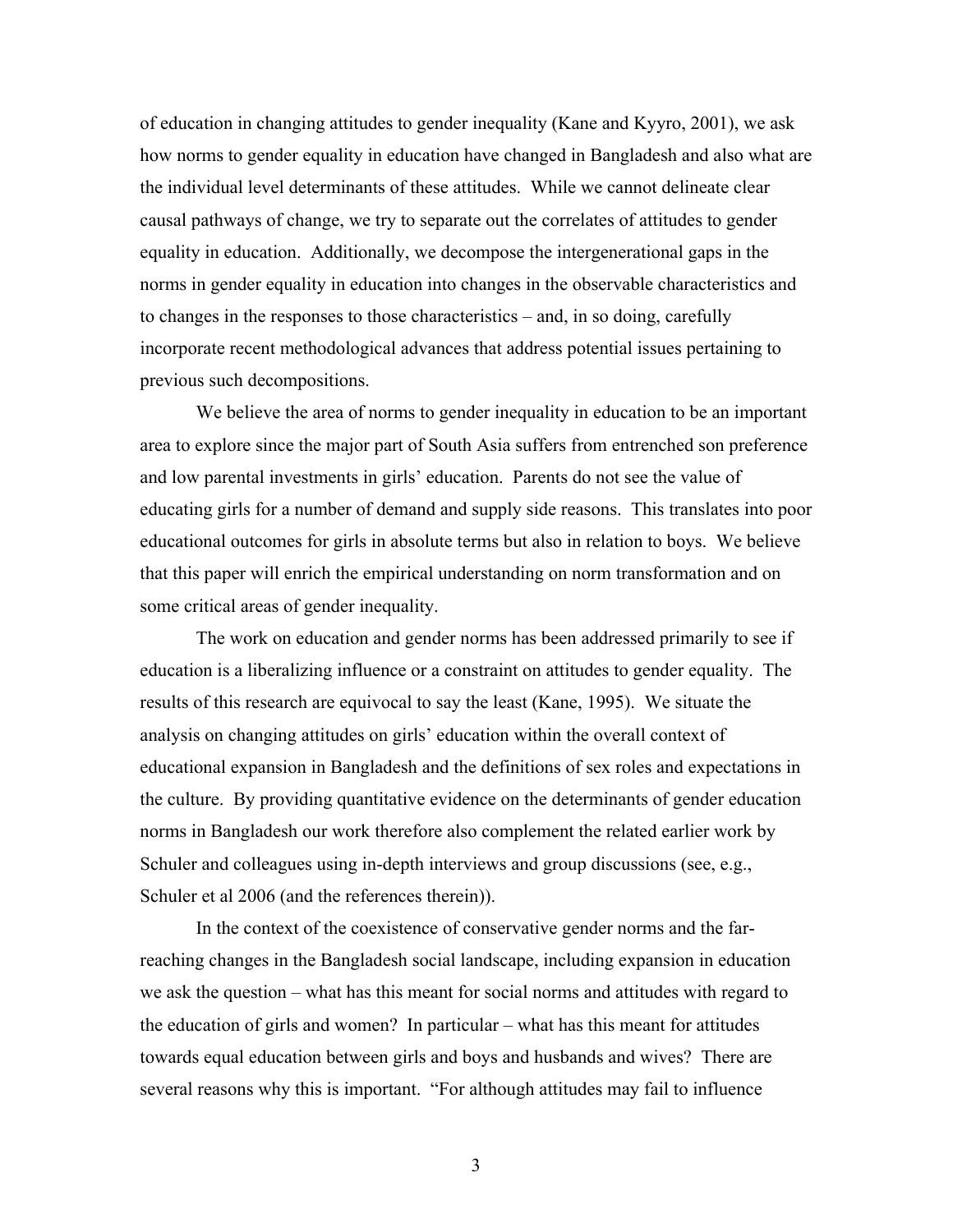individual behavior in many instances, marked attitude shifts in the population at large are likely to produce socio-political climates conducive to structural change" (Mason, et al: 1976:573). Montgomery (1999) also discusses the value of addressing changes in perceptions in response to actual patterns and the manner in which these perceptions can fuel further change. Thus, as populations perceive declining mortality, their effects are felt not only in their ability and willingness to regulate fertility behavior but also in the fact that social and political agency furthers the cause of better health care and increased demand for better quality care. In this case, we could argue that perceptions of greater equality among men and women in education could in turn lead to increased demand for education of better quality and increased ability of women to access the labor market, as well as to greater equality in marital relationships. Such changes would all have a positive bearing on women's status in Bangladesh.

The remainder of this paper is structured as follows. We first provide the contextual background for studying gender education norms for the specific case of Bangladesh. Next, we present the data and methods underlying the empirical analysis of this paper. We then present the results, whereafter we provide a section discussing the most noteworthy results from the empirical analysis in more detail. A final section concludes.

#### **BACKGROUND**

Bangladesh provides an interesting context for an analysis of the changes in gender education gap norms. The growth of education, especially secondary education for girls, has been perhaps Bangladesh's most dramatic achievement in the last two decades. Compared to other low-income countries, Bangladesh stands out as a shining success story in female secondary education, along with countries such as Nicaragua, Vietnam, and some countries of the erstwhile Soviet Union. Bangladesh's success is especially commendable because the growth in female education took place within a democratic regime and started from a really low base. What is more startling in Bangladesh is that this spectacular increase in girls' education has led to the reversal of a number of wellestablished patterns. First, girls gross enrollment at all levels except the highest has outstripped that of boys leading us to talk about a "boys left behind" phenomenon (Figure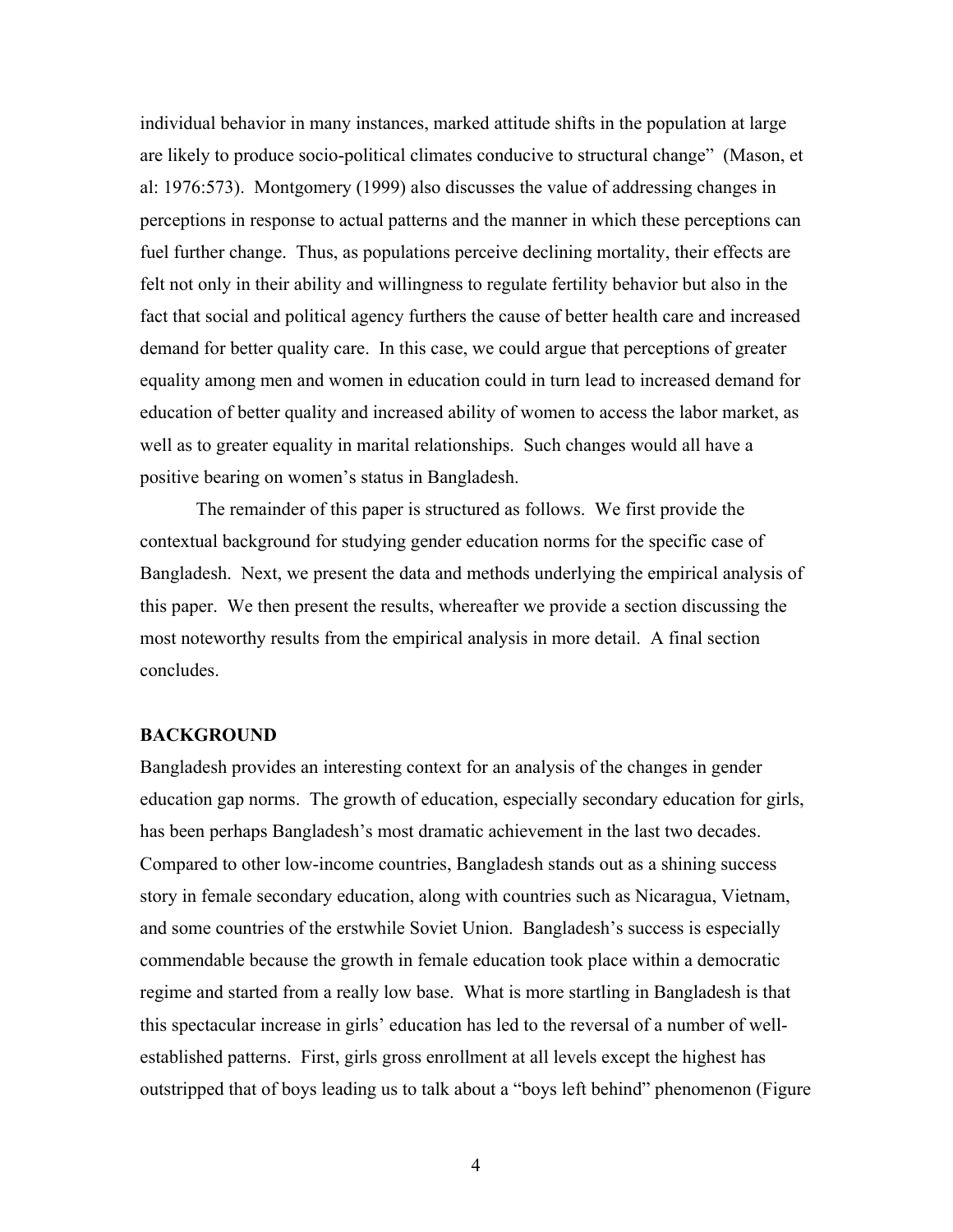1 and Table 1; Chowdury, Nath, and Choudhury, 2002; Filmer, King, and Pritchett, 1998; Shafiq, 2007; World Bank, 2008).<sup>1</sup> Second, there has been a dramatic increase in women who are marrying men less educated than themselves (Table 3, in the next section). This is a product of the marriage market where spousal age-gap has not changed much and younger cohorts of girls are more educated than the cohorts of men they marry in a strange "education squeeze." It should be mentioned that that the pro-male bias in tertiary education remains very large (Table 1).

[Figure 1 about here]

[Table 1 about here]

The growth in education and the attendant social change has probably been the most important but there are others as well. Starting from a very low base of 9 percent, female labor force participation picked up to over 22 percent during the years 1993-2003. While, as indicated, the female labor participation has increased, the female-male gap in labor force participation (LFP) has also increased in relative terms over the past few decades: in 1990 FFP was 61.7 percent for females and 88.4 for males but in 2011 had decreased to 57.2 percent for females and 84.3 percent for males (WDI, 2013). Evocative images of hundreds of young girls walking every morning to the garment factories have been etched in the popular imagination as a metaphor for progress. Infant mortality has dropped faster than in any other country in South Asia and gender differences in infant mortality have disappeared, unlike patterns in its neighboring countries. The total fertility rate has been cut into just less than a third over only four decades, from about 6.9 in 1971 to about 2.2 in 2011 (WDI, 2013) and the microcredit revolution sweeping the countryside has given women visibility and greater status. Better water and sanitation facilities have reduced the drudgery of mothers who now have time for other activities. An information and communication boom has accompanied use of radio, television and mobile phones. Expansion of rural roads and electrification has enabled labor to move out from low-productive cottage industries, in general, and allowing women to move out of their villages to jobs in town through more secure modes of transport and given them greater mobility, in particular (Hossain and Bose, 2004; World Bank, 2008).

<sup>&</sup>lt;sup>1</sup> This trend continues beyond the time period of the data examined here: in 2011, the most recent year for which we have been able to find enrollment data by gender, the ratio of girls to boys in secondary education was 116.8 (World Bank, 2013).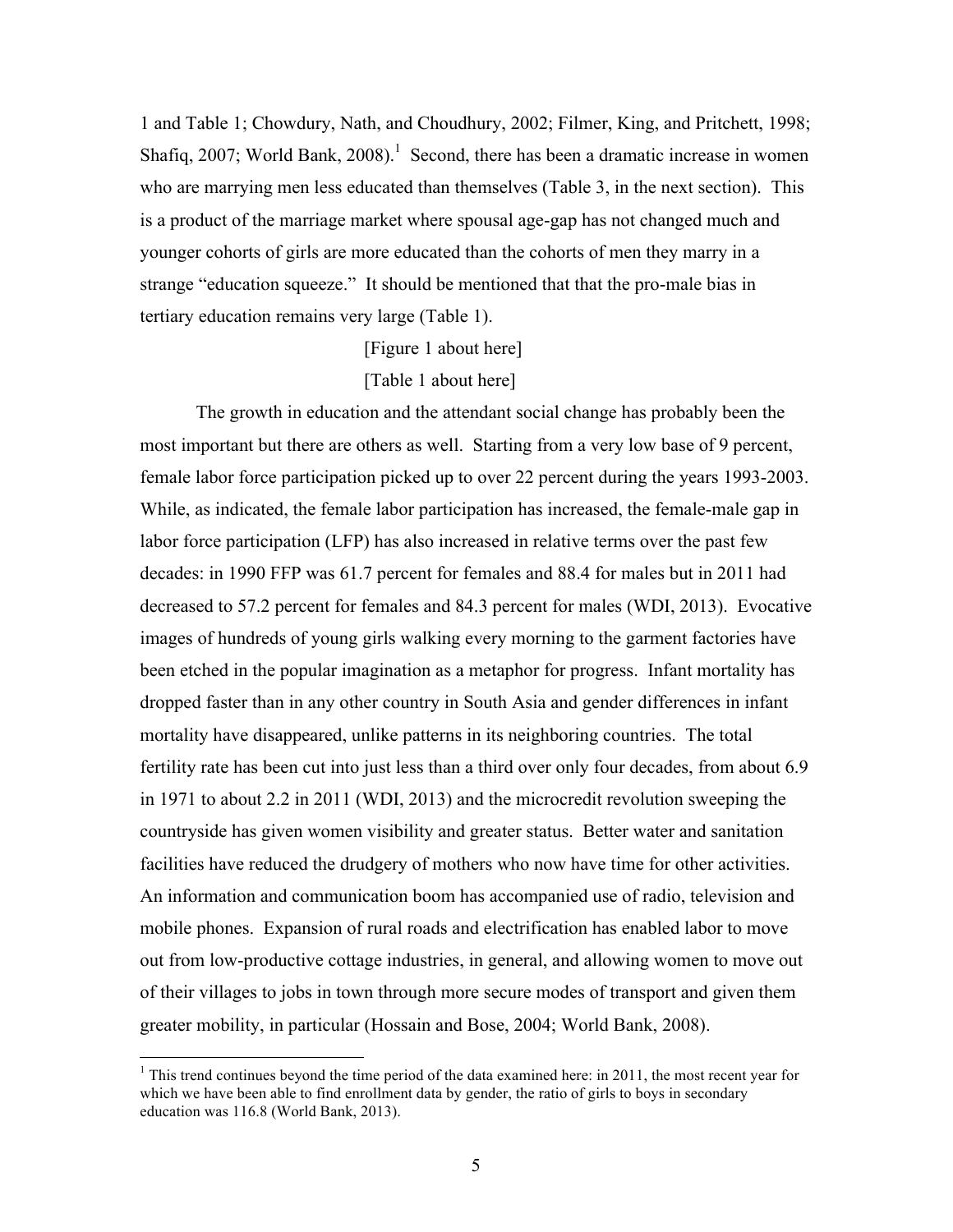The progress recounted above is not meant to undermine the serious problems that remain and new ones that are surfacing. So, while women's status has improved dramatically form the last few decades, gender inequalities in many other areas are persistent such as access to markets, political spaces and high tech services. Moreover, there are serious differences by area of residence, wealth quintiles and ethnicity. The practice of dowry is on the rise and one of the reasons why girls are married off on average by the time they are 15 years old. $2$ 

Previously we described the extent to which education has expanded in Bangladesh and the manner in which it has trumped the conservative marriage market with increasing numbers of girls compared to their mothers' generation marrying men less educated than them. Clearly then, demand for education is not only contingent on cultural reasons and has some important structural correlates. Bangladesh for the last two decades followed a concerted policy to enhance girls' education through innovative incentive schemes that provided stipends to secondary school girls for remaining in school. NGOs too did their part in enhancing girls' education and the labor market expanded for them simultaneously during the last decade (World Bank, 2007: Ch 1).

Despite these changes, there is a coexistence of patriarchal norms and conservative attitudes to women's roles. It is well known that male bias in South Asia is at the core of a number of negative outcomes for women and girls. The literature documenting this and analyzing its correlates throughout the life-cycle in South Asia is rich and varied in terms of disciplinary backgrounds. The basis for this norm is that daughters only "belong" to their natal family until they are married and parents should not live with their married daughters or accept financial help from them. This has led to the widely accepted notion that parental investments in girl children are determined by their low expected returns in the latter's old age (Cain, 1978). One key investment relates to education for girls.

Marriage of girls is central to their upbringing. The adage that women should be less educated than their husbands and in other ways less accomplished is an accepted apart of the South Asian culture. Thus, women marry "up" in a well-known practice of

<sup>&</sup>lt;sup>2</sup> Similarly, dowry is important in neighboring India, and has been for many years (Caldwell, Reddy and Caldwell, 1983).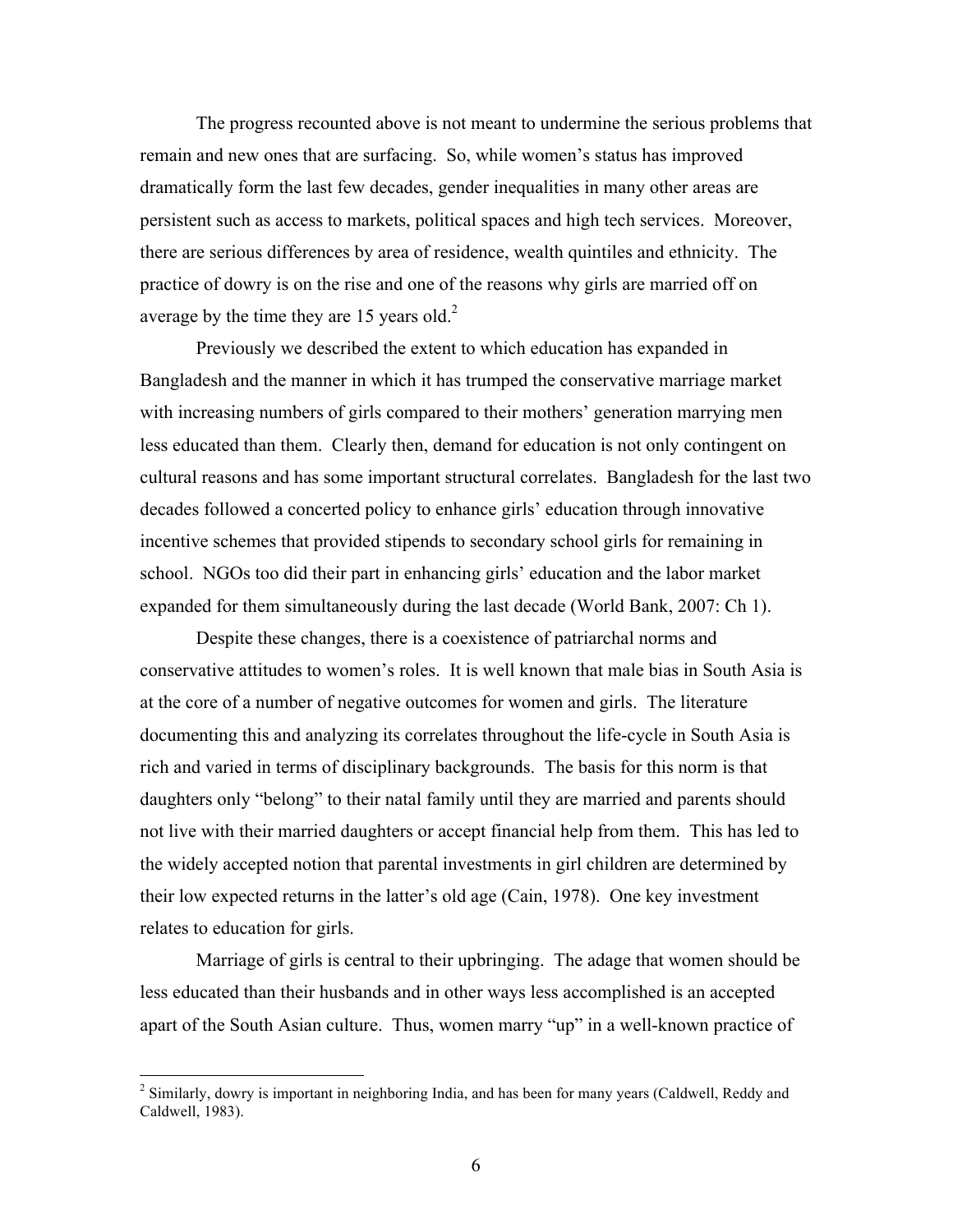hypergamy – wives are thus from lower social status, caste, employment status and educational levels than their spouses. Although some ethnic minorities do not adhere to this generally accepted pattern, at the other extreme are Hindu societies which have even a ritual ratification for "marrying up" – "*anuloma"* marriages are acceptable as lower caste women can marry higher caste men but "*pratiloma*" marriages where the women's caste is higher, are ritually unacceptable. In order to cement the relationship of the husband as the enforcer of norms and familial honor, the inter-spouse age difference is also substantial and has remained quite resistant to change. Yet another reason why educating girls at higher levels is considered pointless, is due to the high levels of dowry in South Asian cultures. While this is a singularly un-Islamic practice, it is widely prevalent in Bangladesh and from recent accounts, also on the rise (Chowdhury, 2010; World Bank, 2008). Thus, a more educated girl requires a groom who is even more educated and accomplished, thus inflating the amount of dowry her family would have to pay for the marriage.

In other ways too, women and girls are expected to behave in "appropriate" ways. One of the key attributes of a "good Bengali girl" for instance is the notion of "shyness" or "lojja", where girls seldom speak their minds before elders and outsiders. In many conservative parts of South Asia, higher education is considered to liberate girls so much that they would have problems "adjusting" to their marital home. During focus group discussions we have found that rural populations perceive the impact of girls' education most strongly in the ability of the latter to "speak" and to shed inhibitions. This is variously considered one of the positive or negative effects of education, depending on who one is talking to (World Bank, 2008: Ch 3).

Norms of seclusion or "purdah" in Bangladesh is yet another reason often cited for low demand for girls' education. Thus, pubescent girls traveling to neighboring villages to seek secondary education is considered unacceptable and a risk to the chastity and purity of girls, who may then have problems finding suitable, respectable husbands. Other research has recently shown that not only is the "purdah mentality" prevalent in non-Islamic populations of South Asia (Lateef, 1991; Das, 2004), but even when it is practiced, it is so amorphous a concept and so tied up with acceptable notions of safety and security than when appropriate conditions exist, it is a scant constraint on girls'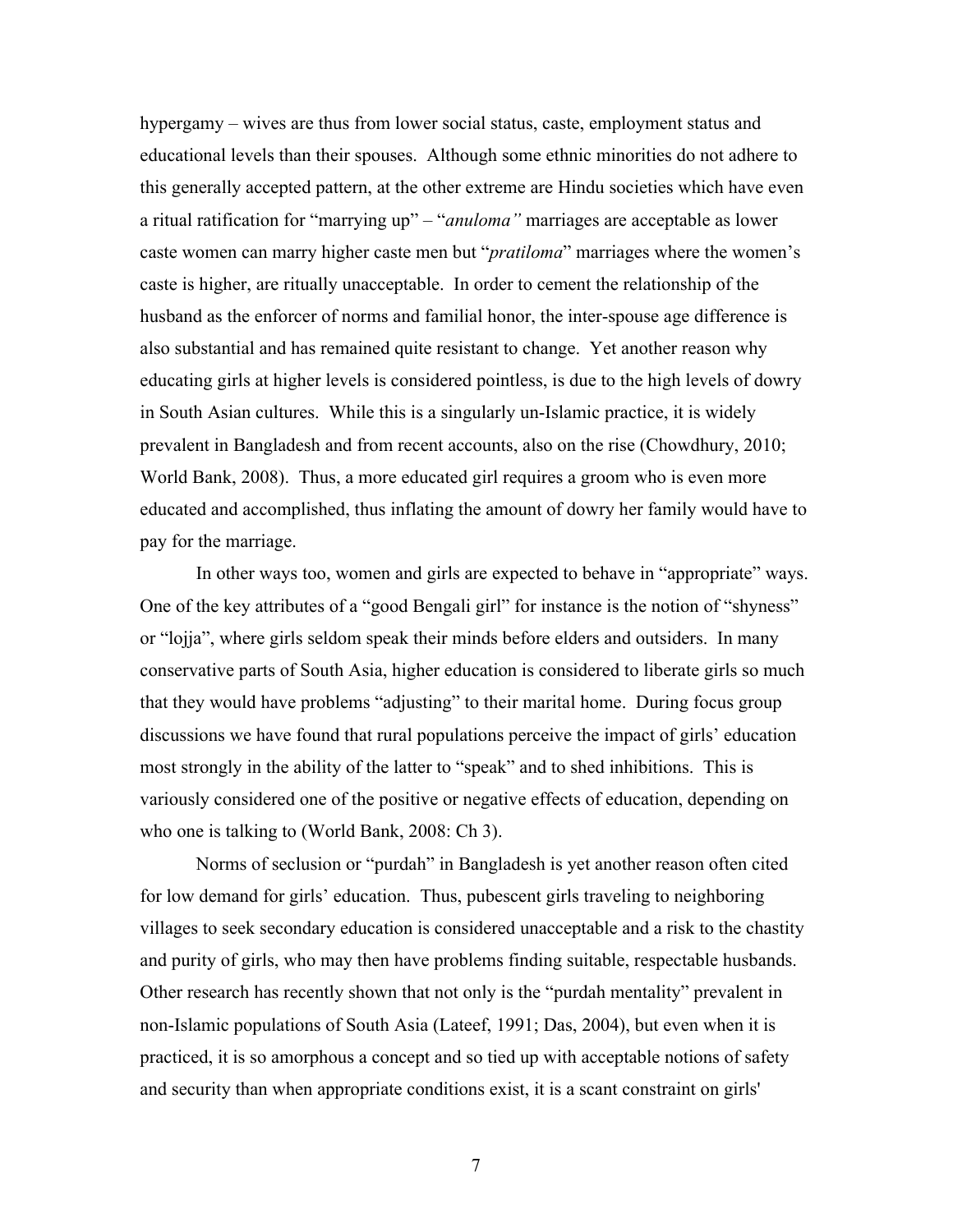education or on women's labor market participation. In fact, women and girls renegotiate these norms of seclusion when opportunities present themselves (Kabeer, 2001; World Bank, 2008).

Finally, the demand for female education in Bangladesh and other South Asian cultures is considered to be low has been due to low opportunities and returns in the labor market. Several studies on India have argued that low returns to education for women, discourage families from educating their daughters (Kingdon and Unni, 1997; Dreze and Gazdar, 1996). Where female labor is valued only in the home and the labor force participation rate in India, Bangladesh or Pakistan does not exceed 37 percent, the returns to education in the form of entry into the labor market is perceived to be low. Thus, this discussion has shown that there are both cultural and economic reasons against educating girls at higher levels, which has to a large extent been responsible for low educational attainment of girls in South Asia.

Recent qualitative work shows however that there has been a widespread change in perception about girls' education and about gender norms in general. Today, local populations take great pride in the expansion of girls' education in their areas, and in the impact they see of this on the community, on children's well-being and on women's empowerment (World Bank, 2007: Ch 3). How and why did this change in perceptions about education come about? At the macro level, we argue that a supply side push for education tapped the latent demand among families of girls, which has existed despite what seem to be conservative norms and values. Once the impact of education on girls and communities became apparent, this fueled further demand. The access to new job opportunities in the garment sector and with NGOs showed families that girls can have an economic worth as well. Globally of course, higher returns to education for women are borne out in a number of studies including Psacharopoulos' (1994) cross-country review and Schultz (1994) and from such diverse settings as Taiwan (Gindling et al, 1994), Czech Republic and Slovakia (Chase, 1997) and India (Malathy and Duraisamy, 1993; Duraisamy, 2000).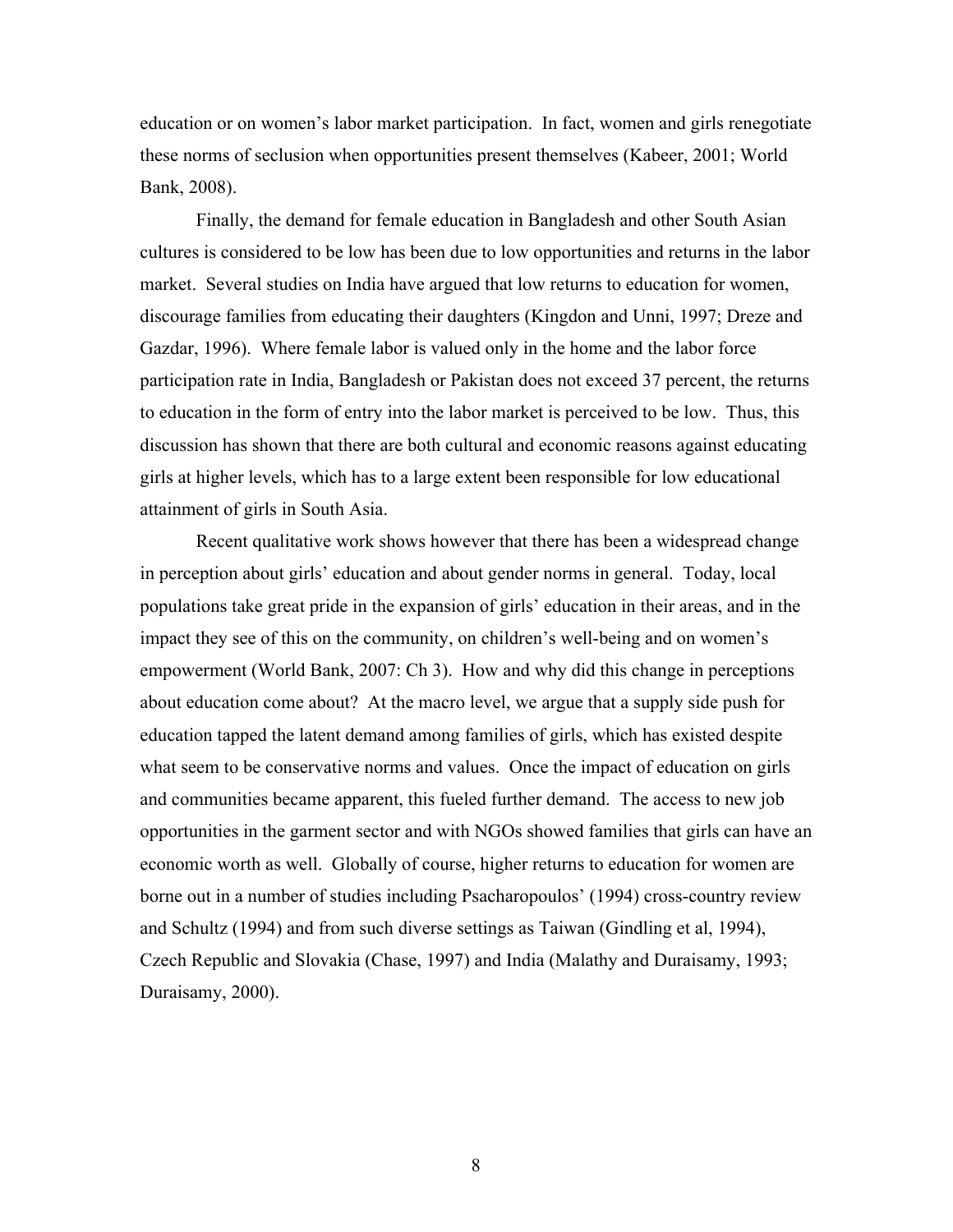#### **DATA AND METHODS**

One of the reasons why the empirical literature on changing norms in South Asia has not progressed much is due to limited data sets that allow for such analyses. Individual questions in the Demographic and Health Surveys on attitudes to violence, fertility preferences and to individual diseases have allowed for some analysis of attitudes to these areas, but very few questions allow for an analysis of attitudes to gender inequality. We use a unique data set – the World Bank Survey on Gender Norms in Bangladesh (WBGNS) 2006, which has a number of questions on attitudes to gender equality. Our aim is to understand whether two cohorts of women display differences in gender norms and/or the correlates of these norms, where the norms regard to the education of girls versus boys and wives versus husbands, respectively (more details below).

The WBGNS 2006 is the first comprehensive nationally representative household survey of gender norms and practices in Bangladesh. It is based on a sample of adults that include married women in the 15-25 and 45-59 year age range, married male heads of households in the 25-50 year age range, and 500 community leaders (such as Union Parishad (UP) members, Imams/Moulvis (religious leaders), primary school teachers and Madrasah teachers). The samples were drawn in two stages. 91 clusters<sup>3</sup> were selected at the first stage as a subsample of the 361 clusters included in the Bangladesh Demographic and Health Survey (BDHS) of 2004. The second sampling stage selected one adult from each household. Opinion leaders were selected from among those who were resident in and around the cluster, having knowledge of and influences on the people of the cluster. On average 49 adults and 5-6 opinion leaders were interviewed in each cluster. Out of the 49 adults interviewed in a cluster, roughly 16 were married women age 15-25, 16 married women age 45-59 and 17 married men age 25-50. Interviews were conducted in April-May 2006.

We have two estimation samples: older women (1431 initial observations) and younger women (1543 initial observations). Explanatory variables are missing for some observations, which cause a drop in sample sizes for the final/effective analyses samples. Our final samples thus are: older women (1408 observations) and younger women (1534

<sup>&</sup>lt;sup>3</sup> A cluster is a Census defined village that corresponds roughly to a mouza village in rural areas and a census block (part of a mohollah) in an urban area.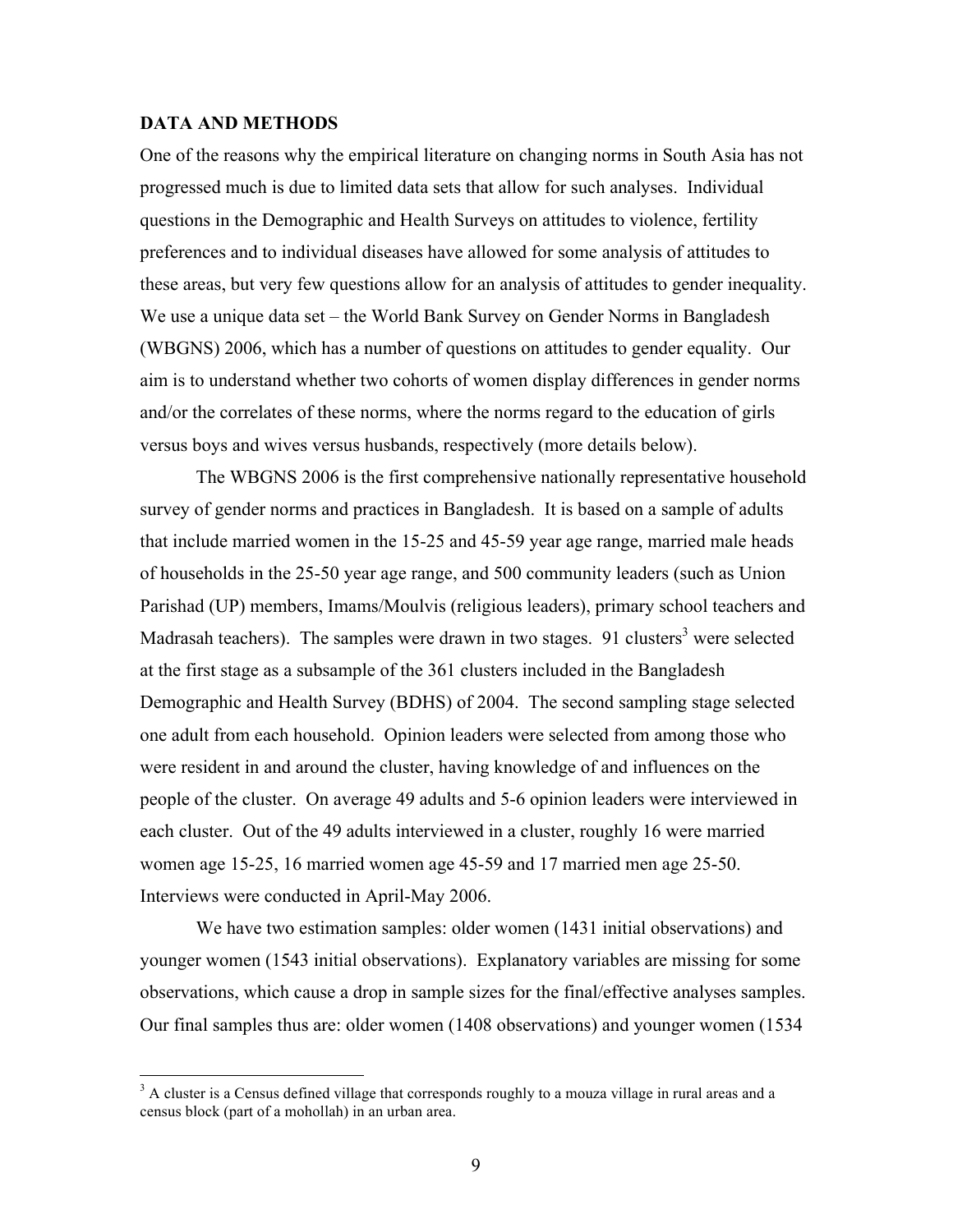observations). Sample drops of these magnitudes do not seem to be cause for concern regarding the representativeness of the estimation samples. The means for the analysis samples are reported in Table 2.

#### [Table 2 about here]

In analyzing the difference in patterns between the two cohorts of women in the sample, we capture intergenerational change. Of course, it is entirely possible that the difference could well be a function of age and life-cycle and not of cohort. That being so, we believe that once we control for a number of demographic characteristics, we do capture the effect of change over time to a fairly large extent.

We use two different (but related) dependent variables in our analysis. Each of these represents an attitude to a different aspect of gender equality. The first is whether girls should be equally or better educated than boys. The second is whether wives should be equally or better educated than their husbands. These variables are based on the responses to the two questions "Do you think girls should be educated as much as boys should, or does it make more sense to educate boys more?" and "Do you think women should have equal or better education than their husband?" The possible responses to the first question include "same;" "boys more;" and "girls more," while the responses to the second question simply include "yes" and "no." To maintain consistency between the two dependent variables—and thus enabling us to interpret them similarly—we code the responses into two binary variables. The first is coded one if the respondent answers "same" or "girls more" (and zero if answering "boys more"), while the second is coded one for "yes" and zero for "no").<sup>4</sup> The share of women favoring equal or better education of girls changed from 77.8 percent to 85.2 percent across the two cohorts, while the share of women favoring equal or better education of wives changed from 49 percent to 53.9 percent across the two cohorts (Table 2). The gender gap in educational attainment appears to have narrowed over time: the "no education" group has shrunk from 65.3 percent for the older cohort of females to 23.6 percent for the younger cohort of females (Table 2). The share of wives with less education than their husband has shrunk from

<sup>&</sup>lt;sup>4</sup> As a referee also noted, it would have been useful if we were able to examine the "same" category for both of the two questions—but again, due to the way these questions were phrased in the questionnaire that is not possible. We therefore effectively lose some information from the coding of the first question, collapsing two categories into one—but that appears unavoidable in order to maintain consistency between the two measures.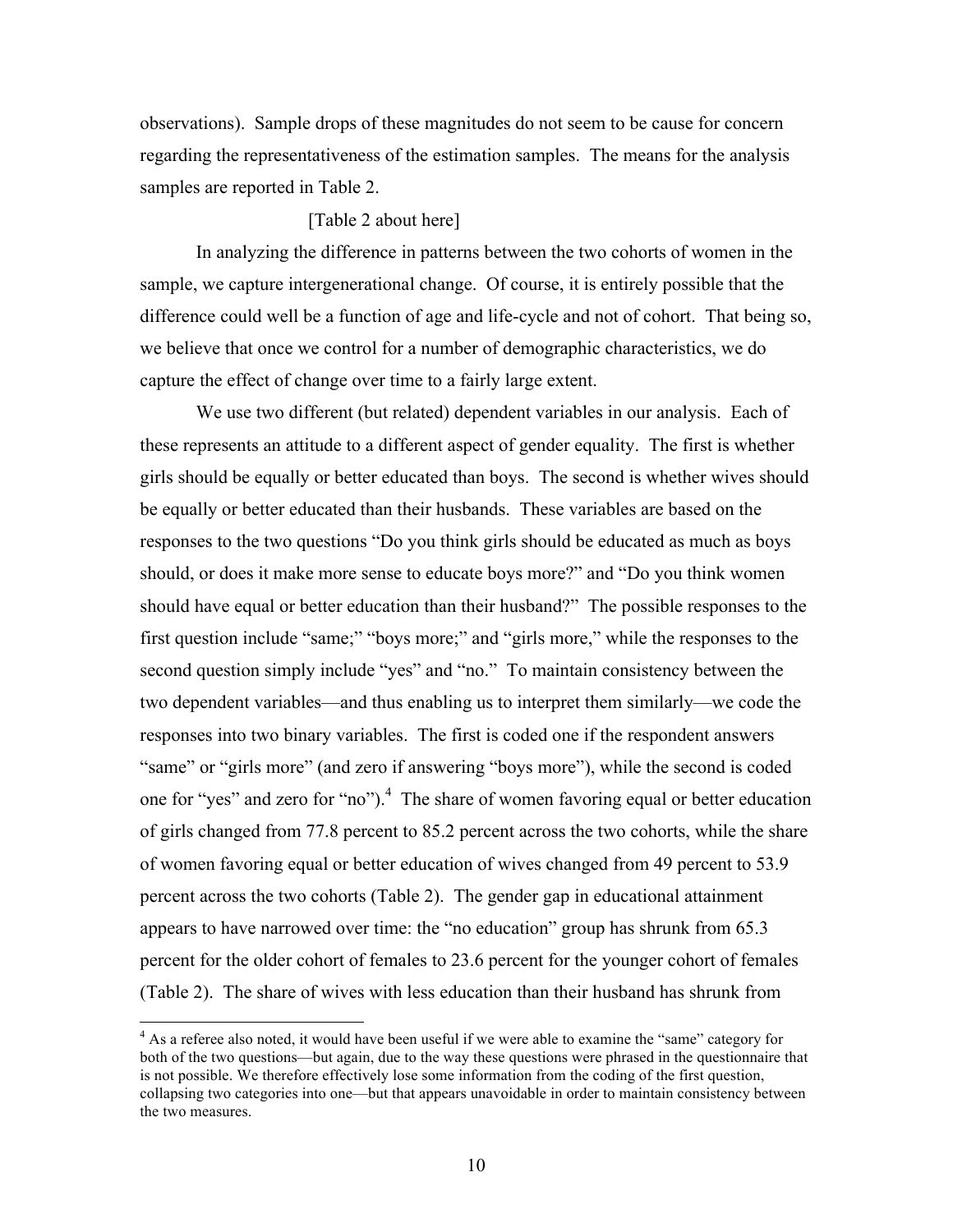38.1 percent to 23.2 percent, while the share of wives with more education has increased from 8.2 percent to 30.2 percent (Table 3).

[Table 3 about here]

Based on the theoretical literature on the pathways to change in attitudes about gender equality discussed previously, we use a set of explanatory variables that include education, region, exposure to the media and congruity with other attitudes relating to gender equality. Our primary explanatory variable of interest is education and we define its role in several different ways. There are at least two pathways through which education interacts with attitudes. First, attitude to education can affect whether and how much education individuals get. Conversely, better education can change attitudes towards education. There are, therefore, inherent problems in establishing a causal relationship here. We can however, through the individual's education, examine whether higher levels of education are associated with more liberal attitudes toward gender equality. Research from the US has found that this relationship between higher education and liberal attitudes is not necessarily a clear-cut one and is contingent upon a number of other factors and has different effects for different categories of individuals (Kane and Kyyro, 2001). We use an individual's educational attainment (coded as four dummies for some primary, completed primary, some secondary and secondary and above—with no education being the reference category).

Other than the individual's own education, the household level "educatedness" may also have a bearing on the attitude of individuals to gender equality. The literature on "social influence" and "social learning" in changing perceptions of mortality and fertility points to a lag between actual and perceived changes (Montgomery and Casterline, 1996). Koenig et al (2003) found in Bangladesh that when women's autonomy is an accepted part of the community culture, violence against women decreases, so we would expect that higher levels of aggregate education and individuals from more educated families, especially, where female education is higher, would be more liberal in their attitudes to gender equality in education. We therefore also include spousal education as an explanatory variable since a woman's own views on educational equality may well be guided by her husband's in a society that is overwhelmingly patriarchal.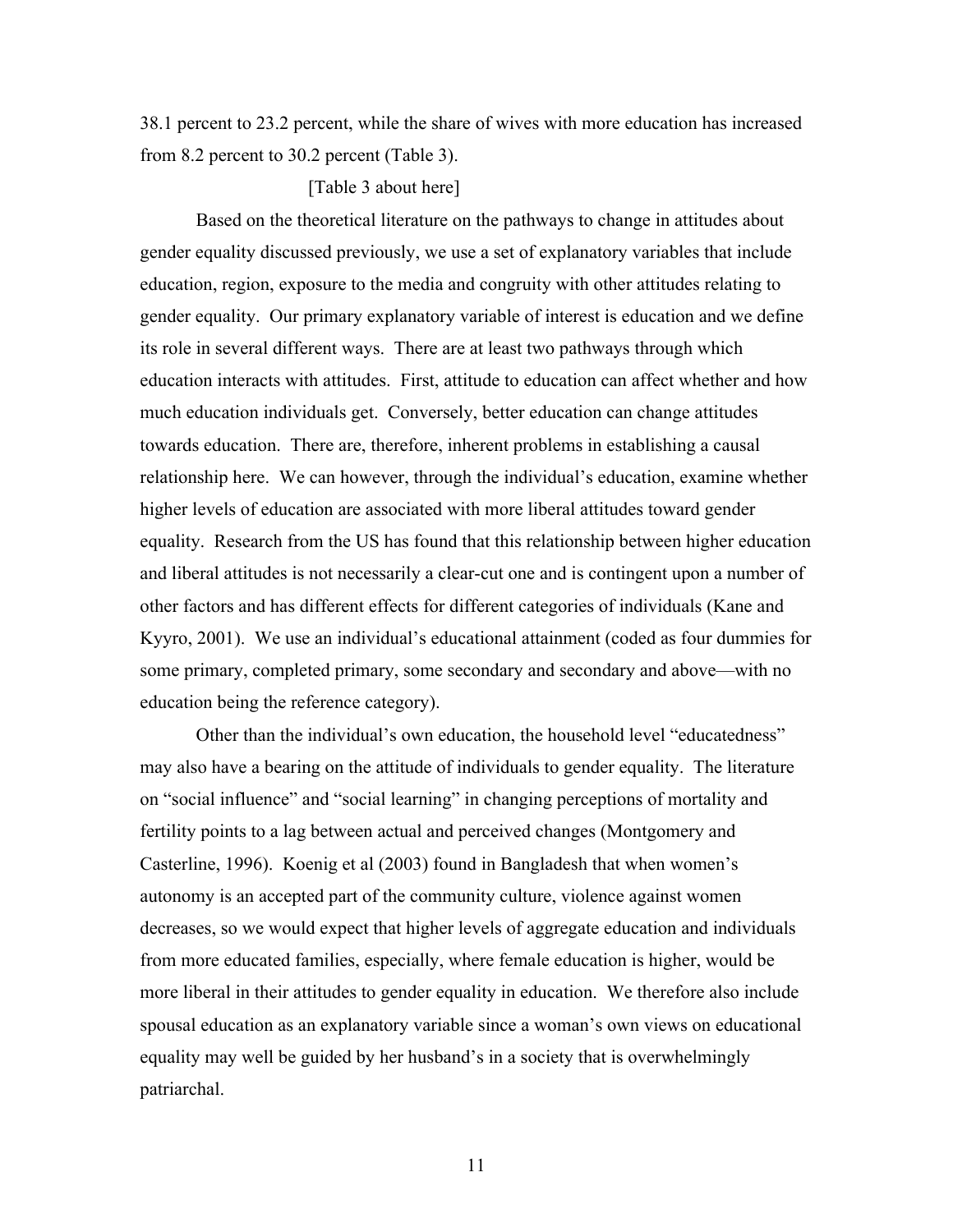Finally, for younger women we add a measure that denotes the highest education level of an older woman in the household. The literature on South Asia is replete with analyses of the manner in which older women in the household exercise control over younger women. Thus, if older sisters-in-law or the mother-in-law are more educated we would expect the family to "bring in" a more educated and enlightened daughter-in-law and thus her own attitudes would be more liberal.

We use a number of individual level demographic characteristics as control variables. These include age, a squared term for age and household wealth quintiles. We also add a measure that denotes media exposure in terms of frequency of listening to the radio. Exposure to information is a way in which norms are broken down and the literature on acceptance of family planning is replete with the importance of the media in changing attitudes and behaviors. This is especially important when the population in question is not educated. Yet another explanatory variable in our analysis is a measure of gender equality in marriage. In South Asia, eating order signifies a patriarchal hierarchy with men and elders usually eating before the rest. We believe that if wives eat with their husbands they display a form of equality in marriage and that this would to some extent affect other attitudes about marriage. In our sample the proportion of wives who say they eat with their husbands has gone up from 57.7 percent among the older cohort to 60.4 percent in the younger sample (Table 2).

Finally, we include region of residence as an indicator of cultural norms as have other studies in the past (see, for example, Mason et al, 1976). In India, it is common to use region as a proxy for conservatism and the literature on regional differences is strong (see for instance Dyson and Moore, 1989). Bangladesh, however, is all too often viewed as a homogenous entity in the development literature. One reason for this is that national data sets have limited questions that can allow for the links between norms and outcomes. Surveys that do include this information are small in scale and do not allow for national generalizations to be made. That cultural norms are regionally determined and there are more or less conservative areas is well-known. For instance, Sylhet is a region fraught with poor indicators of women's status and universally regarded as conservative. Yet, it is also the major sending area for migrants to, for example, the UK and the Middle East. Combined with the possibility of some migrants in Dhaka ending up in key leadership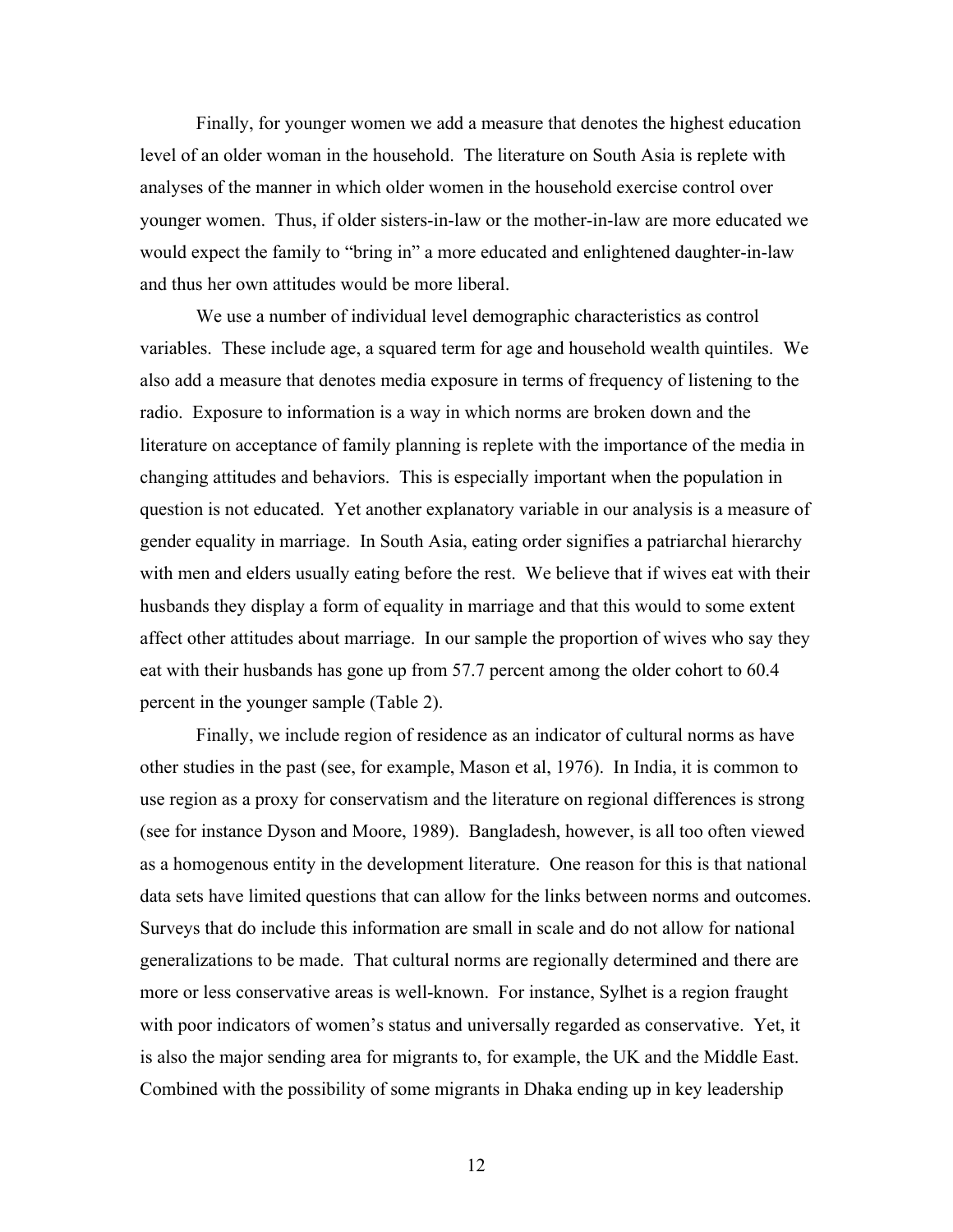positions, its collective view may be to exercise stronger influence on policy with regard to women's status.

Estimation-wise, we note the potential endogeneity problems related to gender education norms and the different education measures, especially that for individual educational attainment. The same potential issue exists for gender education norms and eating norms—for example, due to omitted variables such as preferences.<sup>5</sup> However, as we do not have available in this dataset any variables that may potentially act as instruments, it does not appear feasible to try to address this problem using instrumental variables methods. As a result, we must interpret any subsequent results with caution and hence not give them a causal interpretation but rather as merely reflecting associations with gender education norms. In order to examine whether the possible endogeneity of this variable has any practical implications for the results, however, we suggest estimating the models progressively, by showing first the results *without* including this variable (Models M1 and M2 in Tables 4 and 5, below) – so that the reader can verify that at least the endogeneity concerns for this variable does not affect the conclusions regarding the other explanatory variables and their relationship with gender education norms.

The linear probability model (LPM) yields a more robust alternative to the also widely used probit and logit models both of which are founded on rather strong functional form assumptions and also appears appropriate here for several other reasons, despite its potential shortcomings.<sup>6</sup> Hence, the LPM is our preferred estimation method –

<sup>&</sup>lt;sup>5</sup> As also noted by a referee, the dependent variables as well as the eating variables may very well all together reflect the overall gender norms in society. At the same time, however we feel strongly that at the same time eating together is potentially an important component of the causal mechanism underlying the change of gender norms in society and so should be included as an explanatory variable (again with the caveat of possible endogeneity of this variable, coupled with the resulting "building-up" (see below) of the different empirical models to examine whether this is indeed affecting the results, in practice).

<sup>&</sup>lt;sup>6</sup> While there may be some concern about using the LPM due to the possibility of the predicted probabilities falling outside the (0,1)-range and heteroskedasticity being present by default, it can be argued that the LPM still approximates the response probability well. This is particularly the case if (1) the main purpose is to estimate the partial effect of a given regressor on the response probability, averaged across the distribution of the other regressors, (2) most of the regressors are discrete and take on only a few values and/or (3) heteroskedasticity-robust standard errors are used in place of regular standard errors (Wooldridge, 2010). All three factors seem to work in favor of the LPM for the purposes of the application here. Additionally, it has been argued (Angrist and Pischke, 2009) that the LPM is at least a fairly good *approximation* of the conditional expectation function for a given dependent variable—and likely a better (and simpler) one than a non-linear regression function such as the logit or probit. In sum, we suggest that the use of the LPM for this application appears sound.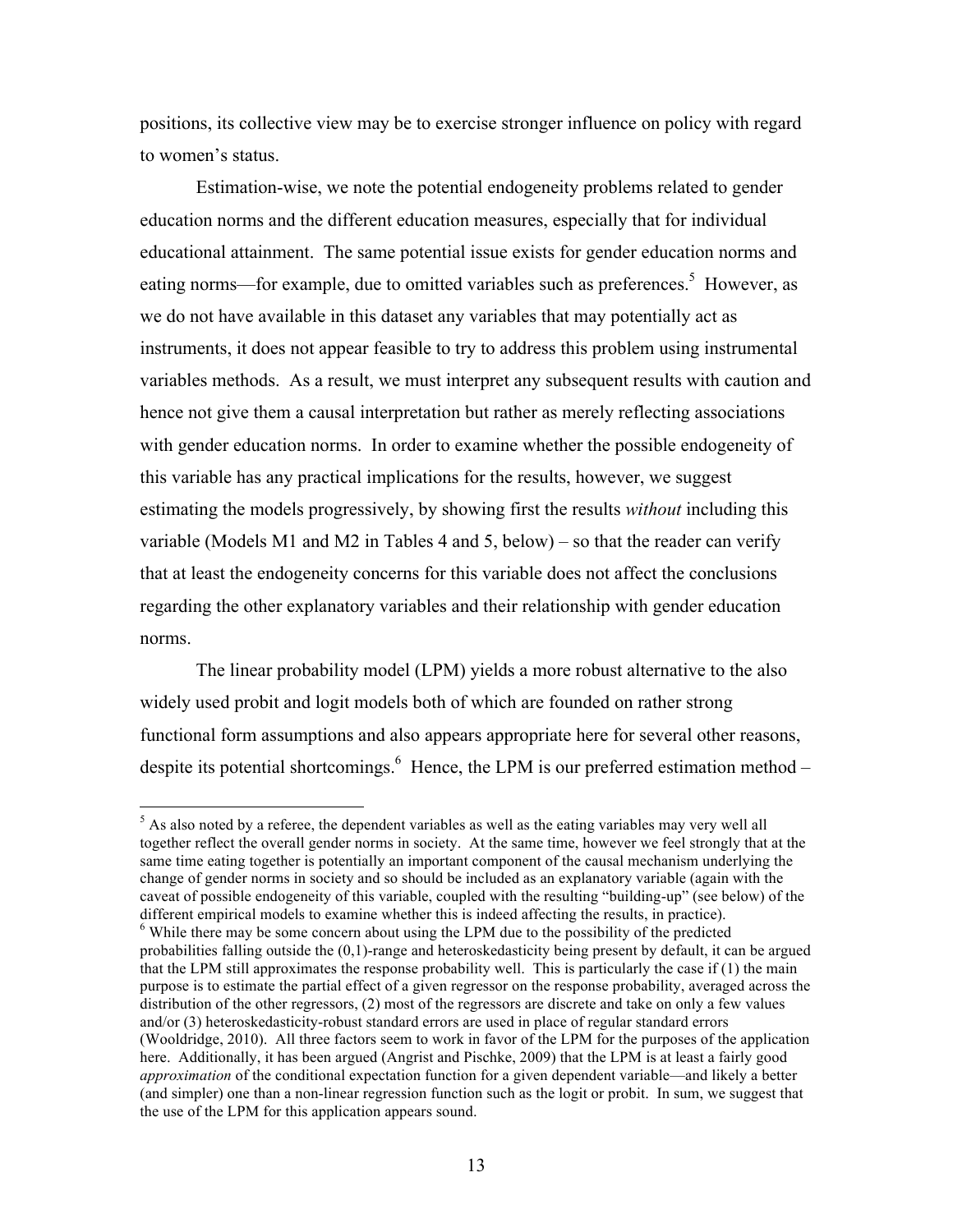but we also compare the results for the LPM with those obtained using the probit model to check the robustness of results. Further, so as to allow for arbitrary heteroskedasticity, the estimations will be carried out using Huber-White standard errors (Huber, 1967; White, 1980). Additionally, so as to allow for the possibility that observations are correlated within communities the standard errors are also adjusted for within-cluster correlation (Wooldridge, 2010).

In addition to examining the determinants of the established gap in norms concerning gender inequality in education across the two cohorts of women, it would seem potentially useful to push the analysis further, still, by examining the composition of the established intergenerational gaps in education norms in more detail. Specifically, this amounts to examining to which extent the observed gaps in the two types of norms about gender inequality in education are attributable to changes in the observable characteristics, to changes in the responses to those characteristics, and to other factors (three-fold division)<sup>7</sup> and, relatedly, to which extent the observed norms gaps are due to observable and unobservable characteristics (two-fold division).<sup>8</sup> This analysis will be pursued as an Oaxaca (1973)-Blinder (1973) type decomposition, using several different specifications for the baseline (i.e., "absence of discrimination") model. The standard errors of the individual components are computed according to the method detailed in Jann (2008), which extends the earlier method developed in Oaxaca and Ransom (1998) to deal with stochastic regressors. In addition to examining the overall composition of the established intergenerational education norms gaps, it might be instructive to perform detailed decompositions, as well, whereby it would be possible to see which explanatory variables contribute the most to the three- and/or two-fold overall decompositions. An issue here is that while the overall decompositions are always identified, the results for categorical variables in detailed decompositions depend on the choice of the reference category (Oaxaca and Ransom 1999). A possible solution to this problem is to apply the deviation contrast transformation to the estimates before conducting the decomposition (Yun, 2005); this is also the approach pursued here.

 $7$  See Winsborough and Dickinson (1971).

 $8$  See Oaxaca (1973), Blinder (1973), Cotton (1988), Reimers (1983), and Neumark (1988) for different approaches.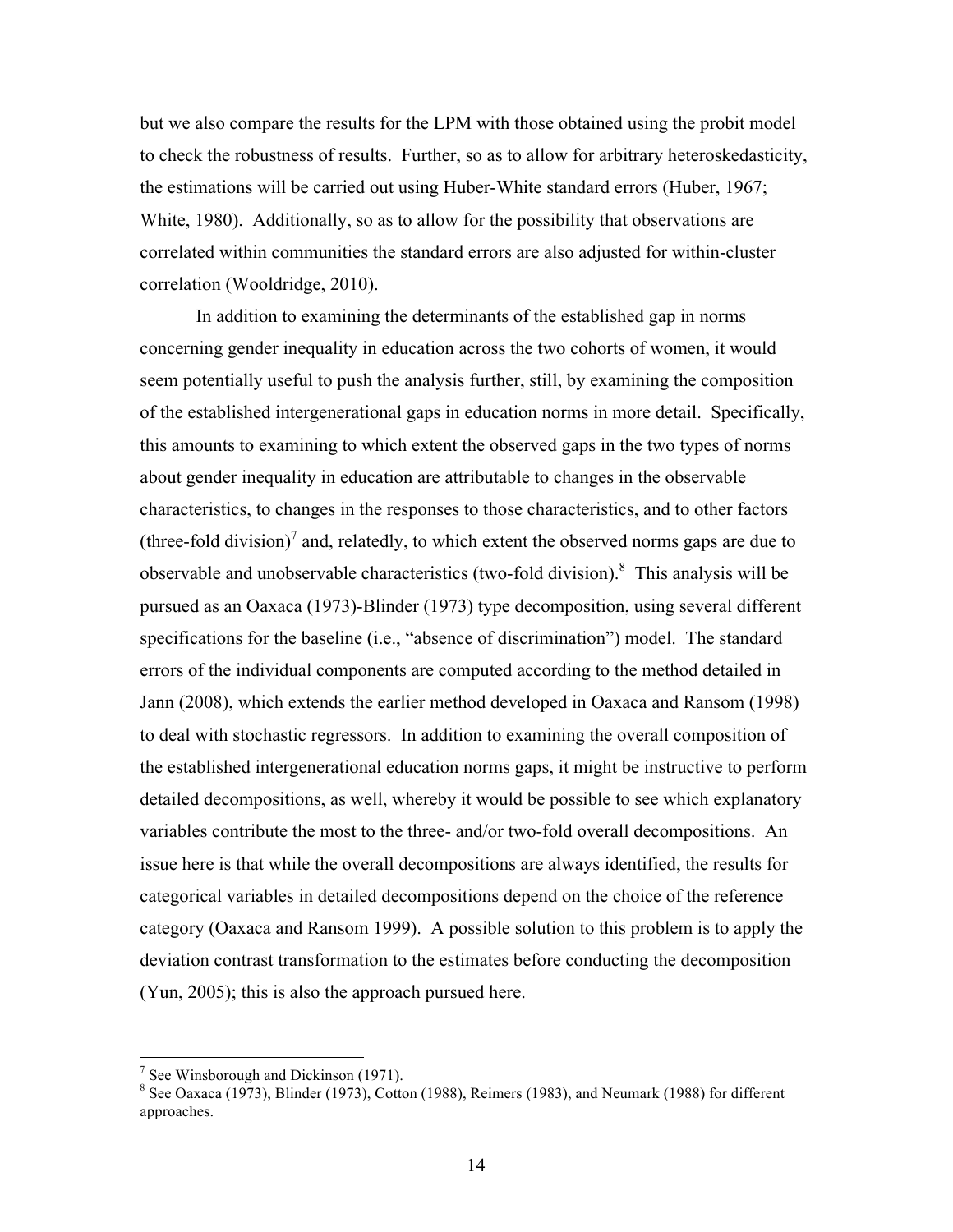#### **RESULTS**

That girls should be equally or better educated than boys is a value that the majority of the population espouses and this has only become more common in recent years. The role of education in this is nuanced and begs the questions – whose education and what kind of education? The results from linear probability models of norms regarding gender inequality in child education indicate that own education confers egalitarian attitudes for older women (Table 4). Further, the associations are strong and statistically significant at all levels of education except the highest (possibly due to small cell sizes). Education of their spouses is not associated with older women's attitudes towards their sons and daughters relative education. For younger women, own education matters, too, both in substantive and statistical terms. Once we add the husband's education to the model, the coefficients drop considerably in size, leaving only own secondary level education statistically significant at the 0.05 level (M2). Unlike for older women, younger women's attitudes to educational equality among boys and girls, therefore, is determined to a large extent by their husband's education. Brewster and Padavic (2000) also found in the US that over time the importance of education in norm construction became less strong as education became more common. As education becomes more common, other factors determine the attitudes of individuals.

#### [Table 4 about here]

The older woman's education is strongly and statistically significantly associated with the younger woman's attitudes to gender equality in education (M4). Thus, if an older woman in the household is more educated, younger women tend to have more egalitarian attitudes. Perhaps, families that have more educated women in the household are also families that will bring in a more educated daughter-in-law and the overall value in that household will be towards greater equality in education for boys and girls. The information variable indicated by radio exposure is important for older women but not for younger women, probably since the latter, being better educated, have other avenues for access to information. Also, younger women who eat with their husbands are also more likely to espouse more liberal attitudes towards children's relative education, all else equal, suggesting that different norms and perceptions are correlated.

Region of residence is the other important correlate of women's attitudes towards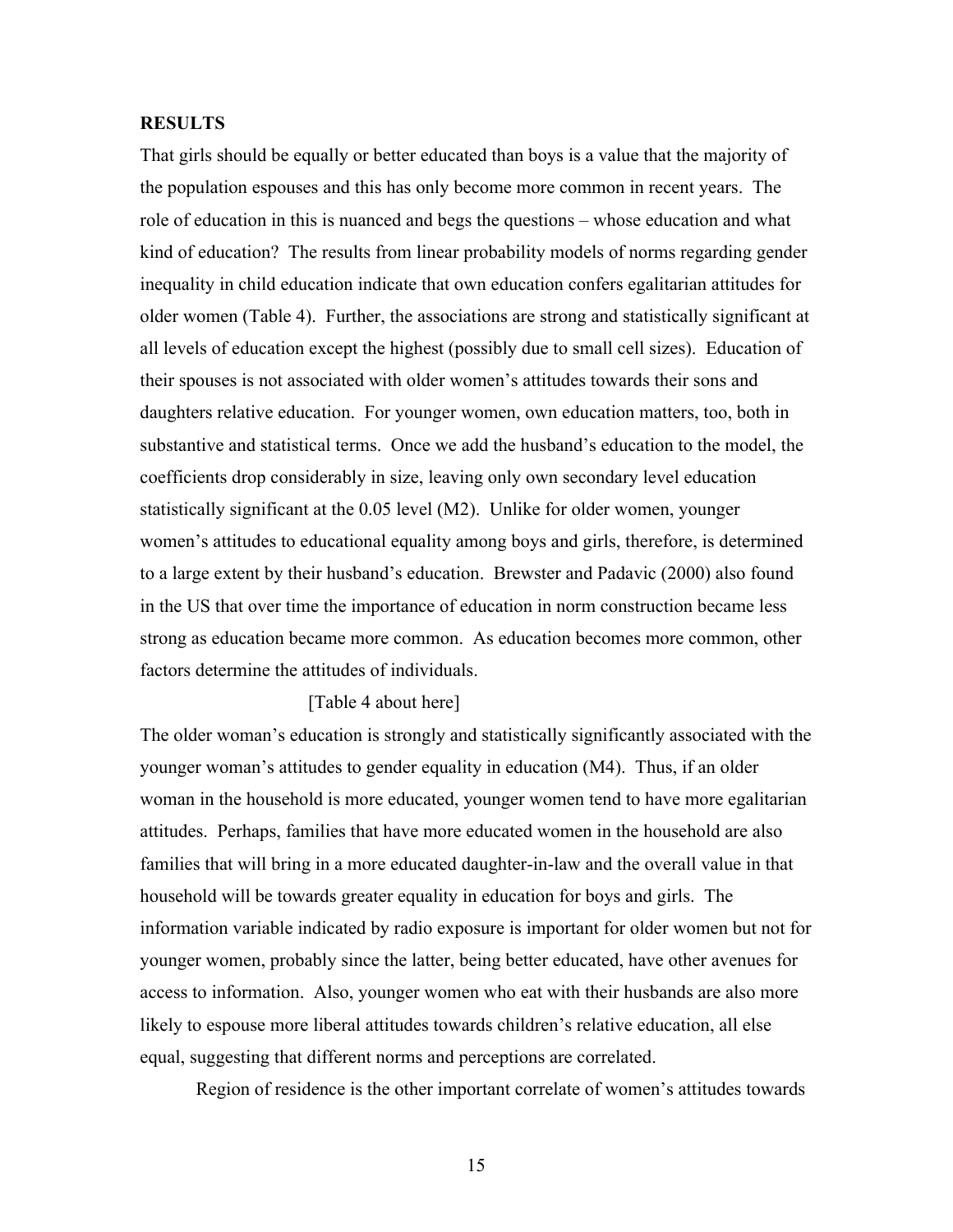educational equality for children. For older women, Barisal and Chittagong are associated with more conservative attitudes and Sylhet with the most liberal attitudes to educational equality for boys and girls. Barisal ceases to be a negative influence on gender norms for younger women about education as was the case for older women. Thus, it seems that younger women in Barisal are more liberal in this respect than older women. But in Chittagong we see the same for younger women. In fact, this thread of conservatism in Chittagong seems to be increasing, with younger women displaying stronger and more statistically significant results than older women. The counterintuitively positive effects of residing in Sylhet in terms of having more liberal gender norms about education persist strongly for younger women too.

Finally, household wealth status emerges as a significant correlate of norms towards gender equality for the children's education for older women. Thus, the richest quintile espouses the most liberal values compared to the poorest. But for younger women once we control for spousal education, socioeconomic status does not matter.

The determinants of women's attitudes about educational equality within marriage are much less clear cut (Table 5). Neither their own education nor that of their spouses matters for older women's attitudes. And again, as in the case of attitudes towards girls' and boys' relative education, in the case of husband's and wives' relative education too, we find that listening to the radio regularly is associated with more liberal attitudes for older women. Interestingly, where we would have expected eating together with the husband to exercise a positive influence in gender norms in marriage, we see no association for either group of women. And socioeconomic status for the most part is not associated with women's attitudes to educational equality in marriage.

#### [Table 5 about here]

For younger women, a series of "life-cycle explanations" and cultural mores seem to explain their attitudes to educational equality in marriage. To start with, age is highly significant and with increasing years, this younger cohort of women tends to become more liberal in their attitudes. But their own secondary or higher education has only a weakly statistically significant positive association with their attitudes.

Adding the older woman's education also brings out a negative association with religion (as we also found for the child education norm regressions for the younger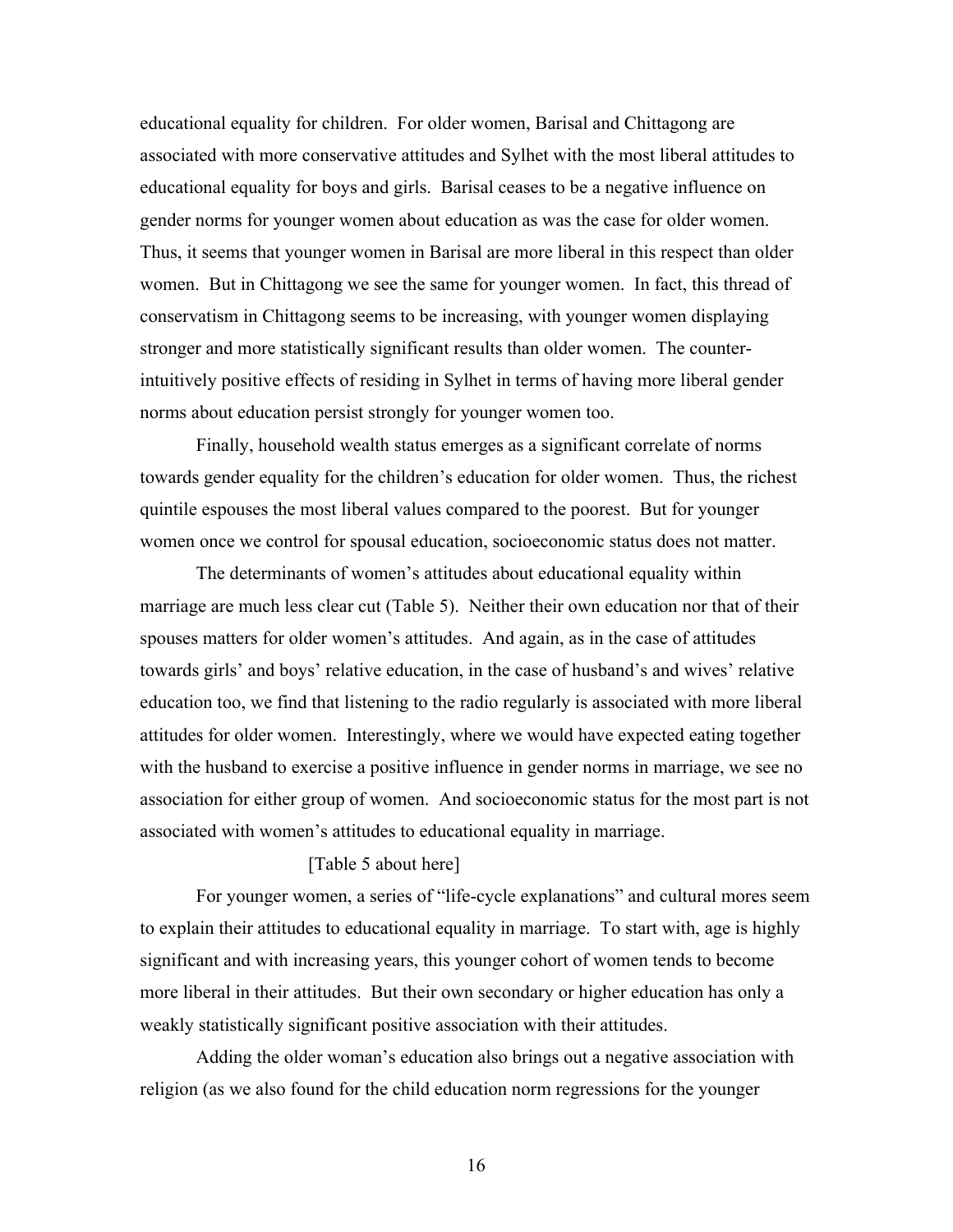women). Therefore, controlling for own education, spousal education, and education of the older woman, we find that belonging to a Muslim household has a negative and statistically significant association with younger women's attitude to equality in marriage.

As for regional effects, we find that living in Barisal, Rajshahi and Khulna (but not Chittagong) has a negative association with liberal attitudes on spousal educational equality for older women. But Sylhet again shows up as having a positive association with older women's attitudes to educational equality. All these effects of region also persist for younger women but only until we add the older woman's education level. Once we do, the effect of region is no longer significant (except Rajshahi). Age, too, is a strong and significant factor in younger women's attitudes of educational equality in marriage. It appears, therefore, that younger women are under the strong influence of external factors. Left to themselves they would perhaps have more egalitarian values, but once we bring in the household or community values in any way, their own values become more conservative. Perhaps as women grow older and acquire greater status in the household, complete childbearing and more "junior" women enter the household, their views become increasingly their own.

Again, while the linear probability model appears appropriate and, as we argued earlier, perhaps even preferable for this application – since it imposes only relatively modest restrictions on the estimated relationship in terms of functional form, relative to the probit or logit model – it would still seem useful to verify that the previous results are robust to the estimation method. Since the probit model is widely used and roughly comparable to the results for the logit model (subject to a scaling factor), we pursue this alternative estimation method as a sensitivity analysis (Appendix, Table A1). Overall, the results reveal only modest differences. Hence, the previous results are essentially robust to estimating instead by the probit model – including the direction, magnitude and statistical significance of the estimated associations. As a cautionary remark in interpreting these results it should be mentioned, however, that both the  $R^2$  and the pseudo- $R^2$  are quite low—which is perhaps not surprising, since gender norms in education is a quite complex concept to model. It does indicate, however, that there are potentially important drivers left unaccounted for when attempting to model the gender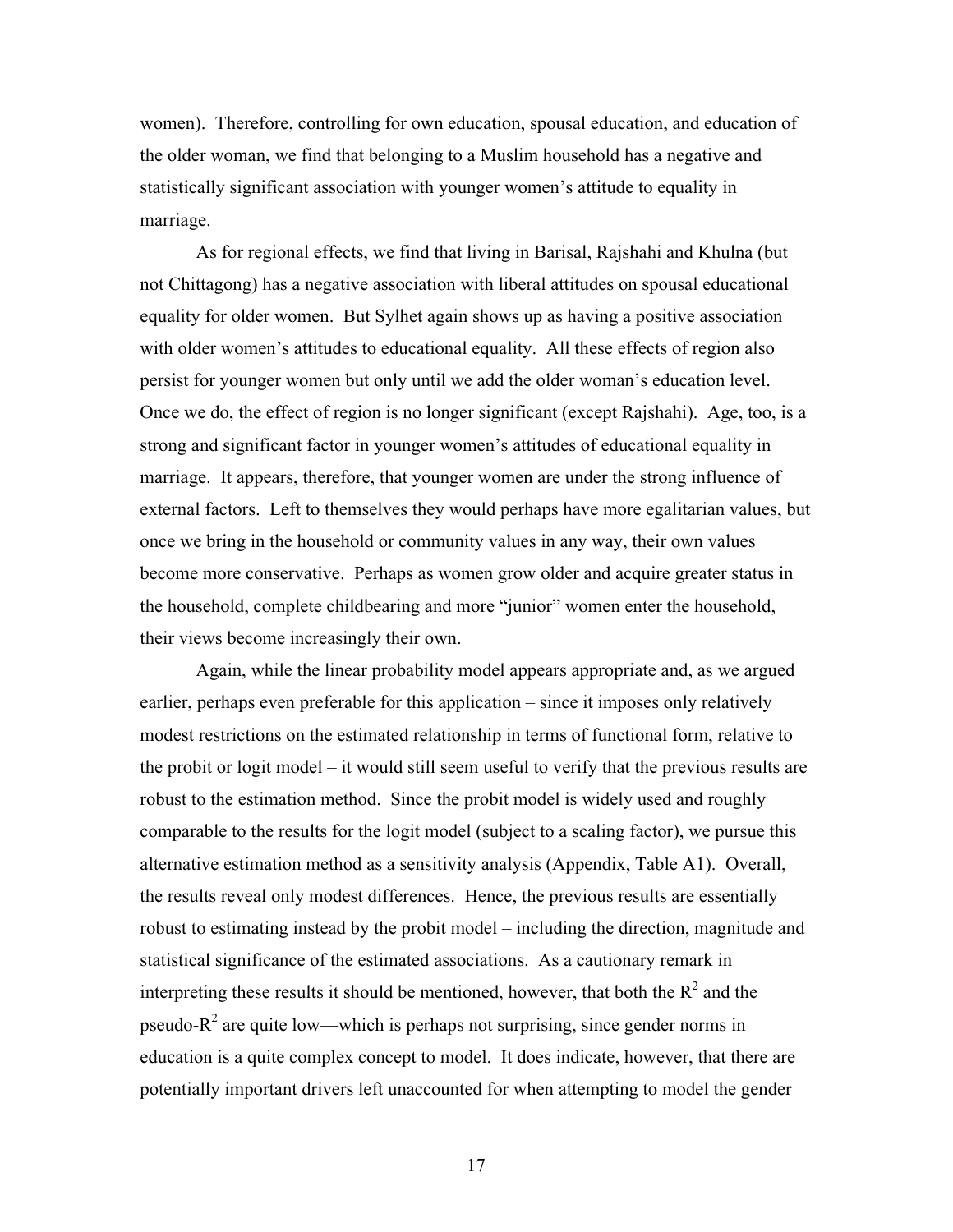norms of education in the present analysis.

Summing up, after establishing the existence of an intergenerational gap in norms concerning gender inequality in both the education of children and adults, the previous analysis examined the determinants of those norms across the two cohorts of women. Again, it would seem potentially useful to also examine the extent to which the observed gaps in the two types of norms about gender inequality in education are attributable to changes in the observable characteristics, to changes in the responses to those characteristics, and to other factors and, relatedly, to which extent the observed norms gap is due to observable and unobservable characteristics. We therefore next turn to an Oaxaca (1973)-Blinder (1973) type decomposition, using several different specifications for the baseline (i.e., "absence of discrimination") model.

The decomposition analysis has two components – first, examining overall decompositions and, second, examining detailed decompositions, whereby the education gender gap norm differential may be decomposed into the contributions from specific explanatory variables. The results from the overall decompositions are shown in Table 6. The top panel gives the results for child gender inequality, while the bottom panel gives the results for adult gender inequality. The first column then gives the three-fold decomposition result, while the four next columns give the two-fold decomposition results for different alternative specifications of the "absence of discrimination" group. Starting with the three-fold decomposition of the norms gap related to child education, the first thing to note is that the raw gap, at 7.5 percentage-points, is both substantively large and statistically significant. Also, it is mainly attributable to the coefficients<sup>9</sup> (5.9) percentage-points out of the 7.5 percentage points total gap), though the change in endowments (including education) explains 2.6 percentage-points and the interaction between them the remaining -1 percentage-point. Also, only the coefficient part is statistically significant. Moving to the two-fold decompositions of the child norms gap, the unexplained<sup>10</sup> part of the gap therefore is greater than the explained part, though the latter still accounts for a substantial part, between about 20 and about 34 percent of the

 $9$  This is the part that is frequently interpreted as "discrimination" in decompositions of gender wage differentials.

 $10$  Again, this part is frequently interpreted as "discrimination" in decompositions of gender wage differentials.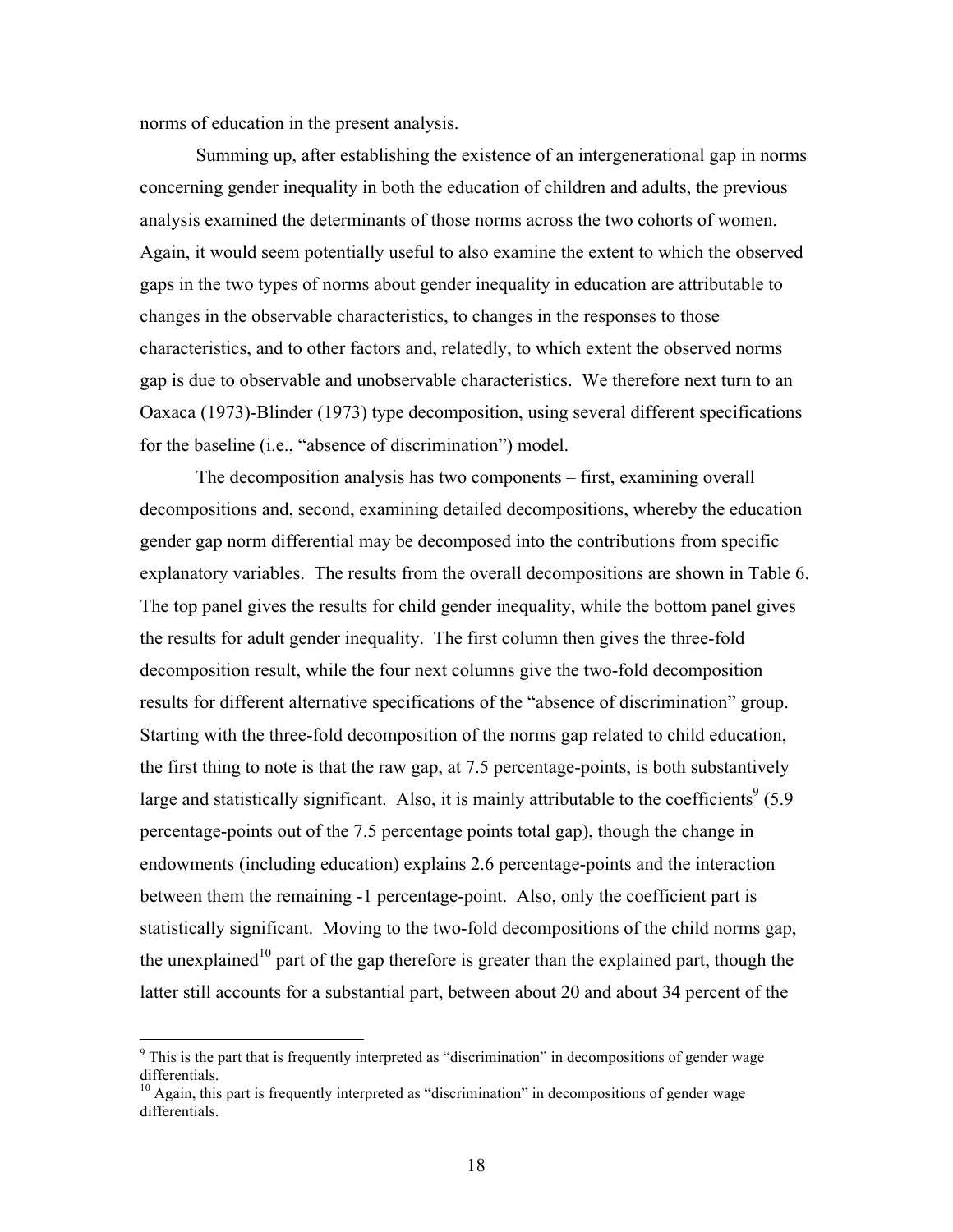overall norms gap, depending on the specification of the "absence-of-discrimination" model. Hence, a substantial part of the difference in the norms across the two cohorts regarding child education can be explained by the change in observable characteristics, while an even larger part cannot be explained. One might interpret the latter as changes in norms and perceptions in the society over time more generally. Again, here also only the unexplained part is statistically significant while the explained part of the gap is not.

#### [Table 6 about here]

Perhaps not surprising, the decomposition results for adult education norms reveal that only little of the 5 percentage-point norms gap (which is not statistically significant) overall is attributed to endowments, so that only little (between almost nil and about 8 percentage-points, depending on the specification of the "absence-of-discrimination" model) of the gap can be explained. Again, this is due to the general lack of statistical (and substantive) significance in the regression model underlying the decompositions.

While the overall decompositions helped illuminate a bit more how norms pertaining to gender inequality of education differs across the two cohorts of Bangladeshi women examined here, detailed decompositions may yield additional insights.<sup>11</sup> Specifically, this analysis will allow us to pinpoint exactly which explanatory variables contribute most to the intergenerational gap in gender education norms. Also, while the explained parts of the two norms gaps were statistically insignificant overall, the contributions from individual explanatory variables may still be statistically significant. Starting with the results for child education norms, they reveal that the effects from specific individual explanatory variables do in fact "drown" in the aggregated explained part reported earlier, which, again, was not statistical significant overall. Starting with own education, it is not the difference in educational attainment for the higher levels of education that matters in explaining the difference in the norms gap across cohorts (these are all insignificant, in magnitude as well as statistically) but rather the fact that the older cohort has a greater share who has not completed any education: having a larger share of the no education completed group is what really hurts the older cohort, in terms of their less favorable gender education norm outcomes – with estimated associations between

 $11$  So as to conserve space, the results from the detailed decompositions are not shown here (but are available upon request).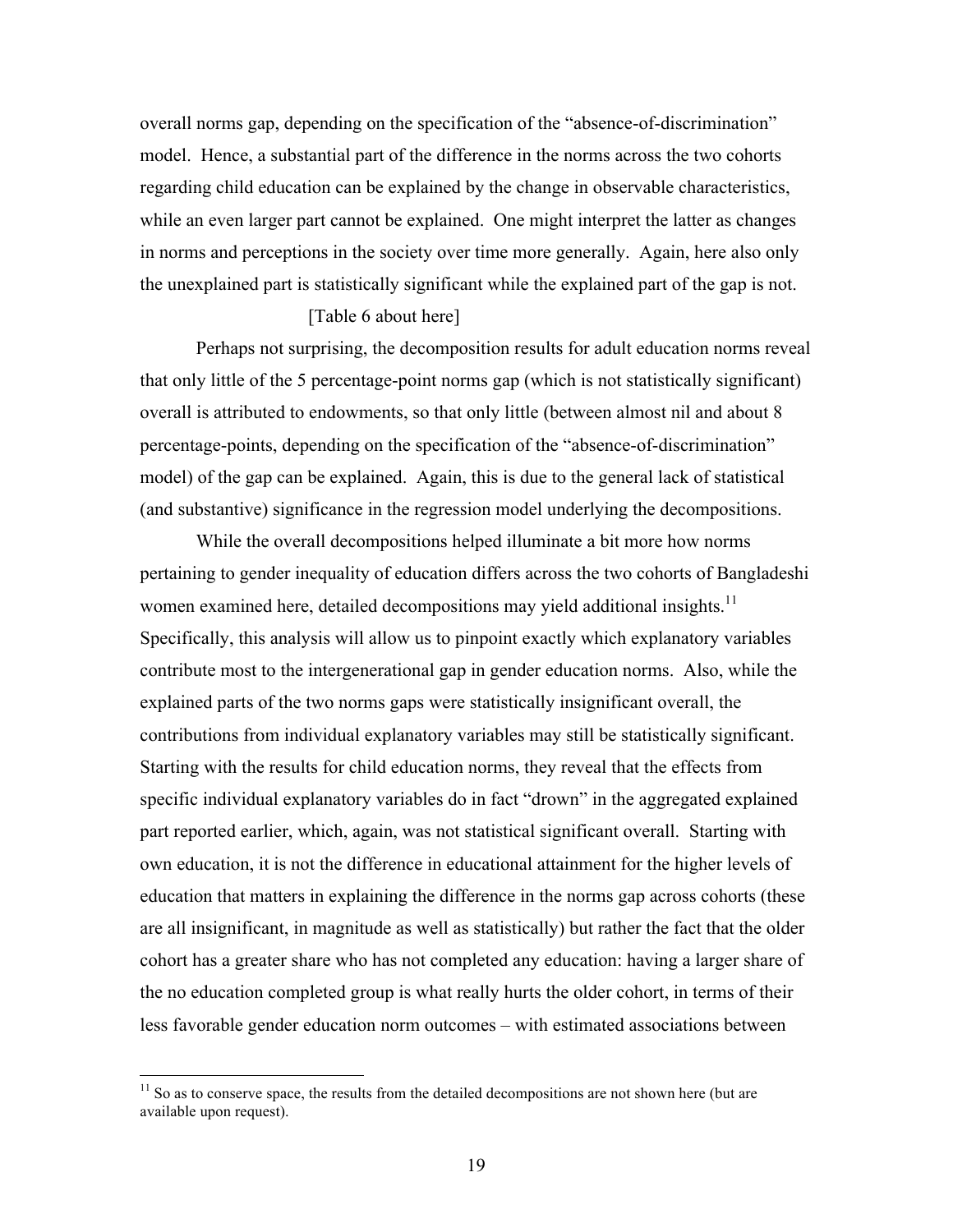1.7 and 2.1 percentage points, which is roughly about the size of the explained gap overall (Table 6). The only other variable that contributes statistically significantly to the explained part of the gender education norms gap is spousal education of secondary and above, though the association here is much more modest, at about 0.4 to 0.5 percentagepoints. The bulk of the explained part of the gender education norms gap, therefore, is due to the higher incidence of females having never attended school – in other words, it is the lack of education for the older cohort that accounts for almost all of the explained part of the gender education norms gap.

Turning next to the detailed decompositions of the unexplained part of the overall gender education norms gap – again, this the effect of differences in the coefficients ("prices" or "returns") across the two cohorts – own education does not contribute statistically significantly to the gap. Spousal education, however, does: the differences in coefficients for primary education increase gender education norms inequality, while the differences in coefficients for some primary education decrease gender education norms inequality. Listening to radio improves the gap (again, the older cohort had a higher "return" to radio listening in terms of improvements of gender education norms), while not listening to the radio worsens education norms even more than listening to radio improves them (about 2.5 versus about 1 percentage-points, respectively).

Again not surprisingly, the results from the detailed decompositions for gender norms in adult education are almost all substantively and statistically insignificant. The only exception is some secondary education, where there is some (weak) evidence that it leads to a worsening of the explained part of the norms gap and to an improvement in the unexplained part of the gap. All of the estimated associations are only statistically significant at the 10 percent level, however.

#### **DISCUSSION**

Perhaps the strongest result that we note in our analysis is that Bangladeshi women are more likely to espouse attitudes of gender equality in education for their children and less so about gender equality among spouses. While there is about a 7 percentage point change in the attitudes of older and younger women towards giving girls equal or better education than boys, there is only about a 5 percentage point change in the view between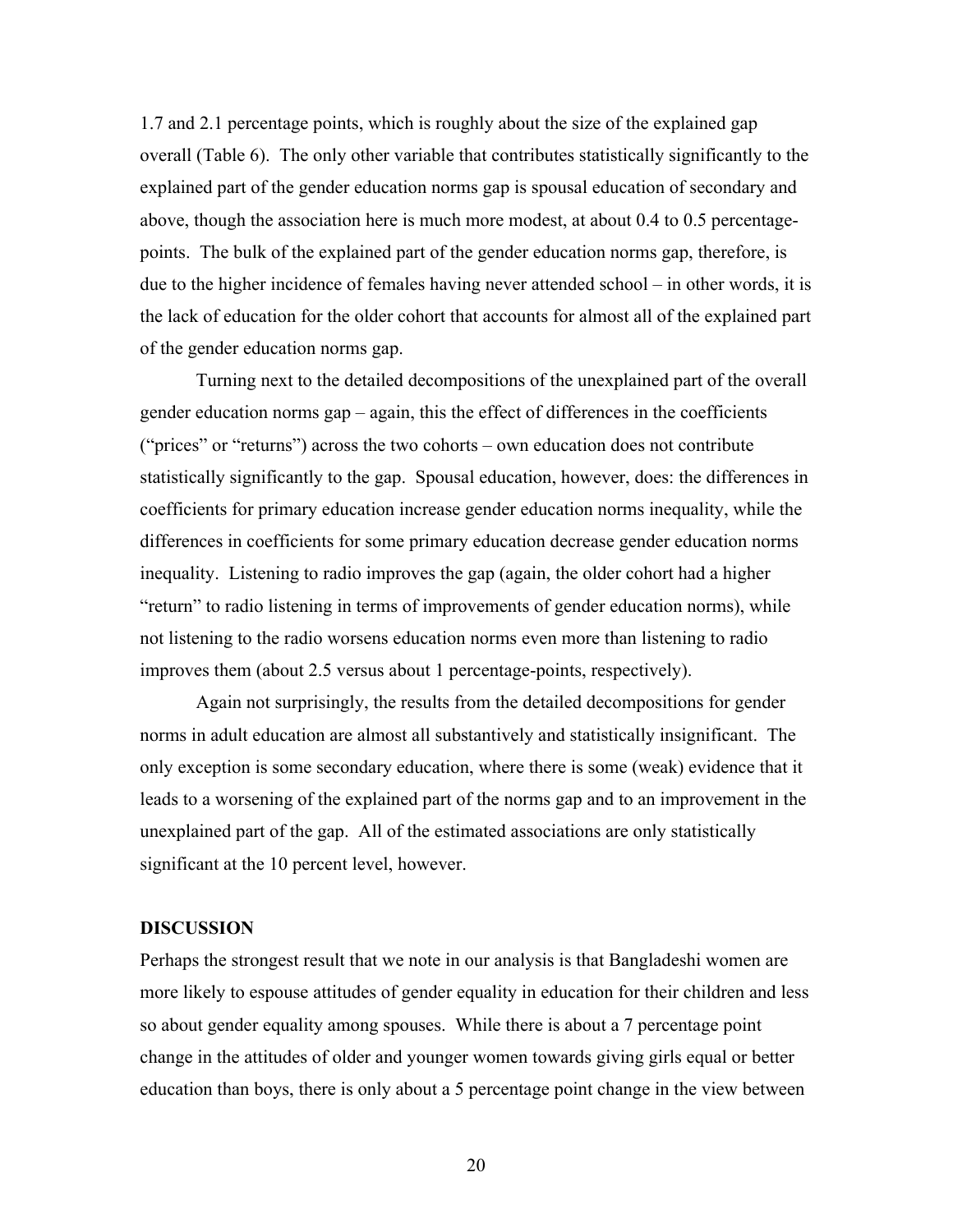the two cohorts that wives should have equal or better education than their husbands. The change itself is not the most remarkable – what is truly remarkable are the absolute percentages. While a large majority of both groups of women believe in educational equality for children, only a little over half believe in educational equality in marriage.

Perhaps more important is the fact that education plays a key role in determining liberal attitudes about the relative education of boys and girls, but cannot explain attitudes about educational equality in marriage. We believe that the two questions may perhaps be capturing two different issues. While the question on relative education of boys and girls captures the value of education per se, the question on educational equality in marriage captures the norms regarding marriage and the relative worth of husbands and wives. Here cultural factors denoted by region and other such variables become much more important. For younger women in particular very few variables other than region and age are significant determinants of their attitudes on educational equality in marriage. If you are a young woman in Bangladesh, perhaps your attitudes about equality in marriage are determined more by societal norms and the influence of elders in the family than your own educational level or characteristics. Thus, "life cycle explanations" and cultural mores emerge as most important. These life cycle issues have also been seen to be important for other outcomes, especially in health (Das Gupta, 1995).

The tendency towards liberalism in children's education and conservatism in views about marriage (or more important, a lack of explanation about views on educational equality in marriage) has interesting antecedents as well as implications. The general norm discussed earlier in this paper that women should be in most ways less accomplished than their spouses is a difficult one to break down. We have also argued elsewhere that while there have been small changes in the attitudes to divorce, marriage in Bangladesh is by and large a stable, unchanging institution (World Bank, 2008). In other South Asian countries, too, marriage patterns seem very difficult to change. Thus, in Sri Lanka, Malhotra and Tsui (1996) found that modern norms had only a small influence on timing of marriage. Perhaps, with greater numbers of women marrying men equally or less educated than them, this may change over time, too. However, it is also possible that it is more acceptable to voice liberal attitudes about children's education and less so about marriage and the marital relationship.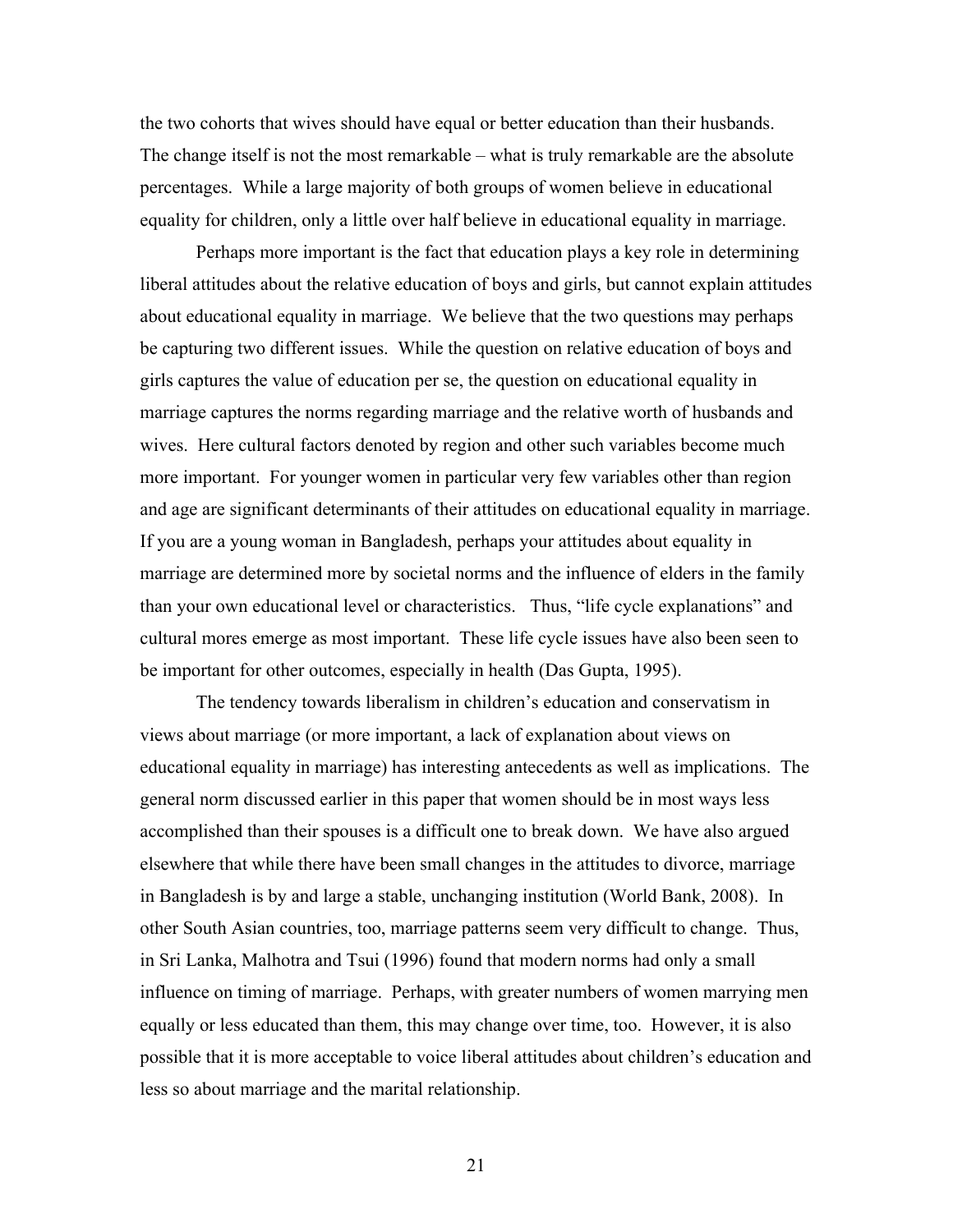The importance of region as a determinant of both educational equality for boys and girls and husbands and wives has to be underscored. That some regions are known to be conservative is pointed out earlier in this paper, but not all our results are easily explicable. Sylhet, the region widely regarded as the most conservative, seems to have women who have inordinately liberal attitudes to gender equality in education – both for their children and within their own marriages. When seen together with the low educational attainment of women in Sylhet this presents itself as a sort of "yearning for education" among women. But Chittagong defies explanation. It is next to Sylhet in the perception of conservatism and in terms of low levels of educational attainment of girls, and also comes across as the region with the most conservative attitudes to educational equality among girls and boys.<sup>12</sup>

From the decomposition analysis, it was found that a substantial part of the overall norm gaps could be explained by observable characteristics—and, further, that the explained part of the norms gap is found to be driven almost exclusively by the decrease in the "no education" group from the older to the younger cohort. In sum, more than anything else, it is the lack of education for the older cohort relative to the younger cohort that appears to have been driving gender education norms in Bangladesh in recent years.

When interpreting the difference in patterns between the two cohorts of women in the sample it should be kept in mind that the difference could well be a function of age and life-cycle and not of cohort. Again, that being so, we believe that once we control for a number of demographic characteristics, we do capture the effect of change over time to a fairly large extent.

#### **CONCLUSION**

Our results show that the far-reaching changes in Bangladesh in terms of female education seem to have had equally far-reaching impacts on the value of girls' education relative to boys. Education for women thus explains these liberal attitudes towards their children's education. But in terms of their attitudes to their marriages, Bangladeshi

<sup>&</sup>lt;sup>12</sup> These observations are further supported by the data on gross enrollment rates of boys and girls by level and region presented earlier (see Table 1), especially for lower and higher secondary.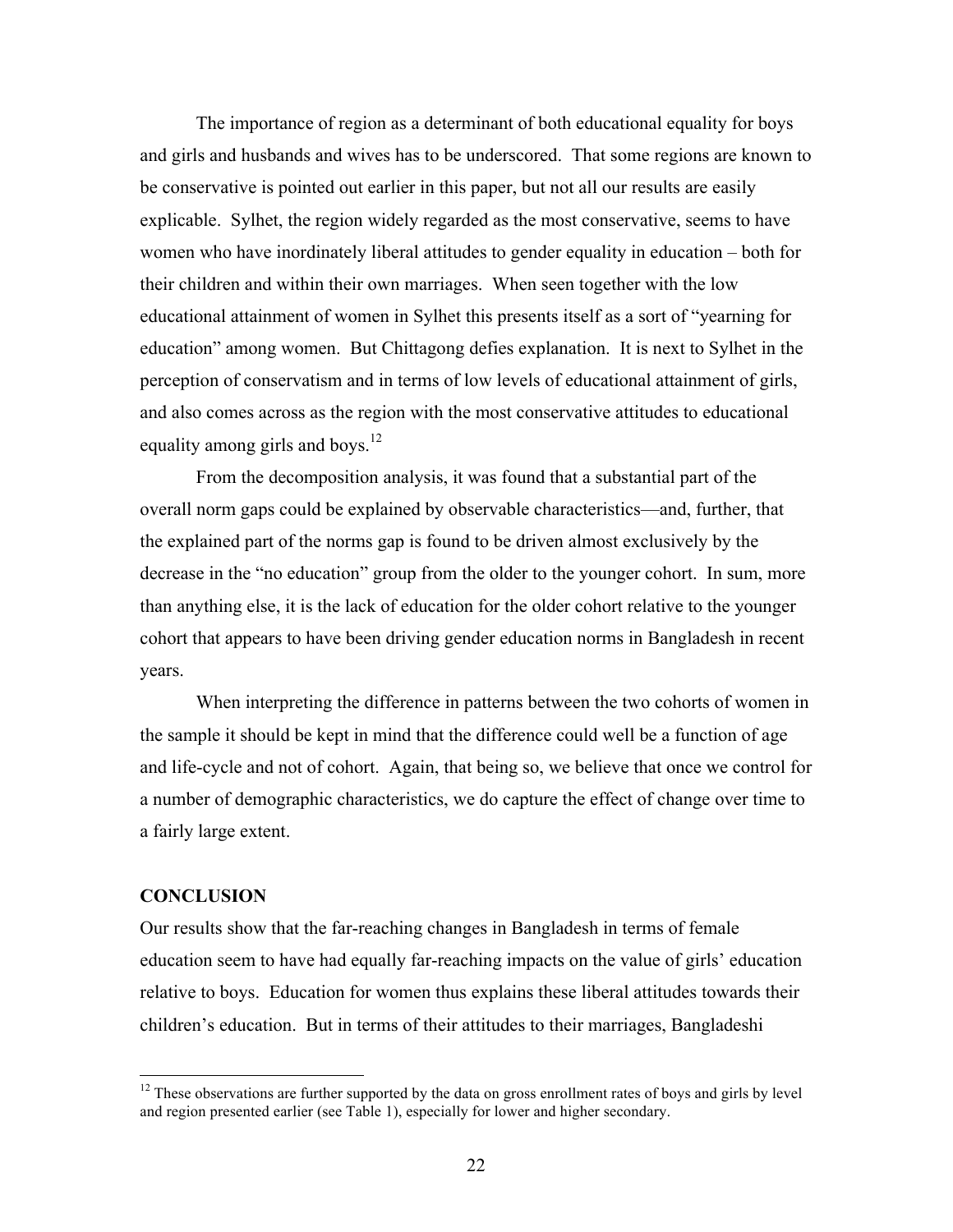women are still relatively conservative and education has done little to change that. Overall, though, it was found that a substantial part of the overall norm gaps could be explained by observable characteristics—and, further, that the explained part of the norms gap is found to be driven almost exclusively by the decrease in the "no education" group from the older to the younger cohort. In sum, more than anything else, it is the lack of education for the older cohort relative to the younger cohort that appears to have been driving gender education norms in Bangladesh in recent years. We therefore predict for the future that as female education expands, the demand for girls' education will grow even more robust. Also, as more wives are equal or better educated than their husbands (owing to having been increasingly better educated as children), the value of equality in marriages, too, may grow.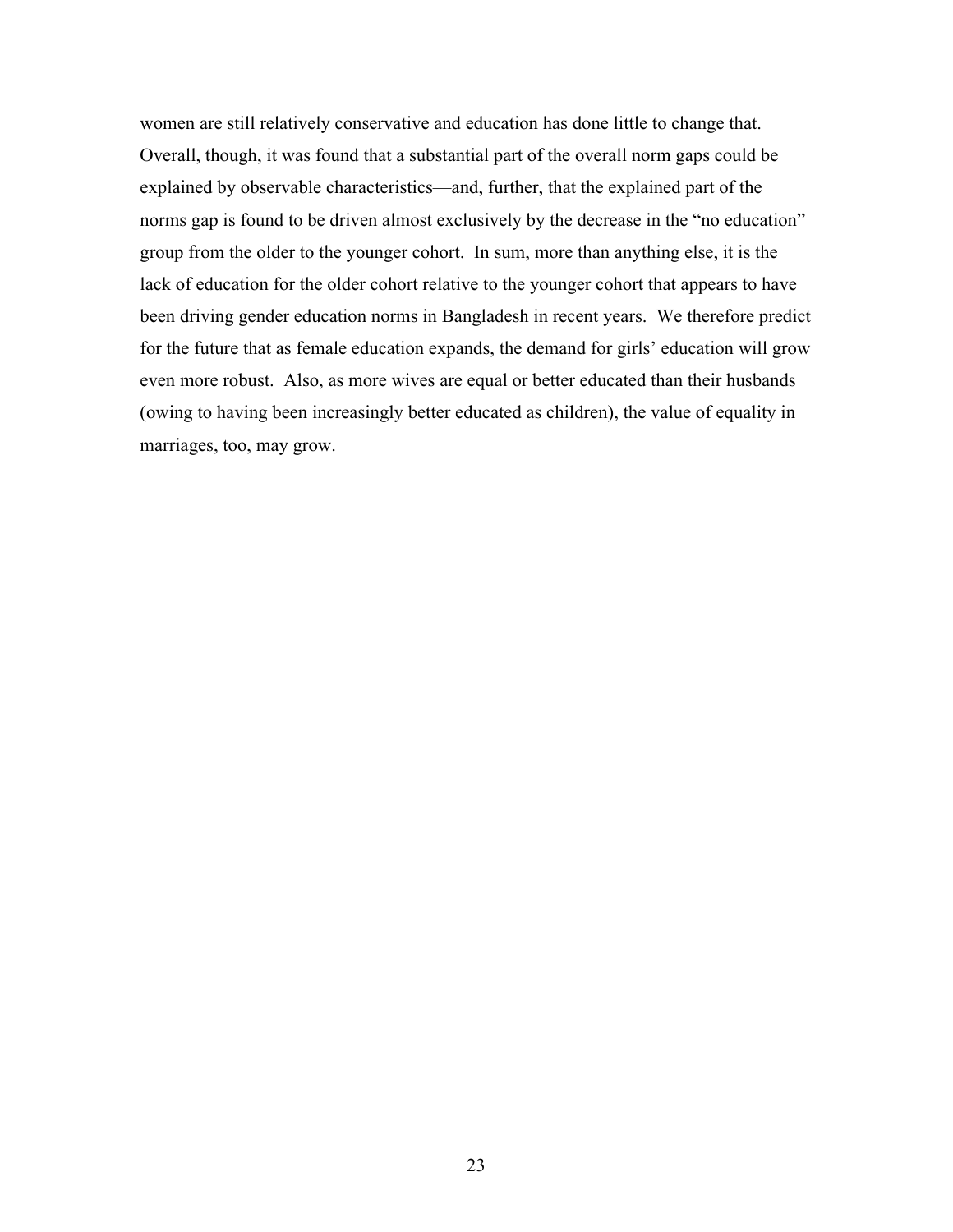#### **REFERENCES**

- Amin, Sajeda, Nasheeba Selim and Nashid Kamal Waiz. 2006. *Causes and Consequences of Early Marriage in Bangladesh*. Background report for workshop on programs and policies to prevent early marriage, Dhaka: Population Council.
- Angrist, Joshua D. and Jörn-Steffen Pischke. 2009. *Mostly Harmless Econometrics: An Empiricist's Companion*. Princeton and Oxford: Princeton University Press.
- Blinder, A.S. 1973. "Wage Discrimination: Reduced Form and Structural Estimates." *The Journal of Human Resources* 8: 436-455.
- Brewster, Karin and Irene Padavic. 2000. "Change in Gender Ideology, 1977-1996: The Contributions of Intracohort Change and Population Turnover." *Journal of Marriage and the Family* 62:477-487.
- Cain, Mead T. 1978. The Household Life Cycle and Economic Mobility in Rural Bangladesh. *Population and Development Review* 4(3): 421-438.
- Caldwell, J.C., P. Reddy, and P. Caldwell. 1983. "The Causes of Marriage Change in South India." *Population Studies* 37: 343-361.
- Chowdhury, Farah Deeba (2010) "Dowry, Women, and Law in Bangladesh." *International Journal of Law, Policy and the Family* 24(2): 198-221.
- Chowdhury, Mushtaque, Samir Nath, and Rasheda Choudhury. 2002 "Enrolment at Primary Level: Gender Differences Disappear in Bangladesh." *International Journal of Educational Development* 22: 191-203.
- Cotton, J. 1988. "On the Decomposition of Wage Differentials." *The Review of Economics and Statistics* 70: 236-243.
- Das Gupta, Monica. 1995. "Life Course Perspectives on Women's Autonomy and Health Outcomes." *American Anthropologist* 97(3): 481-491.
- Das, Maitreyi Bordia. 2004. "Muslim Women's Low Labour Force Participation in India: Some Structural Explanations" in Zoya Hasan and Ritu Menon (eds) *The Diversity of Muslim Women's Lives*. New Delhi: Oxford University Press.
- Dyson, Tim and M Moore. 1983. "On kinship structure, female autonomy and demographic behavior in India." *Population and Development Review* 9(1): 35- 60.
- Filmer, Deon, Elizabeth King, and Lant Pritchett. 1998. "Gender Disparity in South Asia: Comparisons Between and Within Countries." World Bank Policy Research Working Paper No. 1867. Washington, DC: World Bank
- Gindling, T.H., Marsha Goldfarb and Chun-Chin Chang. 1995. "Changing Returns to Education in Taiwan: 1978-91." *World Development*, 23(2):343-356.
- Hossain, Mahabub and Manik Lal Bose (2004) "Nature and Impact of Women's Participation in Economic Activities in Rural Bangladesh: Insights from Household Surveys." Centre for Policy Dialogue, CPD Occasional Paper Series Paper 41, Dhaka: Bangladesh.
- Huber, P. J. 1967. "The Behavior of Maximum Likelihood Estimates under Nonstandard Conditions." In: *Proceedings of the Fifth Berkeley Symposium on Mathematical*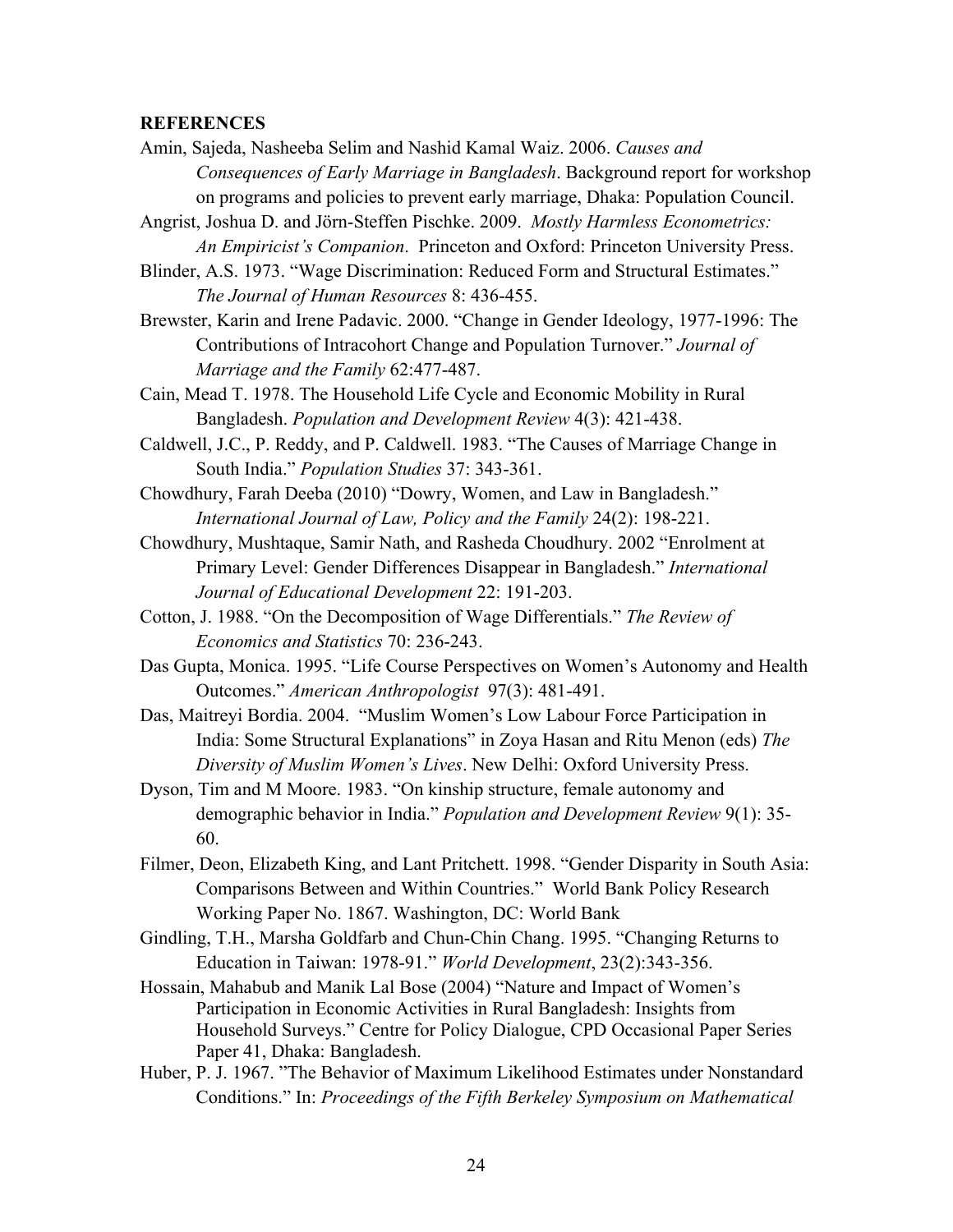*Statistics and Probability* Vol. 1, Berkeley, CA: University of California Press. Jann, B. (2008). The Blinder-Oaxaca Decomposition. ETH Zurich Sociology Working

- Paper No. 5. Available from: http://ideas.repec.org/p/ets/wpaper/5.html.
- Kabeer, Naila. 2000. *The Power to Choose: Bangladeshi Women and Labour Market Decisions in London and Dhaka*. London: Verso.
- Kane, Emily W. 1995. "Education and Beliefs about Gender Inequality." *Social Problems* 42:74-90.
- Kane, Emily W. and Else K. Kyyro. 2001. "For Whom Does Education Enlighten?: Race, Gender, Education and Beliefs about Social Inequality." *Gender & Society* 15:710-733.
- Kingdon, Geeta Gandhi and Jeemol Unni. 1997. How Much does Education Affect Women's Labor Market Outcomes in India? An Analysis Using NSS Household Data. Working Paper No. 92, Ahmedabad: Gujarat Institute of Development Research.
- Koenig, Michael. A., S. Ahmed, et al. 2003. "Women's Status and Domestic Violence in Rural Bangladesh: Individual- and Community-Level Effects." *Demography* 40(2):269-288.
- Lateef, Shahida. 1990. *Muslim Women in India: Political and Private Realities 1890s-1980s*. New Delhi: Kali for Women.
- Malhotra S., and Tsui A.O. 1996. "Marriage Timing in Sri Lanka: The Role of Modern Norms and Ideas." *Journal of Marriage and the Family*. 58(2):476-90.
- Mason, Karen Oppenheim and Yu-Hsia Lu. 1988. "Attitudes toward Women's Familial Roles: Changes in the United States, 1977-1985." *Gender and Society* 2:39-57.
- Mason, Karen Oppenheim, John L. Czajka and Sara Arber. 1976. "Change in U.S. Women's Sex-Role Attitudes, 1964-1974." *American Sociological Review* 41(4):573-596.
- Montgomery, Mark R and John B. Casterline. 1996. "Social Learning, Social Influence, and New Models of Fertility." *Population and Development Review* 22, Supplement: Fertility in the United States: New Patterns, New Theories (1996): 151-175.
- Montgomery, Mark R. 1999. "Mortality Decline and the Demographic Response: Toward a New Agenda." PRD Working Paper #122. New York: The Population Council.
- Neumark, D. 1988. "Employers' Discriminatory Behavior and the Estimation of Wage Discrimination." *The Journal of Human Resources* 23: 279-295.
- Oaxaca, R. 1973. "Male-Female Wage Differentials in Urban Labor Markets. *International Economic Review* 14: 693-709.
- Oaxaca, R.L., Ransom, M.R. 1998. "Calculation of approximate variances for wage decomposition differentials." *Journal of Economic and Social Measurement* 24: 55-61.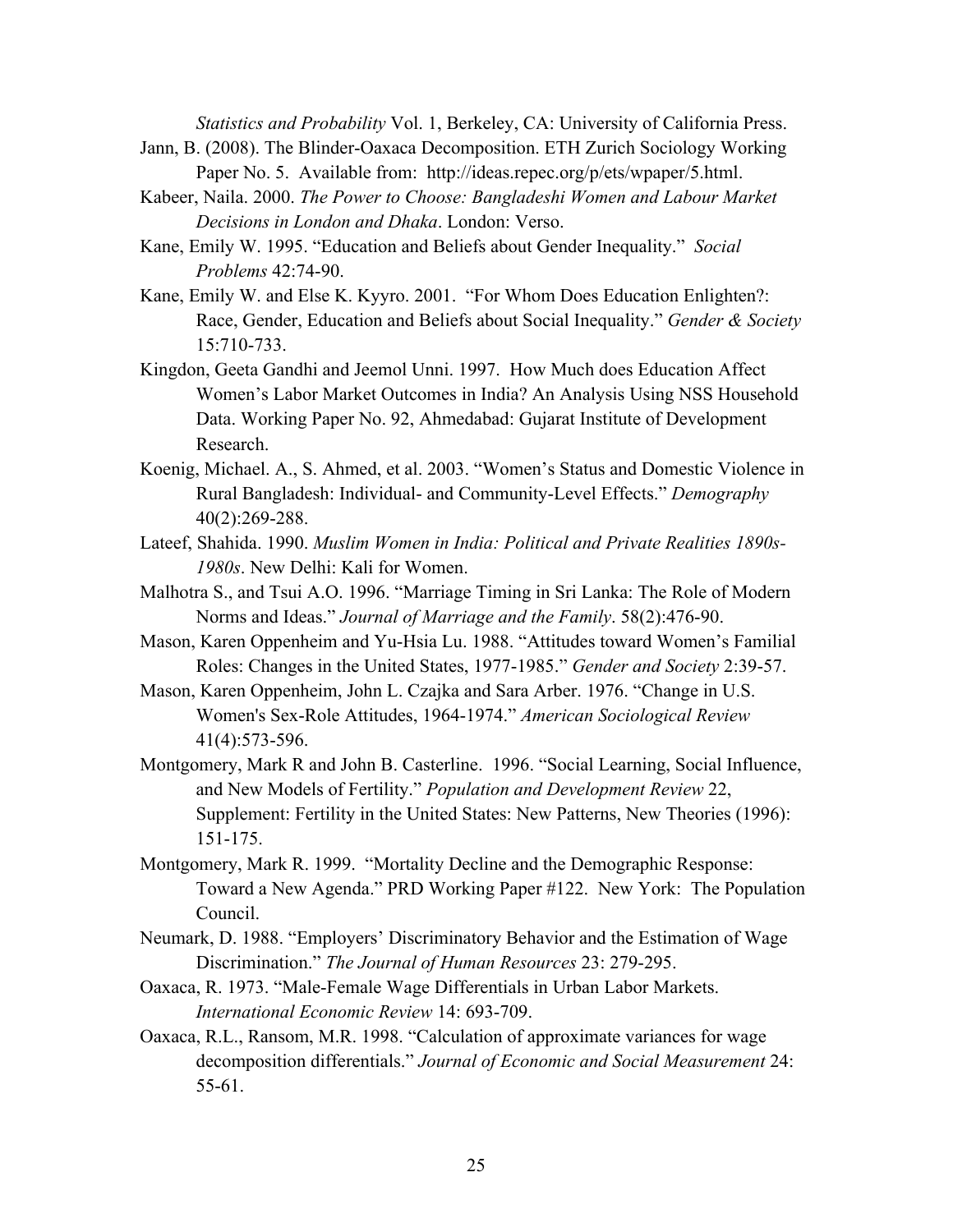- Oaxaca, R.L. and M.R. Ransom. 1999. "Identification in Detailed Wage Decompositions." *The Review of Economics and Statistics* 81: 154-157.
- Psacharopoulos, George. 1994. "Returns to Investment in Education: A Global Update." *World Development* 22(9):1325-1343.
- Reimers, C.W. 1983. Labor Market Discrimination Against Hispanic and Black Men. *The Review of Economics and Statistics* 65: 570-579.
- Schuler, Sidney Ruth, Farzana Islam, Carol Boender, Khairul Islam and Lisa M. Bates. 2006. "Health and Development Policies and the Emerging 'Smart Woman' in Rural Bangladesh: Local Perceptions." Women and International Development Working Paper #286. East Lansing, MI: Michigan State University.
- Schultz, T. Paul. 1994. "Human Capital Investment in Women and Men: Micro and Macro Evidence of Economic Returns." Occasional Papers Number 44, International Center for Economic Growth.
- Shafiq, M. Najeeb. 2009. "A Reversal of Education Fortune? Educational Gender Gaps in Bangladesh." *Journal of International Development* 21(1): 137–155.
- Tallichet, Suzanne E.; Fern K. Willits. 1986. "Gender-Role Attitude Change of Young Women: Influential Factors from a Panel Study." *Social Psychology Quarterly* 49(3):219-227.
- White, H. 1980. "A Heteroskedasticity-Consistent Covariance Matrix Estimator and a Direct Test for Heteroskedasticity." *Econometrica* 48(4):817–830.
- WDI (2013) *World Development Indicators*. Washington, DC: World Bank. www.http://data.worldbank.org/country/bangladesh (accessed December 5, 2013).
- Wooldridge, Jeffrey M. 2010. *Econometric Analysis of Cross-Section and Panel Data*, Second Edition. Cambridge, Massachusetts: The MIT Press.
- World Bank. 2008. *Whispers to Voices: Gender and Social Transformation in Bangladesh*. Dhaka and Washington DC.
- Yun, Myeong-Su. 2005. "A Simple Solution to the Identification Problem in Detailed Wage Decompositions." *Economic Inquiry* 43: 766-772.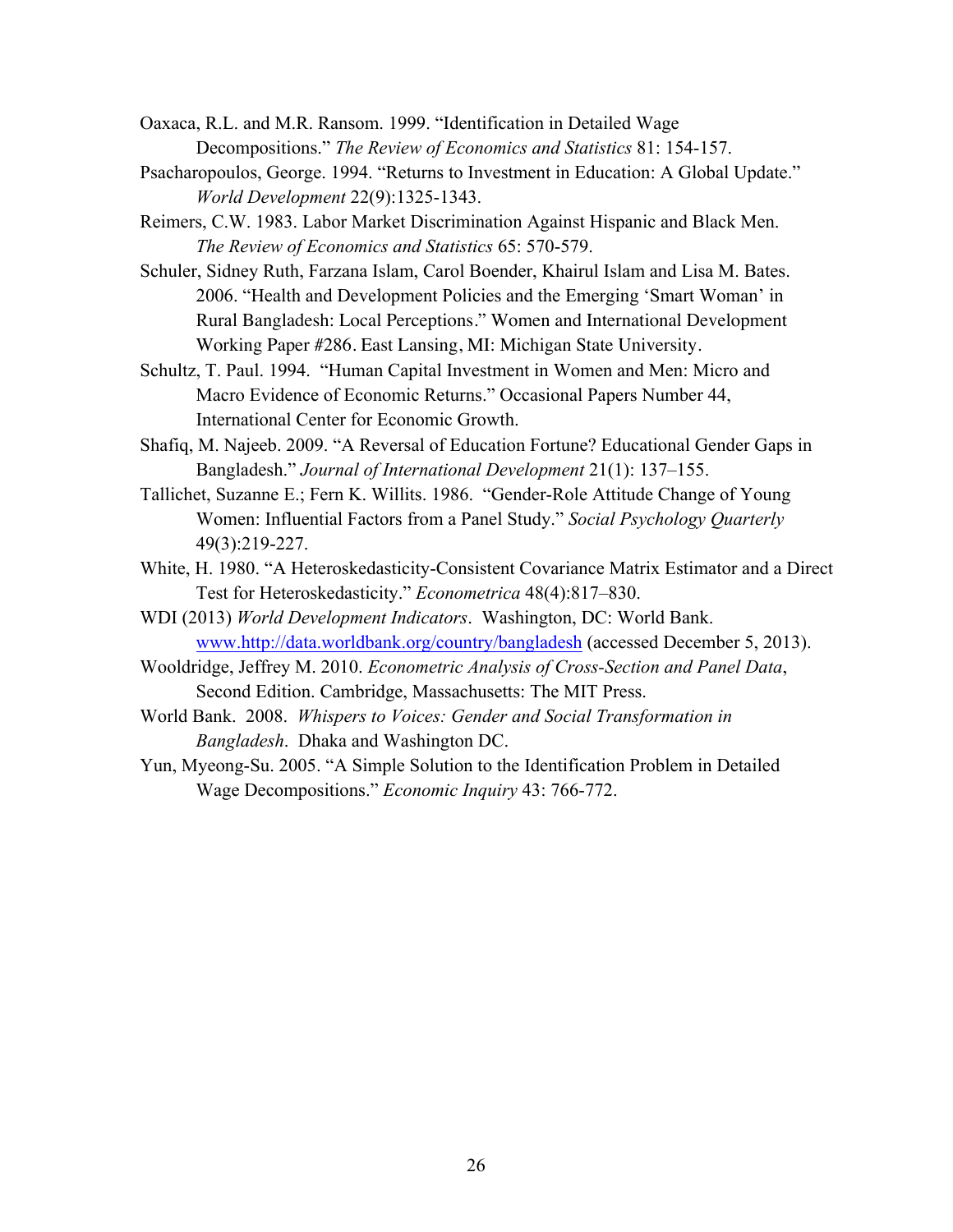|                | Primary     |              | Lower Sec.    |       | Secondary    |       | <b>Higher Secondary</b> |       |  |
|----------------|-------------|--------------|---------------|-------|--------------|-------|-------------------------|-------|--|
|                | (Grade 1-5) |              | $(Grade 6-8)$ |       | (Grade 9-10) |       | $(11-12)$               |       |  |
|                | <b>Boys</b> | <b>Girls</b> | <b>Boys</b>   | Girls | <b>Boys</b>  | Girls | <b>Boys</b>             | Girls |  |
| <b>Barisal</b> | 93.9        | 93.6         | 55.4          | 58.9  | 45.8         | 58.1  | 44.7                    | 35.0  |  |
| Chittagong     | 83.5        | 84.5         | 48.1          | 58.2  | 37.2         | 49.9  | 34.6                    | 32.8  |  |
| Dhaka          | 86.1        | 84.5         | 52.7          | 58.4  | 62.2         | 66.6  | 32.3                    | 33.3  |  |
| Khulna         | 96.1        | 99.5         | 60.7          | 66.9  | 58.3         | 71.5  | 39.3                    | 36.2  |  |
| Rajshahi       | 85.5        | 91.5         | 53.5          | 70.3  | 50.3         | 57.5  | 38.2                    | 33.4  |  |
| Sylhet         | 83.2        | 85.7         | 57.1          | 36.3  | 39.7         | 58.0  | 29.1                    | 28.5  |  |

**Table 1. Gross Enrollment Rates of Boys and Girls by Level and Region**

*Source:* BANBEIS (Government of Bangladesh), 2005/06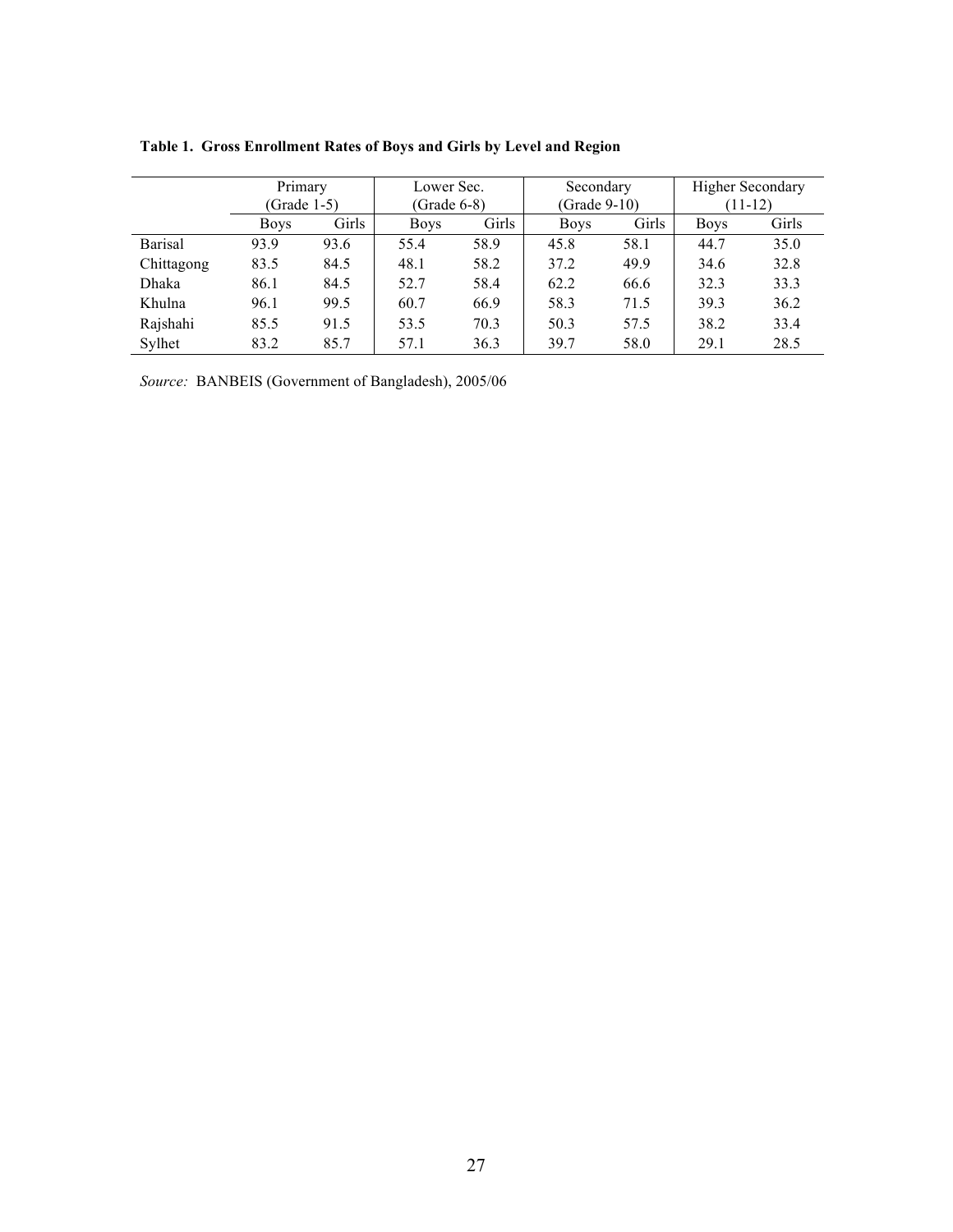|  | Table 2. Descriptive Statistics for the Estimation Samples |  |  |  |  |
|--|------------------------------------------------------------|--|--|--|--|
|--|------------------------------------------------------------|--|--|--|--|

|                                                                | Older cohort: |         | Younger cohort: |         |  |
|----------------------------------------------------------------|---------------|---------|-----------------|---------|--|
|                                                                | Mean          | Std Dev | Mean            | Std Dev |  |
|                                                                |               |         |                 |         |  |
| Dependent variables:                                           |               |         |                 |         |  |
| Girls should be equally or better educated than boys           | 0.778         | 0.416   | 0.852           | 0.355   |  |
| Wives should be equally or better educated than their husbands | 0.490         | 0.500   | 0.539           | 0.499   |  |
| Explanatory variables:                                         |               |         |                 |         |  |
| Age                                                            | 49.67         | 4.164   | 21.52           | 2.893   |  |
| No education                                                   | 0.653         | 0.476   | 0.236           | 0.425   |  |
| Some primary                                                   | 0.137         | 0.344   | 0.172           | 0.378   |  |
| Primary                                                        | 0.073         | 0.260   | 0.159           | 0.366   |  |
| Some secondary                                                 | 0.090         | 0.286   | 0.328           | 0.470   |  |
| Secondary and above                                            | 0.048         | 0.213   | 0.105           | 0.306   |  |
| No education (Spouse)                                          | 0.503         | 0.500   | 0.327           | 0.469   |  |
| Some primary (Spouse)                                          | 0.113         | 0.316   | 0.151           | 0.358   |  |
| Primary (Spouse)                                               | 0.089         | 0.285   | 0.115           | 0.320   |  |
| Some secondary (Spouse)                                        | 0.126         | 0.332   | 0.236           | 0.425   |  |
| Secondary and above (Spouse)                                   | 0.168         | 0.374   | 0.171           | 0.376   |  |
| Listens to radio                                               | 0.210         | 0.407   | 0.297           | 0.457   |  |
| Islam                                                          | 0.908         | 0.289   | 0.933           | 0.251   |  |
| Eat together                                                   | 0.577         | 0.494   | 0.604           | 0.489   |  |
| Urban                                                          | 0.477         | 0.500   | 0.497           | 0.500   |  |
| <b>Barisal</b>                                                 | 0.067         | 0.250   | 0.063           | 0.242   |  |
| Chittagong                                                     | 0.181         | 0.385   | 0.159           | 0.366   |  |
| Dhaka                                                          | 0.332         | 0.471   | 0.309           | 0.462   |  |
| Khulna                                                         | 0.114         | 0.317   | 0.130           | 0.337   |  |
| Rajshahi                                                       | 0.237         | 0.425   | 0.280           | 0.449   |  |
| Sylhet                                                         | 0.070         | 0.255   | 0.059           | 0.236   |  |
| N                                                              | 1408          |         | 1534            |         |  |

*Notes:* Calculations incorporate sampling weights and also adjust for within-community correlation/clustering (Wooldridge, 2010).

*Source:* World Bank Survey on Gender Norms in Bangladesh (2006).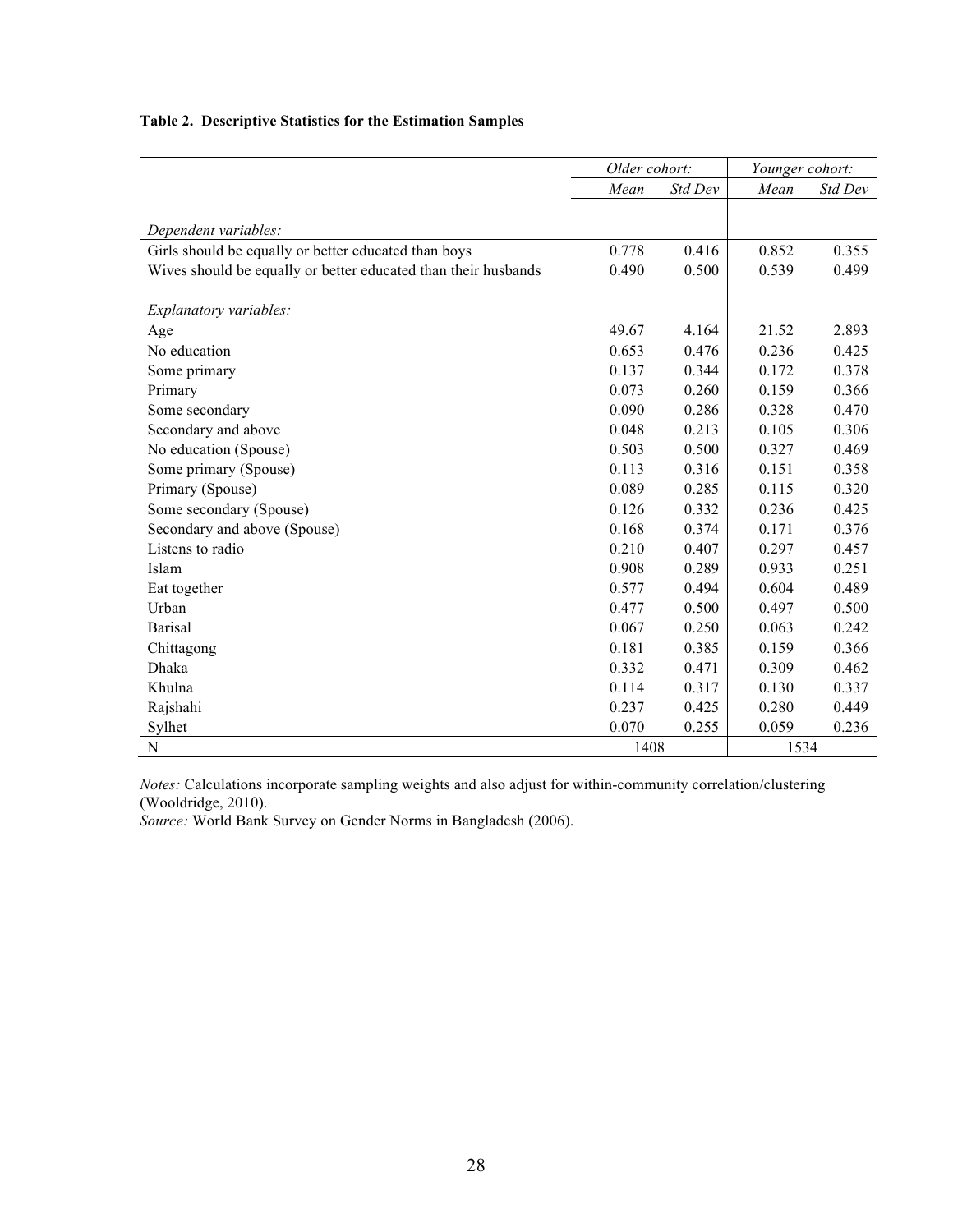#### **Table 3. Education Equality in Marriage Across the Two Cohorts**

|                        | Older cohort: |                | Younger cohort: |         |  |  |
|------------------------|---------------|----------------|-----------------|---------|--|--|
|                        | Mean          | <i>Std Dev</i> | Mean            | Std Dev |  |  |
|                        |               |                |                 |         |  |  |
| Wife less than husband | 0.381         | 0.486          | 0.232           | 0.422   |  |  |
| Wife and husband equal | 0.537         | 0.499          | 0.466           | 0.499   |  |  |
| Wife more than husband | 0.082         | 0.274          | 0.302           | 0.459   |  |  |
|                        | 1408          |                | 1534            |         |  |  |

*Notes:* Calculations incorporate sampling weights and also adjust for within-community correlation/clustering (Wooldridge, 2010).

*Source:* World Bank Survey on Gender Norms in Bangladesh (2006).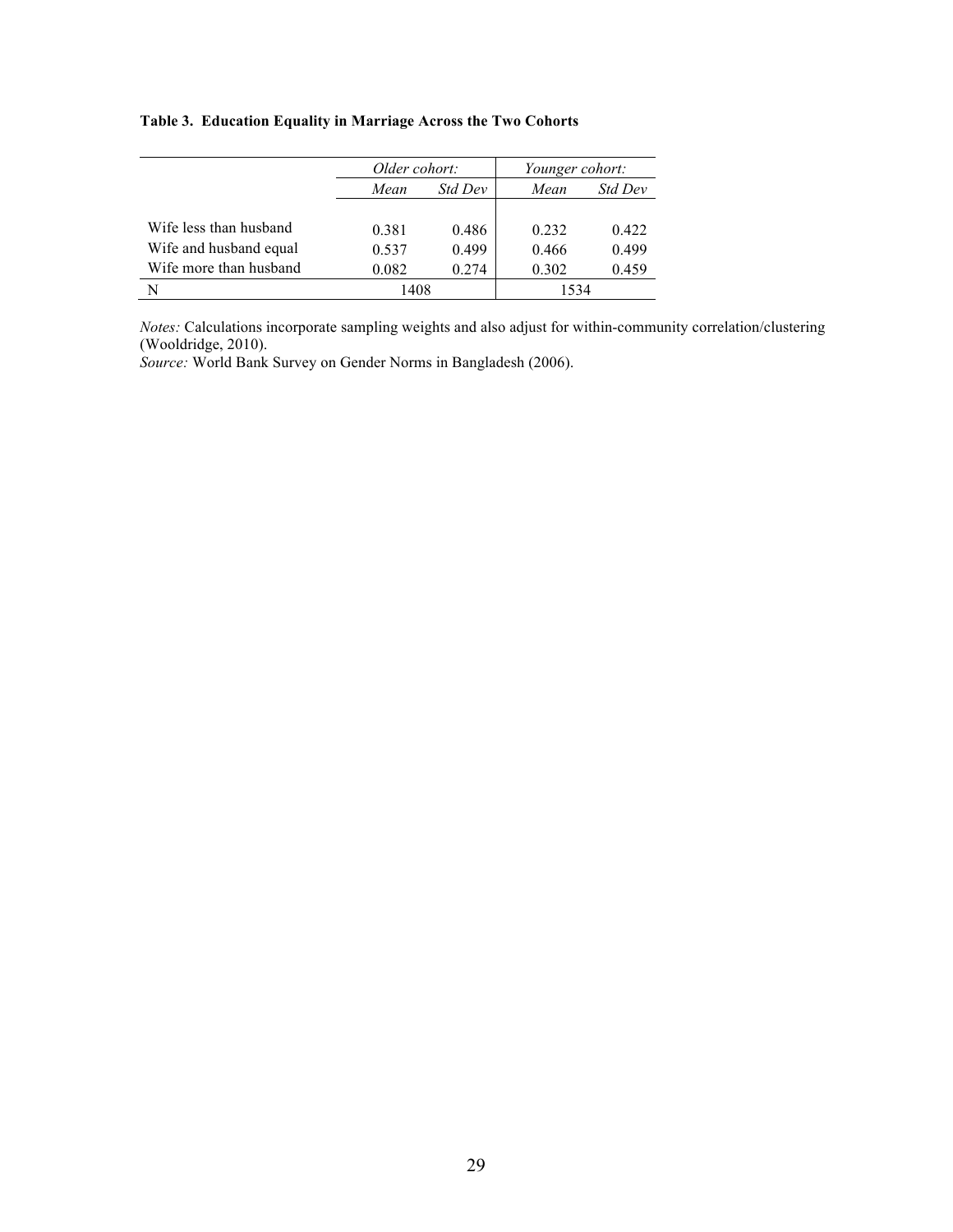### **Table 4. Education Gender Gap Norms OLS Regression Results: Girls Vs. Boys**

|                                                      |                       | Older cohort:         |                       | Younger cohort:      |                      |                      |                  |
|------------------------------------------------------|-----------------------|-----------------------|-----------------------|----------------------|----------------------|----------------------|------------------|
|                                                      | MI: Only              | $M2$ : $M1 +$         | $M3$ : $M2 +$         | MI: Only             | $M2$ : $M1 +$        | $M3$ : $M2 +$        | $M4$ : $M2 +$    |
|                                                      | own                   | spousal               | eating                | own                  | spousal              | eating               | Max.             |
|                                                      | education             | education             | norms                 | education            | education            | norms                | education        |
|                                                      |                       |                       |                       |                      |                      |                      | of older         |
|                                                      |                       |                       |                       |                      |                      |                      | female in        |
|                                                      |                       |                       |                       |                      |                      |                      | HH               |
|                                                      |                       |                       |                       |                      |                      |                      |                  |
| Age:                                                 |                       |                       |                       |                      |                      |                      |                  |
| Age                                                  | $0.192**$             | $0.189*$              | $0.191**$             | $0.091*$             | $0.099**$            | $0.093**$            | $-0.044$         |
|                                                      | [0.095]<br>$-0.002**$ | [0.095]<br>$-0.002**$ | [0.095]<br>$-0.002**$ | [0.048]<br>$-0.002*$ | [0.047]<br>$-0.002*$ | [0.046]<br>$-0.002*$ | [0.084]<br>0.001 |
| Age squared                                          | [0.001]               | [0.001]               | [0.001]               | [0.001]              | [0.001]              | [0.001]              | [0.002]          |
| Own education:                                       |                       |                       |                       |                      |                      |                      |                  |
| Some primary                                         | $0.100***$            | $0.091***$            | $0.089***$            | 0.036                | 0.042                | 0.038                | $0.100*$         |
|                                                      | [0.029]               | [0.031]               | [0.031]               | [0.037]              | [0.033]              | [0.033]              | [0.060]          |
| Primary                                              | $0.122***$            | $0.096**$             | $0.093**$             | 0.075                | 0.058                | 0.048                | 0.01             |
|                                                      | [0.037]               | [0.041]               | [0.041]               | [0.047]              | [0.044]              | [0.044]              | [0.061]          |
| Some secondary                                       | $0.104***$            | 0.061                 | 0.059                 | $0.082**$            | 0.052                | 0.044                | 0.04             |
|                                                      | [0.036]               | [0.039]               | [0.038]               | [0.034]              | [0.034]              | [0.035]              | [0.056]          |
| Secondary plus                                       | 0.08                  | 0.027                 | 0.025                 | $0.112**$            | 0.073                | 0.063                | 0.09             |
|                                                      | [0.070]               | [0.094]               | [0.092]               | [0.056]              | [0.051]              | [0.051]              | [0.068]          |
| <b>Spousal education:</b>                            |                       |                       |                       |                      |                      |                      |                  |
| Some primary                                         |                       | 0.023                 | 0.024                 |                      | $-0.063$             | $-0.061$             | $-0.073$         |
|                                                      |                       | [0.033]               | [0.033]               |                      | [0.048]              | [0.048]              | [0.080]          |
| Primary                                              |                       | $-0.053$              | $-0.051$              |                      | $0.088**$            | $0.089***$           | 0.056            |
|                                                      |                       | [0.050]               | [0.049]               |                      | [0.035]              | [0.033]              | [0.063]          |
| Some secondary                                       |                       | 0.043                 | 0.04                  |                      | $0.074**$            | $0.077**$            | 0.057            |
|                                                      |                       | [0.039]               | [0.038]               |                      | [0.033]              | [0.033]              | [0.053]          |
| Secondary plus                                       |                       | 0.078                 | 0.075                 |                      | $0.060*$             | $0.059*$             | 0.086            |
|                                                      |                       | [0.059]               | [0.057]               |                      | [0.032]              | [0.032]              | [0.057]          |
| Highest education of older female in                 |                       |                       |                       |                      |                      |                      |                  |
| HH:                                                  |                       |                       |                       |                      |                      |                      |                  |
| Some primary                                         |                       |                       |                       |                      |                      |                      | $0.114***$       |
|                                                      |                       |                       |                       |                      |                      |                      | [0.040]          |
| Primary                                              |                       |                       |                       |                      |                      |                      | $-0.029$         |
|                                                      |                       |                       |                       |                      |                      |                      | [0.077]          |
| Some secondary                                       |                       |                       |                       |                      |                      |                      | $0.085**$        |
|                                                      |                       |                       |                       |                      |                      |                      | [0.040]          |
| Secondary plus                                       |                       |                       |                       |                      |                      |                      | 0.086            |
|                                                      |                       |                       |                       |                      |                      |                      | [0.057]          |
| Norms:                                               |                       |                       |                       |                      |                      |                      |                  |
| Eat together                                         |                       |                       | 0.033                 |                      |                      | $0.062**$            |                  |
|                                                      |                       |                       | [0.037]               |                      |                      | [0.025]              |                  |
| Information access / processing:<br>Listens to radio | $0.056**$             | $0.055**$             | $0.059**$             | $-0.017$             | $-0.015$             | $-0.007$             | 0.012            |
|                                                      |                       |                       |                       | [0.030]              | [0.028]              |                      |                  |
| Religion of household head:                          | [0.028]               | [0.028]               | $[0.028]$             |                      |                      | [0.028]              | [0.038]          |
| Islam                                                | $-0.055$              | $-0.05$               | $-0.051$              | $-0.063$             | $-0.065$             | $-0.065$             | $-0.085**$       |
|                                                      | [0.055]               | [0.057]               | [0.057]               | [0.041]              | [0.041]              | [0.042]              | $[0.037]$        |
| Poverty / Wealth:                                    |                       |                       |                       |                      |                      |                      |                  |
| Second -to-lowest asset score decile                 | $0.087**$             | $0.083**$             | $0.087**$             | $-0.004$             | $-0.007$             | $-0.008$             | $-0.035$         |
|                                                      | [0.040]               | [0.040]               | [0.041]               | [0.037]              | [0.037]              | [0.037]              | $[0.067]$        |
| Median asset score decile                            | 0.058                 | 0.053                 | 0.055                 | 0.046                | 0.037                | 0.04                 | 0.013            |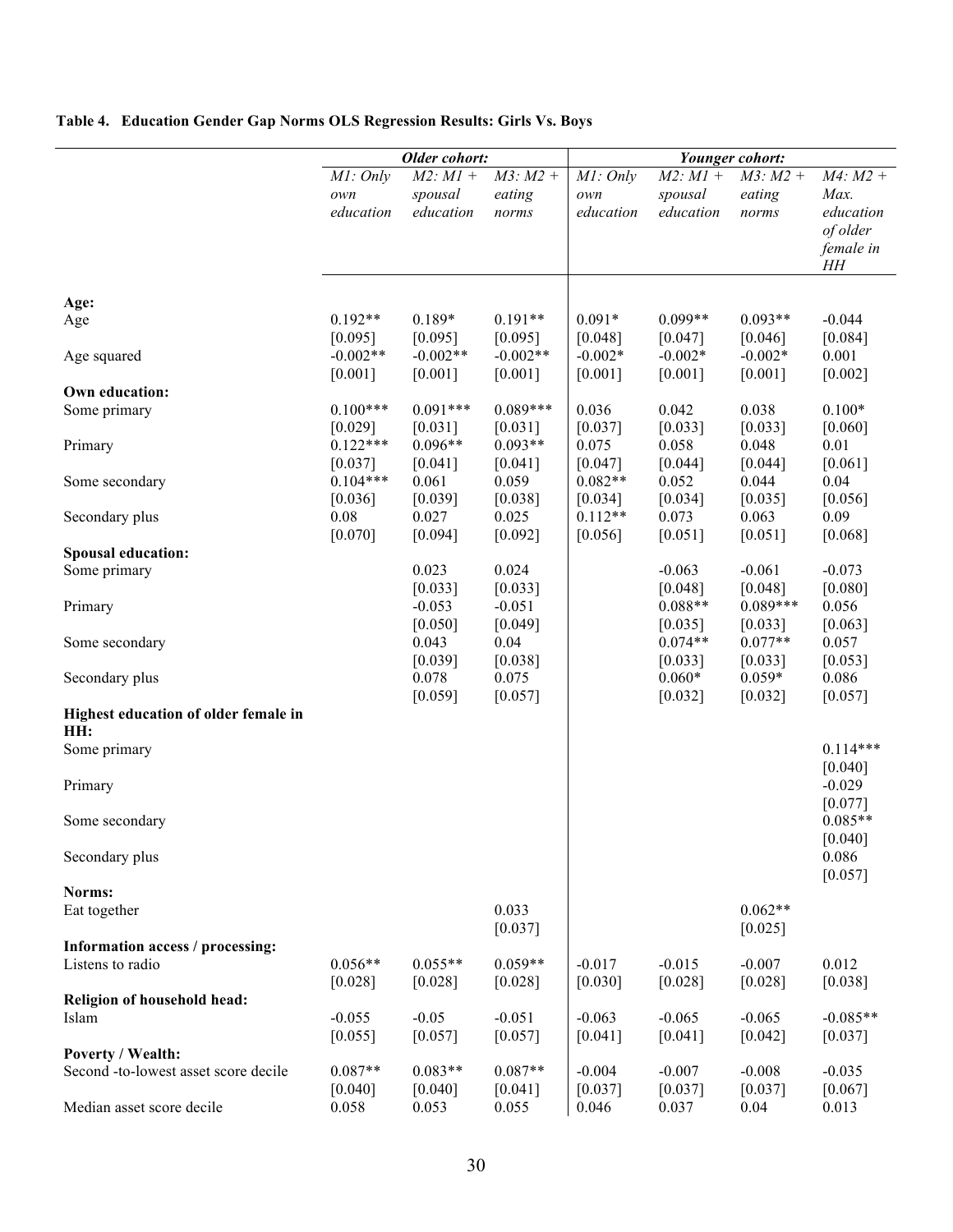|                                      | [0.038]    | [0.038]    | [0.039]    | [0.040]     | [0.039]      | [0.038]     | [0.052]     |
|--------------------------------------|------------|------------|------------|-------------|--------------|-------------|-------------|
| Second-to-highest asset score decile | $0.152***$ | $0.143***$ | $0.144***$ | 0.064       | 0.049        | 0.052       | 0.01        |
|                                      | [0.041]    | [0.042]    | [0.042]    | [0.045]     | [0.044]      | [0.045]     | [0.061]     |
| Highest asset score decile           | $0.186***$ | $0.169***$ | $0.169***$ | $0.077*$    | 0.053        | 0.057       | $-0.031$    |
|                                      | [0.037]    | [0.042]    | [0.042]    | [0.045]     | [0.045]      | [0.043]     | [0.064]     |
| Geography:                           |            |            |            |             |              |             |             |
| Urban                                | $-0.006$   | $-0.005$   | $-0.004$   | 0.003       | 0.005        | 0.008       | 0.02        |
|                                      | [0.034]    | [0.034]    | [0.035]    | $[0.026]$   | [0.025]      | [0.024]     | [0.041]     |
| <b>Barisal</b>                       | $-0.115**$ | $-0.125**$ | $-0.126**$ | $-0.076$    | $-0.074$     | $-0.081$    | $-0.104$    |
|                                      | [0.054]    | [0.052]    | [0.052]    | $[0.047]$   | [0.050]      | [0.050]     | [0.065]     |
| Chittagong                           | $-0.111**$ | $-0.114**$ | $-0.113**$ | $-0.161***$ | $-0.147***$  | $-0.145***$ | $-0.216***$ |
|                                      | $[0.046]$  | [0.045]    | [0.046]    | [0.043]     | [0.042]      | [0.042]     | [0.064]     |
| Khulna                               | 0.009      | 0.005      | 0.003      | $-0.052*$   | $-0.046$     | $-0.052*$   | $-0.109**$  |
|                                      | [0.048]    | [0.047]    | [0.047]    | $[0.029]$   | [0.028]      | [0.027]     | [0.045]     |
| Rajshahi                             | $-0.105*$  | $-0.111*$  | $-0.112**$ | $-0.097***$ | $-0.092$ *** | $-0.090***$ | $-0.120**$  |
|                                      | [0.056]    | [0.056]    | [0.056]    | $[0.034]$   | [0.032]      | [0.032]     | [0.048]     |
| Sylhet                               | $0.093**$  | $0.098**$  | $0.097**$  | $0.064**$   | $0.078***$   | $0.076***$  |             |
|                                      | [0.039]    | [0.040]    | [0.041]    | [0.027]     | [0.027]      | [0.027]     |             |
| Constant                             | $-4.129*$  | $-4.054*$  | $-4.131*$  | $-0.133$    | $-0.217$     | $-0.192$    | 1.25        |
|                                      | [2.429]    | [2.435]    | [2.428]    | [0.511]     | [0.499]      | [0.494]     | [0.862]     |
| $R^2$                                | 0.102      | 0.107      | 0.109      | 0.067       | 0.084        | 0.091       | 0.12        |
| N                                    | 1408       | 1408       | 1408       | 1534        | 1534         | 1534        | 611         |

*Notes:* Dependent variable: one if responding that girls should be equally or better educated than boys, zero otherwise. Terms in brackets are robust Huber-White (Huber, 1967; White, 1980) standard errors. Estimations also incorporate sampling weights and adjust for within-community correlation/clustering (Wooldridge, 2010). Reference groups are "None" (education), "Lowest asset score decile" (poverty/wealth), "Dhaka" (region). \*: statistically significant at 10 percent; \*\*: statistically significant at 5 percent; \*\*\*: statistically significant at 1 percent.

*Source:* World Bank Survey on Gender Norms in Bangladesh (2006).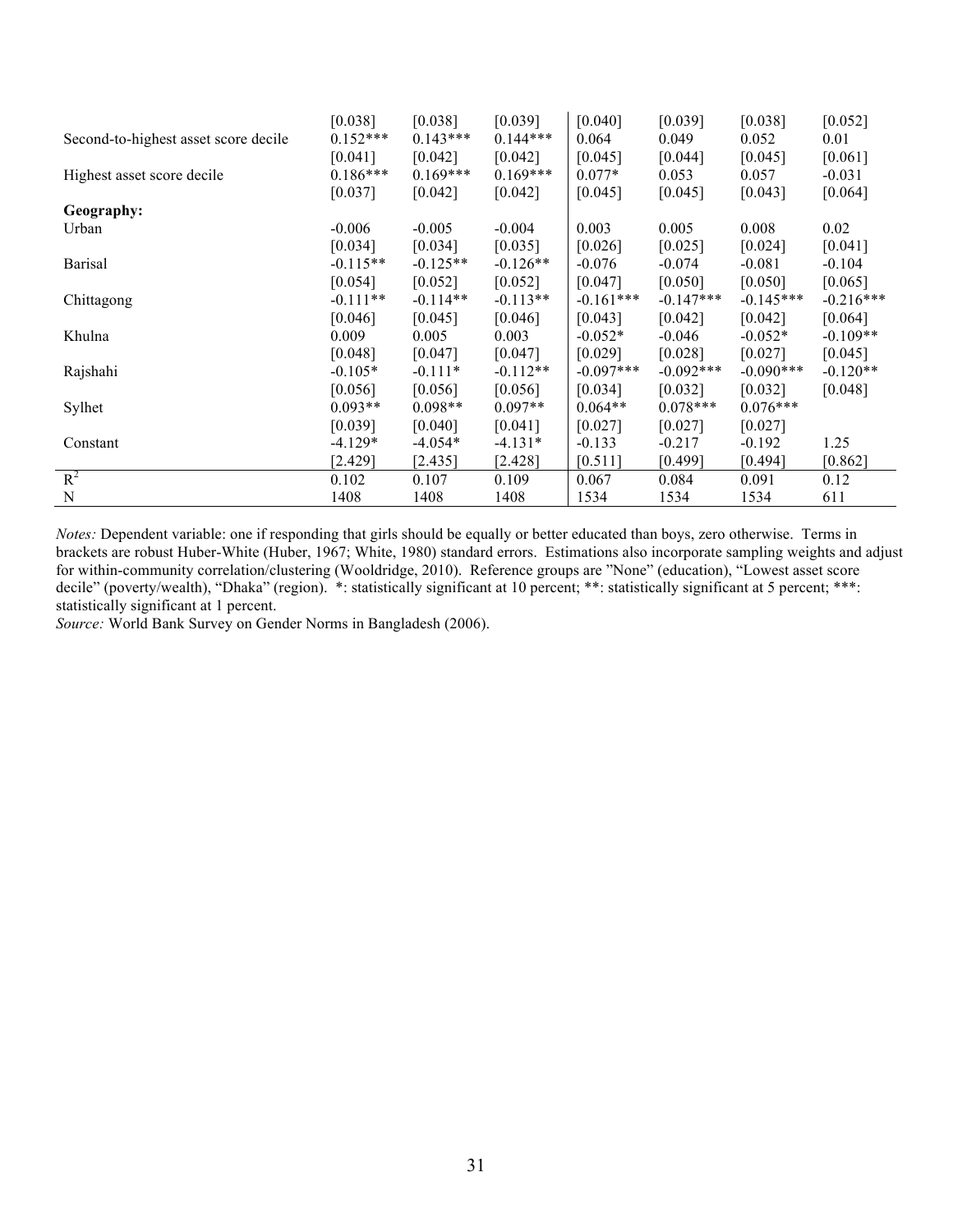|                                             |                              | Older cohort:                         |                                  |                              |                                       | Younger cohort:                  |                                                          |
|---------------------------------------------|------------------------------|---------------------------------------|----------------------------------|------------------------------|---------------------------------------|----------------------------------|----------------------------------------------------------|
|                                             | MI: Only<br>own<br>education | $M2$ : $M1 +$<br>spousal<br>education | $M3$ : $M2 +$<br>eating<br>norms | MI: Only<br>own<br>education | $M2$ : $M1 +$<br>spousal<br>education | $M3$ : $M2 +$<br>eating<br>norms | $M4: M2 +$<br>Max.<br>education<br>of older<br>female in |
|                                             |                              |                                       |                                  |                              |                                       |                                  | HH                                                       |
| Age:                                        |                              |                                       |                                  |                              |                                       |                                  |                                                          |
| Age                                         | $-0.068$                     | $-0.07$                               | $-0.068$                         | $0.202**$                    | $0.202**$                             | $0.202**$                        | $0.224**$                                                |
|                                             | [0.113]                      | [0.112]                               | [0.113]                          | [0.078]                      | [0.079]                               | [0.080]                          | [0.112]                                                  |
| Age squared                                 | 0.001                        | 0.001                                 | 0.001                            | $-0.005***$                  | $-0.005**$                            | $-0.005**$                       | $-0.006**$                                               |
|                                             | [0.001]                      | [0.001]                               | [0.001]                          | [0.002]                      | [0.002]                               | [0.002]                          | [0.003]                                                  |
| Own education:                              |                              |                                       |                                  |                              |                                       |                                  |                                                          |
| Some primary                                | $-0.025$                     | $-0.02$                               | $-0.021$                         | 0.039                        | 0.049                                 | 0.05                             | 0.143                                                    |
|                                             | [0.041]                      | [0.043]                               | [0.043]                          | [0.046]                      | [0.044]                               | [0.044]                          | [0.096]                                                  |
| Primary                                     | $-0.091$                     | $-0.084$                              | $-0.085$                         | 0.025                        | 0.031                                 | 0.031                            | 0.132                                                    |
|                                             | [0.058]                      | [0.063]                               | [0.063]                          | [0.052]                      | [0.052]                               | [0.052]                          | [0.094]                                                  |
| Some secondary                              | 0.066                        | 0.066                                 | 0.065                            | 0.024                        | 0.03                                  | 0.031                            | 0.096                                                    |
|                                             | [0.066]<br>$-0.042$          | [0.068]<br>$-0.045$                   | [0.068]<br>$-0.046$              | [0.046]<br>$0.113*$          | [0.048]<br>$0.128*$                   | [0.049]<br>0.129                 | [0.085]<br>0.158                                         |
| Secondary plus                              | [0.095]                      | [0.102]                               | [0.102]                          | [0.065]                      | [0.077]                               | [0.078]                          | [0.117]                                                  |
| <b>Spousal education:</b>                   |                              |                                       |                                  |                              |                                       |                                  |                                                          |
| Some primary                                |                              | $-0.021$                              | $-0.02$                          |                              | $-0.071$                              | $-0.071$                         | 0.026                                                    |
|                                             |                              | [0.052]                               | [0.052]                          |                              | [0.049]                               | [0.049]                          | [0.083]                                                  |
| Primary                                     |                              | $-0.019$                              | $-0.018$                         |                              | $-0.033$                              | $-0.033$                         | 0.014                                                    |
|                                             |                              | [0.054]                               | [0.054]                          |                              | [0.045]                               | [0.045]                          | [0.068]                                                  |
| Some secondary                              |                              | $-0.029$                              | $-0.03$                          |                              | $-0.004$                              | $-0.005$                         | $-0.023$                                                 |
|                                             |                              | [0.055]                               | [0.054]                          |                              | [0.049]                               | [0.049]                          | [0.068]                                                  |
| Secondary plus                              |                              | $-0.002$                              | $-0.004$                         |                              | $-0.033$                              | $-0.033$                         | $-0.016$                                                 |
|                                             |                              | [0.052]                               | [0.052]                          |                              | [0.057]                               | [0.057]                          | [0.081]                                                  |
| Highest education of older female in<br>HH: |                              |                                       |                                  |                              |                                       |                                  |                                                          |
| Some primary                                |                              |                                       |                                  |                              |                                       |                                  | $-0.073$<br>[0.082]                                      |
| Primary                                     |                              |                                       |                                  |                              |                                       |                                  | $-0.077$                                                 |
|                                             |                              |                                       |                                  |                              |                                       |                                  | [0.106]                                                  |
| Some secondary                              |                              |                                       |                                  |                              |                                       |                                  | $-0.085$                                                 |
|                                             |                              |                                       |                                  |                              |                                       |                                  | [0.071]                                                  |
| Secondary plus                              |                              |                                       |                                  |                              |                                       |                                  | $-0.025$                                                 |
|                                             |                              |                                       |                                  |                              |                                       |                                  | [0.107]                                                  |
| Norms:                                      |                              |                                       |                                  |                              |                                       |                                  |                                                          |
| Eat together                                |                              |                                       | 0.018                            |                              |                                       | $-0.005$                         |                                                          |
|                                             |                              |                                       | [0.033]                          |                              |                                       | [0.030]                          |                                                          |
| Information access / processing:            |                              |                                       |                                  |                              |                                       |                                  |                                                          |
| Listens to radio                            | $0.095*$                     | $0.096*$                              | $0.098*$                         | 0.005                        | 0.005                                 | 0.005                            | 0.003                                                    |
|                                             | [0.053]                      | [0.053]                               | [0.052]                          | [0.040]                      | [0.039]                               | [0.039]                          | [0.053]                                                  |
| Religion of household head:                 |                              |                                       |                                  |                              |                                       |                                  |                                                          |
| Islam                                       | 0.046                        | 0.044                                 | 0.044                            | $-0.055$                     | $-0.051$                              | $-0.051$                         | $-0.214***$                                              |
| <b>Poverty / Wealth:</b>                    | [0.055]                      | [0.055]                               | [0.055]                          | [0.039]                      | [0.040]                               | [0.040]                          | [0.046]                                                  |
| Second -to-lowest asset score decile        | 0.025                        | 0.025                                 | 0.027                            | 0.004                        | 0.004                                 | 0.004                            | $-0.016$                                                 |
|                                             | [0.045]                      | [0.045]                               | [0.045]                          | [0.040]                      | [0.040]                               | [0.040]                          | [0.080]                                                  |
| Median asset score decile                   | 0.026                        | 0.027                                 | 0.028                            | 0.042                        | 0.044                                 | 0.044                            | 0.128                                                    |

#### **Table 5. Education Gender Gap Norms OLS Regression Results: Wives Vs. Husbands**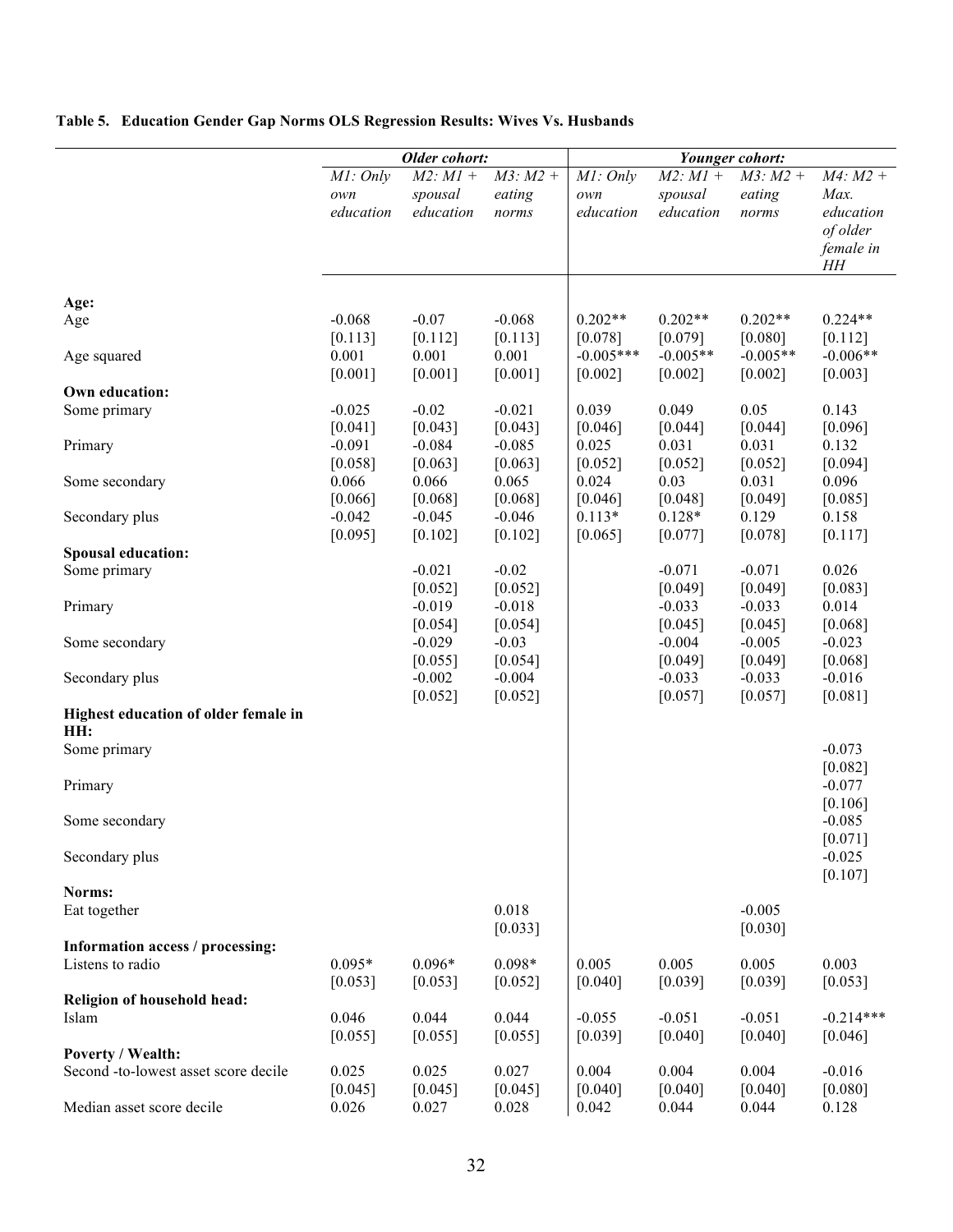|                                      | [0.044]     | [0.045]     | [0.045]     | [0.053]     | [0.054]     | [0.054]     | [0.084]     |
|--------------------------------------|-------------|-------------|-------------|-------------|-------------|-------------|-------------|
| Second-to-highest asset score decile | 0.079       | 0.081       | 0.081       | 0.059       | 0.066       | 0.066       | 0.134       |
|                                      | [0.050]     | [0.051]     | [0.051]     | [0.054]     | [0.052]     | [0.052]     | [0.087]     |
| Highest asset score decile           | 0.083       | 0.084       | 0.085       | 0.015       | 0.016       | 0.016       | 0.092       |
|                                      | [0.066]     | [0.066]     | [0.066]     | [0.061]     | [0.060]     | [0.060]     | [0.098]     |
| Geography:                           |             |             |             |             |             |             |             |
| Urban                                | $-0.006$    | $-0.006$    | $-0.005$    | 0.03        | 0.03        | 0.03        | 0.034       |
|                                      | [0.038]     | [0.038]     | [0.038]     | [0.026]     | [0.026]     | [0.026]     | [0.045]     |
| <b>Barisal</b>                       | $-0.182***$ | $-0.180***$ | $-0.181***$ | $-0.154***$ | $-0.151***$ | $-0.151***$ | $-0.038$    |
|                                      | [0.060]     | [0.059]     | [0.059]     | [0.046]     | [0.048]     | [0.048]     | [0.064]     |
| Chittagong                           | $-0.056$    | $-0.056$    | $-0.055$    | $-0.013$    | $-0.007$    | $-0.007$    | $-0.028$    |
|                                      | [0.054]     | [0.054]     | [0.055]     | [0.043]     | [0.043]     | [0.043]     | [0.068]     |
| Khulna                               | $-0.142***$ | $-0.140**$  | $-0.141**$  | $-0.128***$ | $-0.127***$ | $-0.126***$ | $-0.075$    |
|                                      | [0.054]     | [0.055]     | [0.055]     | [0.034]     | [0.034]     | [0.034]     | [0.082]     |
| Rajshahi                             | $-0.218***$ | $-0.218***$ | $-0.219***$ | $-0.230***$ | $-0.231***$ | $-0.231***$ | $-0.233***$ |
|                                      | [0.052]     | [0.052]     | [0.053]     | [0.033]     | [0.032]     | [0.032]     | [0.062]     |
| Sylhet                               | $0.268***$  | $0.272***$  | $0.272***$  | $0.303***$  | $0.311***$  | $0.311***$  |             |
|                                      | [0.062]     | [0.063]     | [0.063]     | [0.042]     | [0.041]     | [0.041]     |             |
| Constant                             | 2.266       | 2.304       | 2.262       | $-1.427*$   | $-1.414*$   | $-1.415*$   | $-1.474$    |
|                                      | [2.900]     | [2.878]     | $[2.906]$   | [0.781]     | [0.804]     | [0.806]     | [1.109]     |
| $R^2$                                | 0.09        | 0.09        | 0.09        | 0.09        | 0.096       | 0.096       | 0.093       |
| N                                    | 1408        | 1408        | 1408        | 1534        | 1534        | 1534        | 611         |

*Notes:* Dependent variable: one if responding that wives should be equally or better educated than husbands, zero otherwise. Terms in brackets are robust Huber-White (Huber, 1967; White, 1980) standard errors. Estimations also incorporate sampling weights and adjust for within-community correlation/clustering (Wooldridge, 2010). Reference groups are "None" (education), "Lowest asset score decile" (poverty/wealth), "Dhaka" (region). \*: statistically significant at 10 percent; \*\*: statistically significant at 5 percent; \*\*\*: statistically significant at 1 percent.

*Source:* World Bank Survey on Gender Norms in Bangladesh (2006).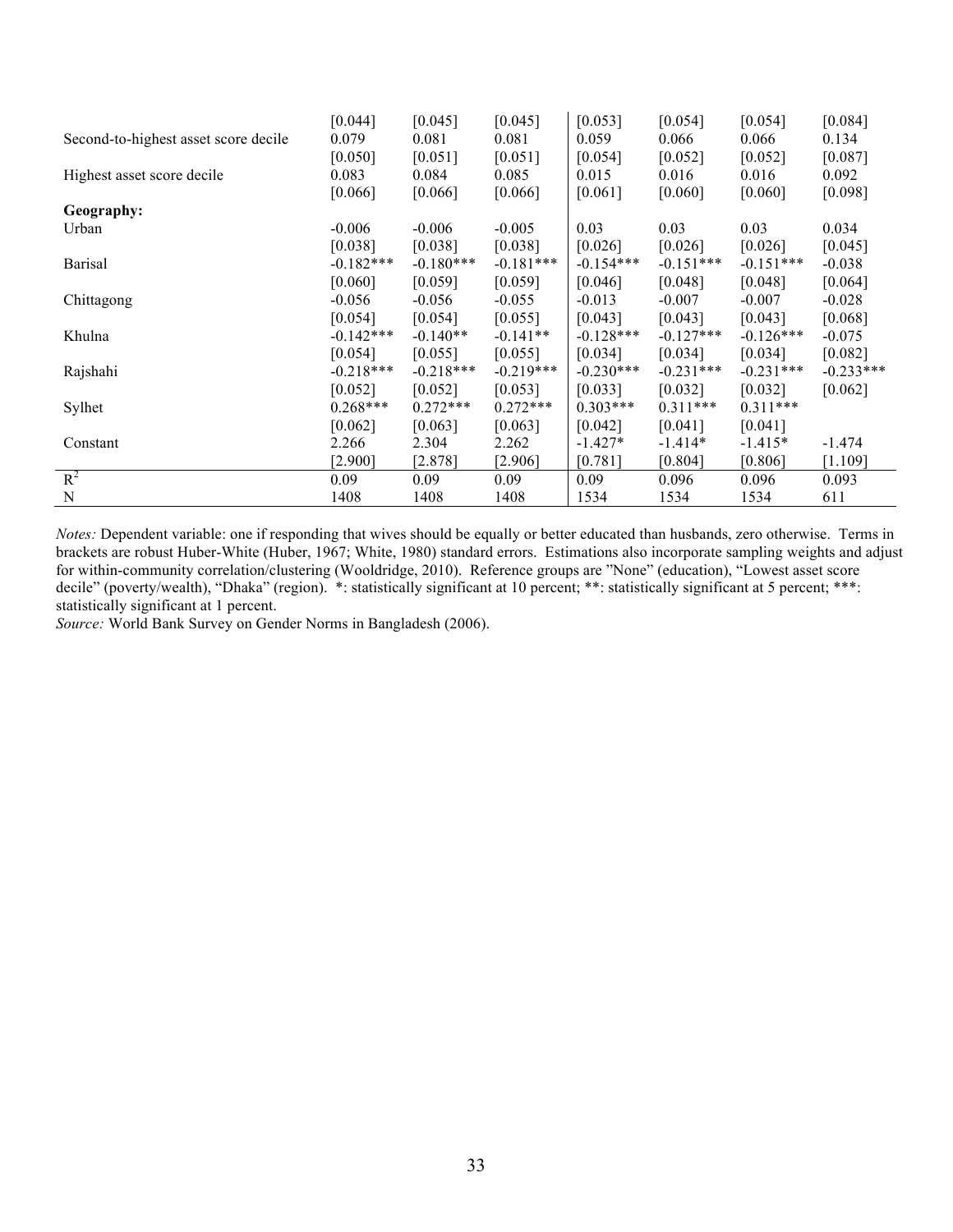#### **Table 6. Education Gender Gap Norms Overall Decomposition across the Two Cohorts of Women: Girls' Vs. Boys' and Wives Vs. Husbands' Education**

|                                       | Tree-fold      | Two-fold Decomposition: |                                            |           |             |  |  |  |  |
|---------------------------------------|----------------|-------------------------|--------------------------------------------|-----------|-------------|--|--|--|--|
|                                       | Decomposition: |                         | Weights/"Absence-of-discrimination" model: |           |             |  |  |  |  |
|                                       |                | $D = 0$                 | $D = 1$                                    | $D = 0.5$ | $D = 0.531$ |  |  |  |  |
|                                       |                |                         |                                            |           |             |  |  |  |  |
| Girls' Vs. Boys' Education:           |                |                         |                                            |           |             |  |  |  |  |
| Mean prediction high (H):             | 0.852          |                         |                                            |           |             |  |  |  |  |
| Mean prediction low (L):              | 0.778          |                         |                                            |           |             |  |  |  |  |
| Raw differential $(R)$ {H-L}:         | $0.075***$     |                         |                                            |           |             |  |  |  |  |
| due to endowments (E):                | 0.026          |                         |                                            |           |             |  |  |  |  |
| due to coefficients (C):              | $0.059**$      |                         |                                            |           |             |  |  |  |  |
| due to interaction (CE):              | $-0.010$       |                         |                                            |           |             |  |  |  |  |
|                                       |                |                         |                                            |           |             |  |  |  |  |
| Unexplained (U) ${C+(1-D)CE}$ :       |                | $0.049*$                | $0.059**$                                  | $0.054**$ | $0.054**$   |  |  |  |  |
| Explained (V) ${E+D*CE}$ :            |                | 0.026                   | 0.016                                      | 0.021     | 0.020       |  |  |  |  |
| $%$ unexplained {U/R}:                |                | 65.7                    | 79.2                                       | 72.5      | 72.9        |  |  |  |  |
| $%$ explained (V/R):                  |                | 34.3                    | 20.8                                       | 27.5      | 27.1        |  |  |  |  |
| <i>Wives Vs. Husbands' Education:</i> |                |                         |                                            |           |             |  |  |  |  |
| Mean prediction high (H):             | 0.539          |                         |                                            |           |             |  |  |  |  |
| Mean prediction low (L):              | 0.490          |                         |                                            |           |             |  |  |  |  |
| Raw differential $(R)$ {H-L}:         | 0.050          |                         |                                            |           |             |  |  |  |  |
| due to endowments (E):                | $-0.004$       |                         |                                            |           |             |  |  |  |  |
| due to coefficients (C):              | 0.045          |                         |                                            |           |             |  |  |  |  |
| due to interaction (CE):              | 0.008          |                         |                                            |           |             |  |  |  |  |
|                                       |                |                         |                                            |           |             |  |  |  |  |
| Unexplained (U) ${C+(1-D)CE}$ :       |                | $0.054*$                | 0.045                                      | $0.049*$  | $0.049*$    |  |  |  |  |
| Explained (V) ${E+D*CE}$ :            |                | $-0.004$                | 0.004                                      | 0.000     | 0.000       |  |  |  |  |
| $%$ unexplained {U/R}:                |                | 108.1                   | 91.6                                       | 99.8      | 99.3        |  |  |  |  |
| $%$ explained (V/R):                  |                | $-8.1$                  | 8.4                                        | 0.2       | 0.7         |  |  |  |  |
|                                       |                |                         |                                            |           |             |  |  |  |  |

*Notes:* The references for the different specifications of weights are: 0 (Oaxaca, 1973), 1 (Oaxaca 1973; Blinder, 1973), 0.5 (Reimers, 1983), 0.531 (relative group size, younger cohort) (Cotton, 1988). Standard errors for calculating statistical significance are computed according to Jann (2008). \*: statistically significant at 10 percent; \*\*: statistically significant at 5 percent; \*\*\*: statistically significant at 1 percent.

*Source:* World Bank Survey on Gender Norms in Bangladesh (2006).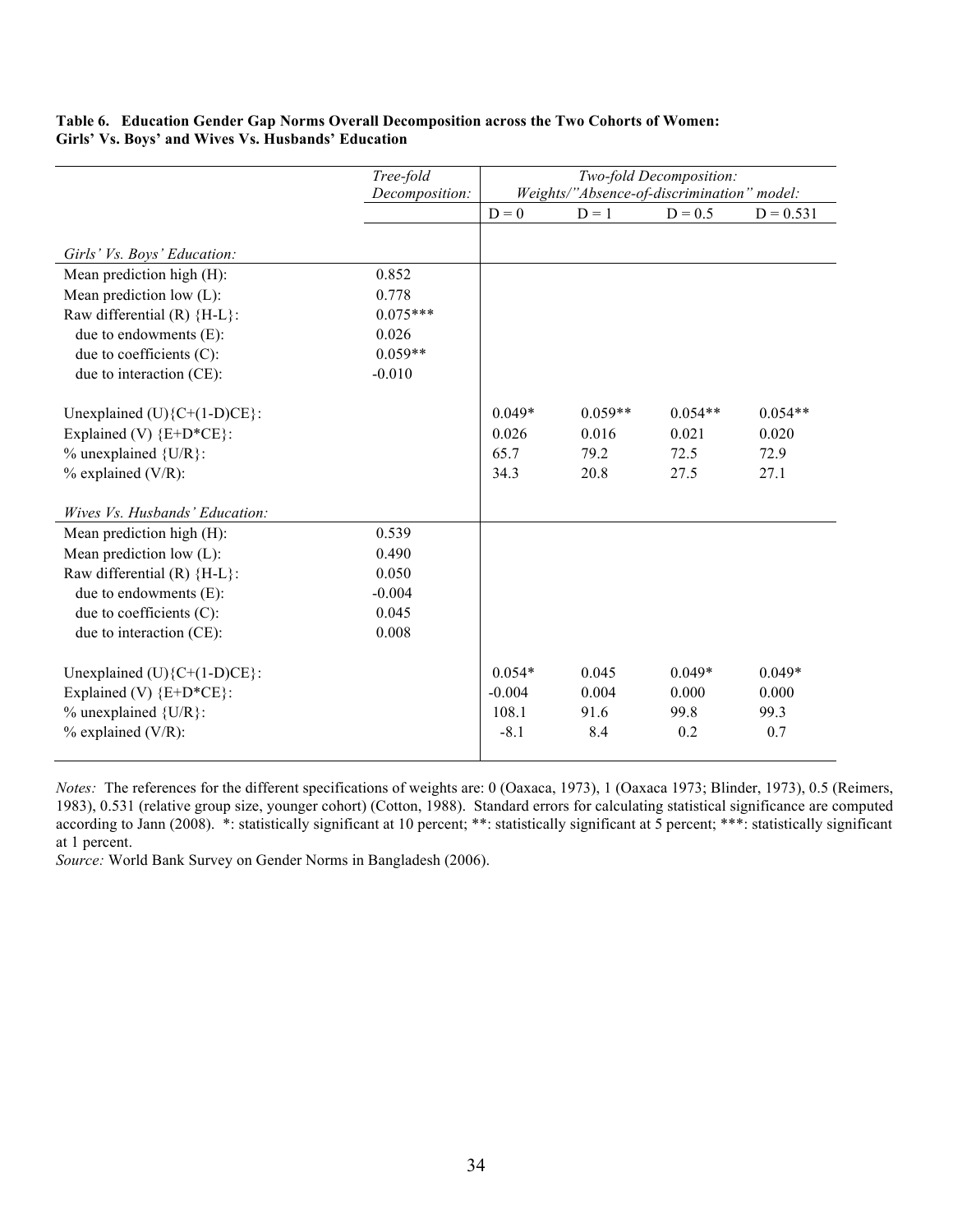

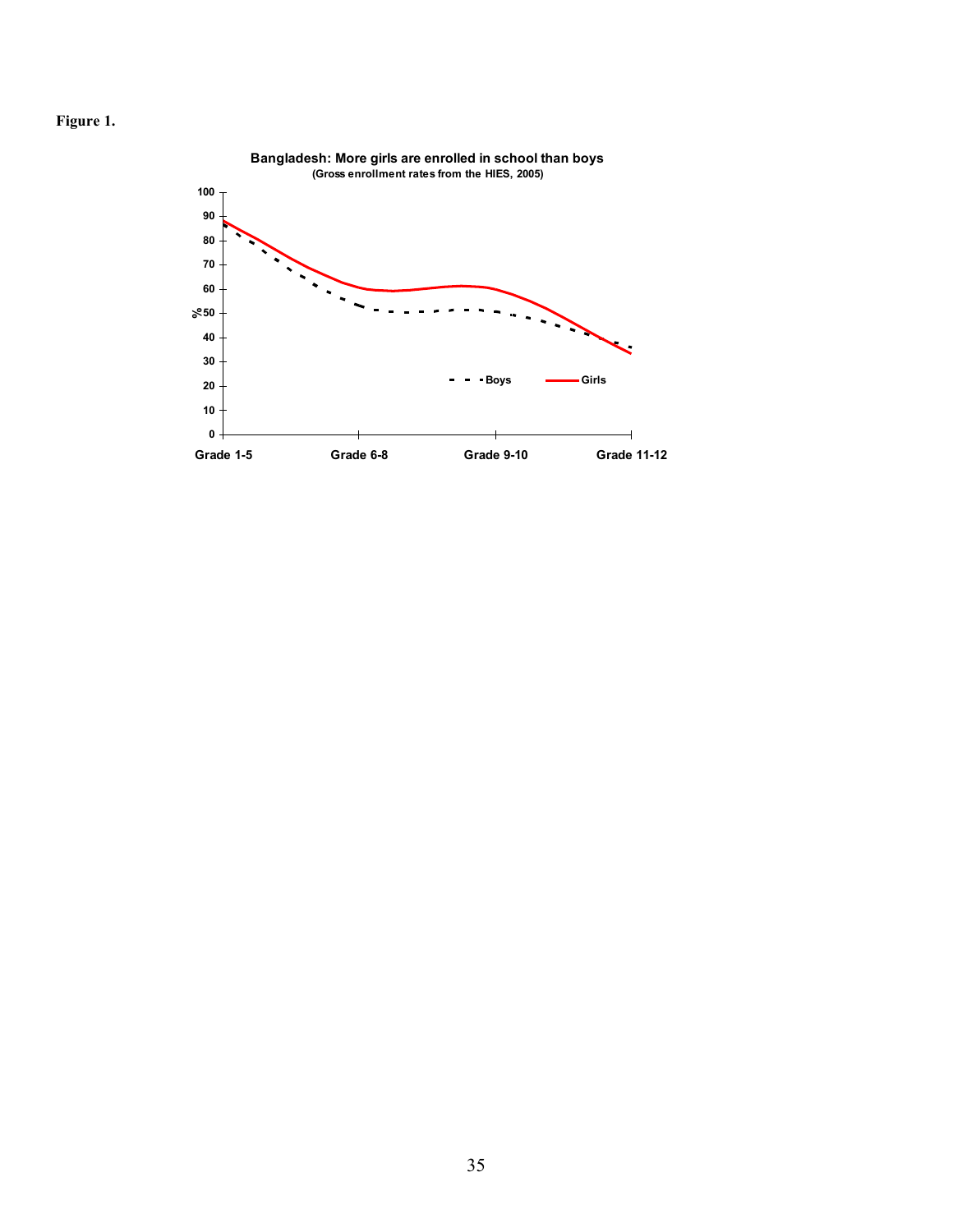|                                                    |               |               |               | <b>Girls Vs. Boys:</b> |                 |               | <b>Wives Vs. Husbands:</b> |               |               |               |                 |               |
|----------------------------------------------------|---------------|---------------|---------------|------------------------|-----------------|---------------|----------------------------|---------------|---------------|---------------|-----------------|---------------|
|                                                    |               | Older cohort: |               |                        | Younger cohort: |               |                            | Older cohort: |               |               | Younger cohort: |               |
|                                                    | Probit        | <b>OLS</b>    | Probit        | <b>OLS</b>             | Probit          | <b>OLS</b>    | Probit                     | <b>OLS</b>    | Probit        | <b>OLS</b>    | Probit          | OLS           |
|                                                    | $M2$ : $M1 +$ | $M2$ : $M1 +$ | $M2$ : $M1 +$ | $M2$ : $M1 +$          | $M3$ : $M2 +$   | $M3$ : $M2 +$ | $M2$ : $M1 +$              | $M2$ : $M1 +$ | $M2$ : $M1 +$ | $M2$ : $M1 +$ | $M3$ : $M2 +$   | $M3$ : $M2 +$ |
|                                                    | spousal       | spousal       | spousal       | spousal                | eating          | eating        | spousal                    | spousal       | spousal       | spousal       | eating          | eating        |
|                                                    | education     | education     | education     | education              | norms           | norms         | education                  | education     | education     | education     | norms           | norms         |
| Age:                                               |               |               |               |                        |                 |               |                            |               |               |               |                 |               |
| Age                                                | $0.174**$     | $0.191**$     | $0.077**$     | $0.093**$              | $-0.066$        | $-0.044$      | $-0.072$                   | $-0.068$      | $0.212**$     | $0.202**$     | $0.248**$       | $0.224**$     |
|                                                    | [0.087]       | [0.095]       | [0.037]       | [0.046]                | [0.066]         | [0.084]       | [0.119]                    | [0.113]       | [0.086]       | [0.080]       | [0.117]         | [0.112]       |
| Age squared                                        | $-0.002**$    | $-0.002**$    | $-0.002*$     | $-0.002*$              | 0.002           | 0.001         | 0.001                      | 0.001         | $-0.005**$    | $-0.005**$    | $-0.006**$      | $-0.006**$    |
|                                                    | [0.001]       | [0.001]       | [0.001]       | [0.001]                | [0.002]         | [0.002]       | [0.001]                    | [0.001]       | [0.002]       | [0.002]       | [0.003]         | [0.003]       |
| Own education:                                     |               |               |               |                        |                 |               |                            |               |               |               |                 |               |
| Some primary                                       | $0.082***$    | $0.089***$    | 0.031         | 0.038                  | $0.071**$       | $0.100*$      | $-0.023$                   | $-0.021$      | 0.052         | 0.05          | 0.154           | 0.143         |
|                                                    | [0.026]       | [0.031]       | [0.022]       | [0.033]                | [0.029]         | [0.060]       | [0.046]                    | [0.043]       | [0.047]       | [0.044]       | [0.097]         | [0.096]       |
| Primary                                            | $0.104***$    | $0.093**$     | 0.039         | 0.048                  | 0.01            | 0.01          | $-0.092$                   | $-0.085$      | 0.03          | 0.031         | 0.142           | 0.132         |
|                                                    | [0.038]       | [0.041]       | [0.030]       | [0.044]                | [0.040]         | [0.061]       | [0.066]                    | [0.063]       | [0.055]       | [0.052]       | [0.096]         | [0.094]       |
| Some secondary                                     | 0.056         | 0.059         | 0.039         | 0.044                  | 0.037           | 0.04          | 0.071                      | 0.065         | 0.031         | 0.031         | 0.103           | 0.096         |
|                                                    | [0.045]       | [0.038]       | [0.025]       | [0.035]                | [0.038]         | [0.056]       | [0.074]                    | [0.068]       | [0.052]       | [0.049]       | [0.090]         | [0.085]       |
| Secondary plus                                     | 0.013         | 0.025         | 0.06          | 0.063                  | $0.103***$      | 0.09          | $-0.047$                   | $-0.046$      | $0.134*$      | 0.129         | 0.165           | 0.158         |
|                                                    | [0.139]       | [0.092]       | [0.044]       | [0.051]                | [0.036]         | [0.068]       | [0.107]                    | [0.102]       | [0.080]       | [0.078]       | [0.119]         | [0.117]       |
| <b>Spousal education:</b>                          |               |               |               |                        |                 |               |                            |               |               |               |                 |               |
| Some primary                                       | 0.018         | 0.024         | $-0.051$      | $-0.061$               | $-0.052$        | $-0.073$      | $-0.021$                   | $-0.02$       | $-0.077$      | $-0.071$      | 0.028           | 0.026         |
|                                                    | [0.029]       | [0.033]       | [0.039]       | [0.048]                | [0.055]         | [0.080]       | [0.056]                    | [0.052]       | [0.054]       | [0.049]       | [0.088]         | [0.083]       |
| Primary                                            | $-0.065$      | $-0.051$      | $0.067***$    | $0.089***$             | 0.03            | 0.056         | $-0.025$                   | $-0.018$      | $-0.036$      | $-0.033$      | 0.022           | 0.014         |
|                                                    | [0.051]       | [0.049]       | [0.022]       | [0.033]                | [0.039]         | [0.063]       | [0.059]                    | [0.054]       | [0.049]       | [0.045]       | [0.073]         | [0.068]       |
| Some secondary                                     | 0.039         | 0.04          | $0.061**$     | $0.077**$              | 0.035           | 0.057         | $-0.03$                    | $-0.03$       | $-0.004$      | $-0.005$      | $-0.024$        | $-0.023$      |
|                                                    | [0.036]       | [0.038]       | [0.025]       | [0.033]                | [0.039]         | [0.053]       | [0.057]                    | [0.054]       | [0.051]       | [0.049]       | [0.073]         | [0.068]       |
| Secondary plus                                     | 0.095         | 0.075         | 0.045         | $0.059*$               | 0.054           | 0.086         | $-0.002$                   | $-0.004$      | $-0.036$      | $-0.033$      | $-0.016$        | $-0.016$      |
|                                                    | [0.058]       | [0.057]       | [0.029]       | [0.032]                | [0.038]         | [0.057]       | [0.056]                    | [0.052]       | [0.061]       | [0.057]       | [0.085]         | [0.081]       |
| <b>Highest education of</b><br>older female in HH: |               |               |               |                        |                 |               |                            |               |               |               |                 |               |
| Some primary                                       |               |               |               |                        | $0.088***$      | $0.114***$    |                            |               |               |               | $-0.081$        | $-0.073$      |
|                                                    |               |               |               |                        | [0.025]         | [0.040]       |                            |               |               |               | [0.083]         | [0.082]       |
| Primary                                            |               |               |               |                        | $-0.03$         | $-0.029$      |                            |               |               |               | $-0.083$        | $-0.077$      |
|                                                    |               |               |               |                        | [0.067]         | [0.077]       |                            |               |               |               | [0.106]         | [0.106]       |
| Some secondary                                     |               |               |               |                        | $0.078***$      | $0.085**$     |                            |               |               |               | $-0.089$        | $-0.085$      |
|                                                    |               |               |               |                        | [0.025]         | [0.040]       |                            |               |               |               | [0.076]         | [0.071]       |
| Secondary plus                                     |               |               |               |                        | 0.058           | 0.086         |                            |               |               |               | $-0.026$        | $-0.025$      |
|                                                    |               |               |               |                        | [0.039]         | [0.057]       |                            |               |               |               | [0.111]         | [0.107]       |

#### **Table A1. Education Gender Gap Norms OLS and Probit Regression Results: Girls Vs. Boys and Wives Vs. Husbands**

**APPENDIX: Sensitivity Analysis: OLS/LPM Versus Probit Results**